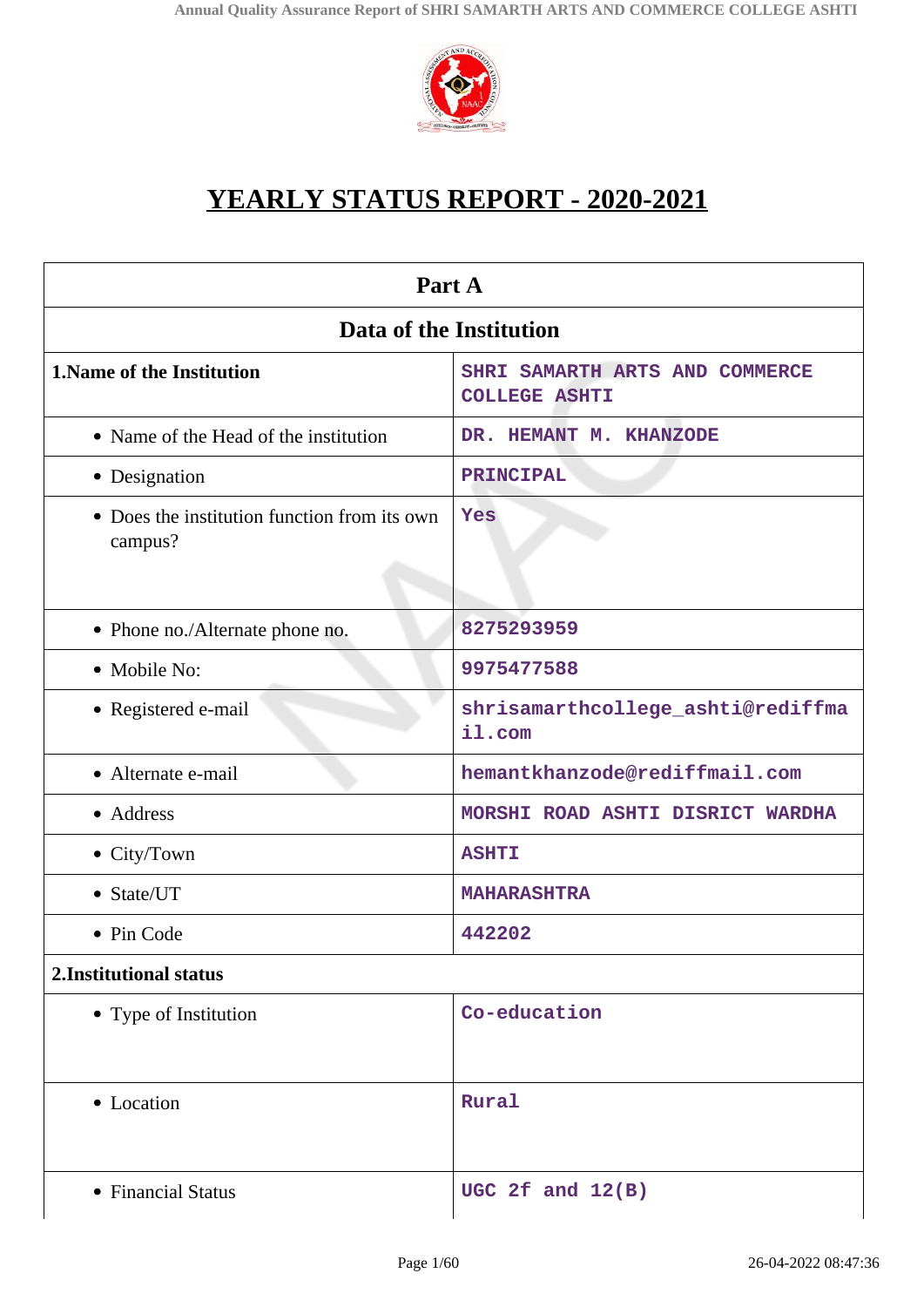| • Name of the Affiliating University                                                                              |                                        |                                                                                    | RASHTRASANT TUKADOJI MAHARAJ<br>NAGPUR UNIVERSITY |                          |                                |               |  |             |
|-------------------------------------------------------------------------------------------------------------------|----------------------------------------|------------------------------------------------------------------------------------|---------------------------------------------------|--------------------------|--------------------------------|---------------|--|-------------|
| • Name of the IQAC Coordinator                                                                                    |                                        |                                                                                    | DR. MORESHWAR M. DESHMUKH                         |                          |                                |               |  |             |
| • Phone No.                                                                                                       |                                        |                                                                                    | 9960462555                                        |                          |                                |               |  |             |
| • Alternate phone No.                                                                                             |                                        |                                                                                    |                                                   | 9096902477               |                                |               |  |             |
| • Mobile                                                                                                          |                                        |                                                                                    | 8275293959                                        |                          |                                |               |  |             |
| • IQAC e-mail address                                                                                             |                                        | shrisamarthcollege_ashti@rediffma<br>il.com                                        |                                                   |                          |                                |               |  |             |
| • Alternate e-mail address                                                                                        |                                        | hemantkhanzode@rediffmail.com                                                      |                                                   |                          |                                |               |  |             |
| 3. Website address (Web link of the AQAR<br>(Previous Academic Year)                                              |                                        | http://www.samarthcollegeashti.ac<br>in/files/AOAR 2019-2020.pdf                   |                                                   |                          |                                |               |  |             |
| 4. Whether Academic Calendar prepared<br>during the year?                                                         |                                        | Yes                                                                                |                                                   |                          |                                |               |  |             |
| • if yes, whether it is uploaded in the<br>Institutional website Web link:                                        |                                        | http://www.samarthcollegeashti.ac<br>.in/files/Academic_Calendar_2020-<br>2021.pdf |                                                   |                          |                                |               |  |             |
| <b>5. Accreditation Details</b>                                                                                   |                                        |                                                                                    |                                                   |                          |                                |               |  |             |
| Cycle                                                                                                             | Grade                                  | <b>CGPA</b>                                                                        |                                                   | Year of<br>Accreditation |                                | Validity from |  | Validity to |
| Cycle 1                                                                                                           | $C+$                                   |                                                                                    | 63                                                | 2004                     |                                | 16/02/2004    |  | 15/02/2009  |
| Cycle 2                                                                                                           | $\mathbf C$                            |                                                                                    | 1.81                                              | 2016                     |                                | 19/02/2016    |  | 18/02/2021  |
|                                                                                                                   | <b>6.Date of Establishment of IQAC</b> |                                                                                    | 22/07/2004                                        |                          |                                |               |  |             |
| 7. Provide the list of funds by Central / State Government<br>UGC/CSIR/DBT/ICMR/TEQIP/World Bank/CPE of UGC etc., |                                        |                                                                                    |                                                   |                          |                                |               |  |             |
| Institutional/Depa<br>rtment /Faculty                                                                             | Scheme                                 | <b>Funding Agency</b>                                                              |                                                   |                          | Year of award<br>with duration |               |  | Amount      |
|                                                                                                                   |                                        |                                                                                    |                                                   |                          | $\mathbf 0$                    |               |  |             |
| 8. Whether composition of IQAC as per latest<br><b>NAAC</b> guidelines                                            |                                        |                                                                                    | Yes                                               |                          |                                |               |  |             |
| • Upload latest notification of formation of<br><b>IQAC</b>                                                       |                                        |                                                                                    | <b>View File</b>                                  |                          |                                |               |  |             |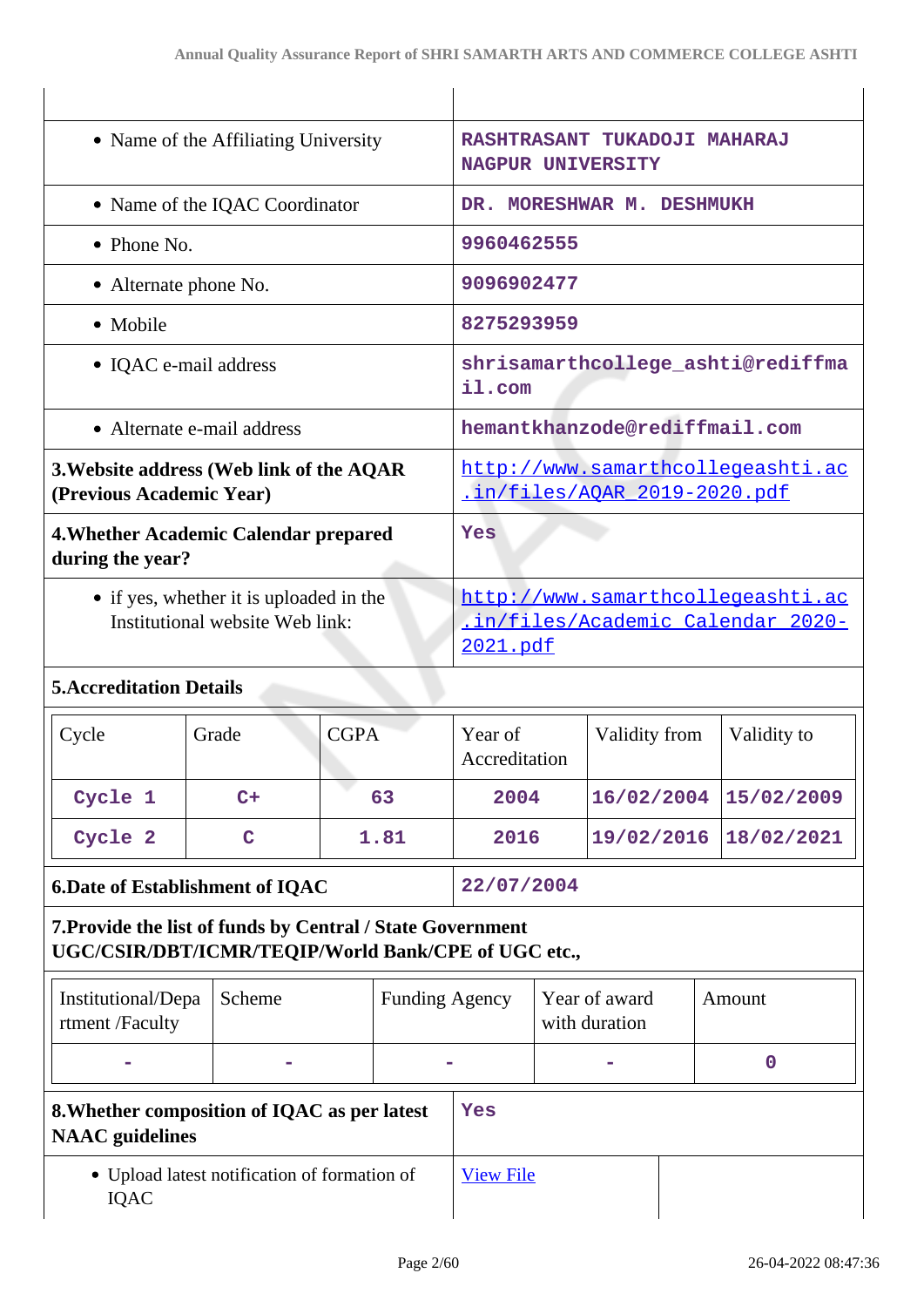| 1                                                                                                                                                                        |  |  |
|--------------------------------------------------------------------------------------------------------------------------------------------------------------------------|--|--|
| Yes                                                                                                                                                                      |  |  |
| <b>View File</b>                                                                                                                                                         |  |  |
| <b>No</b>                                                                                                                                                                |  |  |
|                                                                                                                                                                          |  |  |
| 11. Significant contributions made by IQAC during the current year (maximum five bullets)                                                                                |  |  |
| 1) The IQAC submitted the AQAR of the year 2019-2020.                                                                                                                    |  |  |
| 2) The IQAC encouraged teachers to conduct college level exams as<br>per university directions.                                                                          |  |  |
| 3) IQAC encouraged NSS unit to conduct extension activity during<br>COVID -19 lock down restrictions.                                                                    |  |  |
| 4) IQAC suggested teachers to prepare data as per NAAC guidelines<br>and maintain Geotagged photos of activities.                                                        |  |  |
| 12. Plan of action chalked out by the IQAC in the beginning of the Academic year towards<br>Quality Enhancement and the outcome achieved by the end of the Academic year |  |  |
|                                                                                                                                                                          |  |  |
|                                                                                                                                                                          |  |  |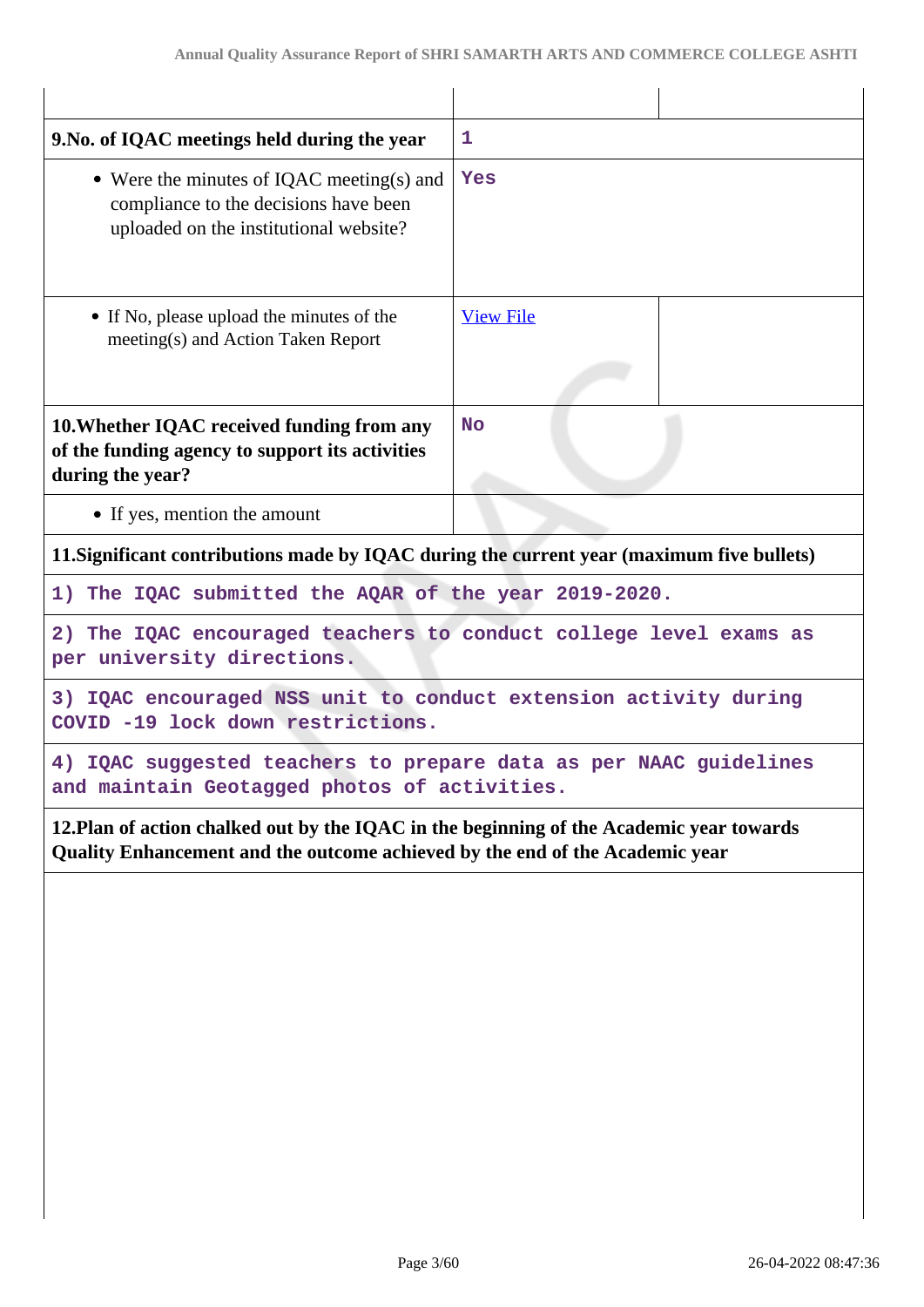| Plan of Action                                                                          | Achievements/Outcomes                                                                                                                                   |
|-----------------------------------------------------------------------------------------|---------------------------------------------------------------------------------------------------------------------------------------------------------|
| 1) International Yoga Day would<br>be organized on 21 June.                             | The programme could not be<br>conducted due to Lock down<br>period.                                                                                     |
| 2) Tree Plantation within<br>college premises would be<br>organized.                    | Tree plantation campaign was<br>organized within college<br>premises on 1 July 2020.                                                                    |
| 3) Student's Induction Programme<br>would be organized for freshers                     | The programme could not be<br>conducted due to Lock down<br>period.                                                                                     |
| 4) Teacher Lecture series would<br>be conducted.                                        | The programme could not be<br>conducted due to Lock down<br>period.                                                                                     |
| 5) International Literacy Day<br>programme would be organizedd.                         | The programme could not be<br>conducted due to Lock down<br>period.                                                                                     |
| 6) Parent and Alumni meet would<br>be organized                                         | The programme could not be<br>conducted due to Lock down<br>period.                                                                                     |
| 7) Students Seminar would be<br>conducted by Research committee                         | The programme could not be<br>conducted due to Lock down<br>period.                                                                                     |
| 8) NSS would organize regular<br>activities and residential camp.                       | NSS conducted seven programmes<br>in online mode and seven<br>activities in offline mode. It<br>could not conduct residential<br>camp due to Lock down. |
| 9) A book exhibition would be<br>organized by college library.                          | The programme could not be<br>conducted due to Lock down<br>period.                                                                                     |
| 10) Marathi Bhasha Samvardhan<br>Pandharwada would be organized<br>by Deptt of Marathi. | The programme could not be<br>conducted due to Lock down<br>period.                                                                                     |
| 11) Essay and Reading<br>competition would be by the<br>college library.                | The programme could not be<br>conducted due to Lock down<br>period.                                                                                     |
| 12) Programme on Gender<br>sensitization would be                                       | The programme could not be<br>conducted due to Lock down                                                                                                |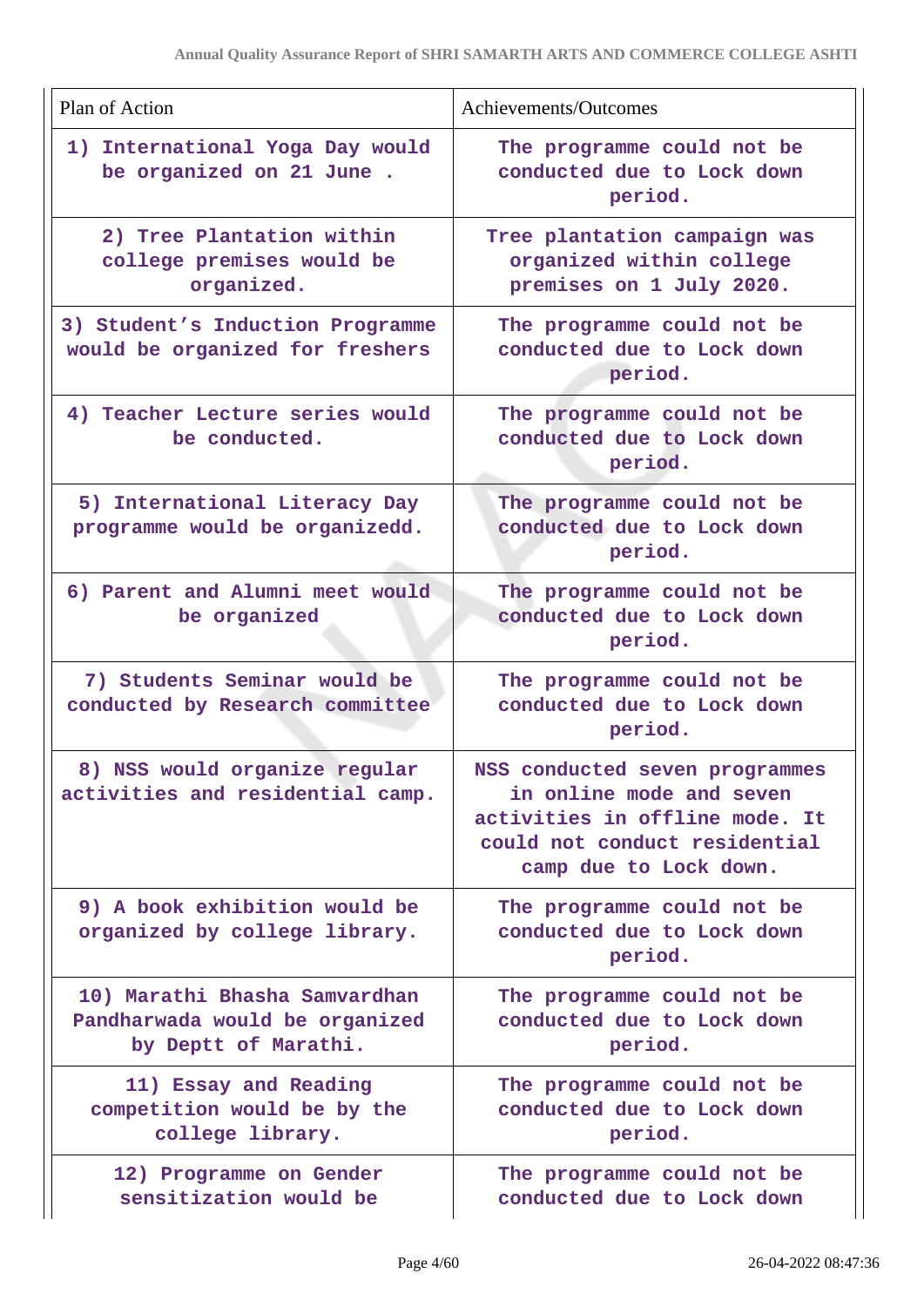| organized.                                                                           | period.                                                                                             |  |  |
|--------------------------------------------------------------------------------------|-----------------------------------------------------------------------------------------------------|--|--|
| 13) International Women Day<br>would be organized on 8 March.                        | Programme on International Women<br>Day was organized on 8 March.                                   |  |  |
| 14) Zep (College magazine) would<br>be published.                                    | Zep (College magazine) was<br>published.                                                            |  |  |
| 15) Student's Feedback would be<br>conducted                                         | The programme could not be<br>conducted due to Lock down<br>period.                                 |  |  |
| 16) Marathi Deptt. would<br>introduce a value added course<br>for students           | The programme could not be<br>conducted due to Lock down<br>period.                                 |  |  |
| 17) Session on Yoga practice and<br>workshop on Suryanamaskar would<br>be organized. | Online session on Yoga practice<br>and workshop on Suryanamaskar<br>was organized on 13 March 2021. |  |  |
| 18) Sports and Cultural<br>Programme would be organized.                             | The programme could not be<br>conducted due to Lock down<br>period.                                 |  |  |
| 19) Organ Donation Awareness<br>programme would be organized.                        | The programme could not be<br>conducted due to Lock down<br>period.                                 |  |  |
| 20) NSS would participate in<br>Pulse Polio mission.                                 | NSS participated in Pulse Polio<br>mission during 31 January to 2<br>February 2021                  |  |  |
| 13. Whether the AQAR was placed before<br>statutory body?                            | Yes                                                                                                 |  |  |
| • Name of the statutory body                                                         |                                                                                                     |  |  |
| Name                                                                                 | Date of meeting $(s)$                                                                               |  |  |
| <b>IQAC</b>                                                                          | 24/03/2022                                                                                          |  |  |
| 14. Whether institutional data submitted to AISHE                                    |                                                                                                     |  |  |
| Year                                                                                 | Date of Submission                                                                                  |  |  |
| 2020-2021                                                                            | 17/01/2022                                                                                          |  |  |
| <b>Extended Profile</b>                                                              |                                                                                                     |  |  |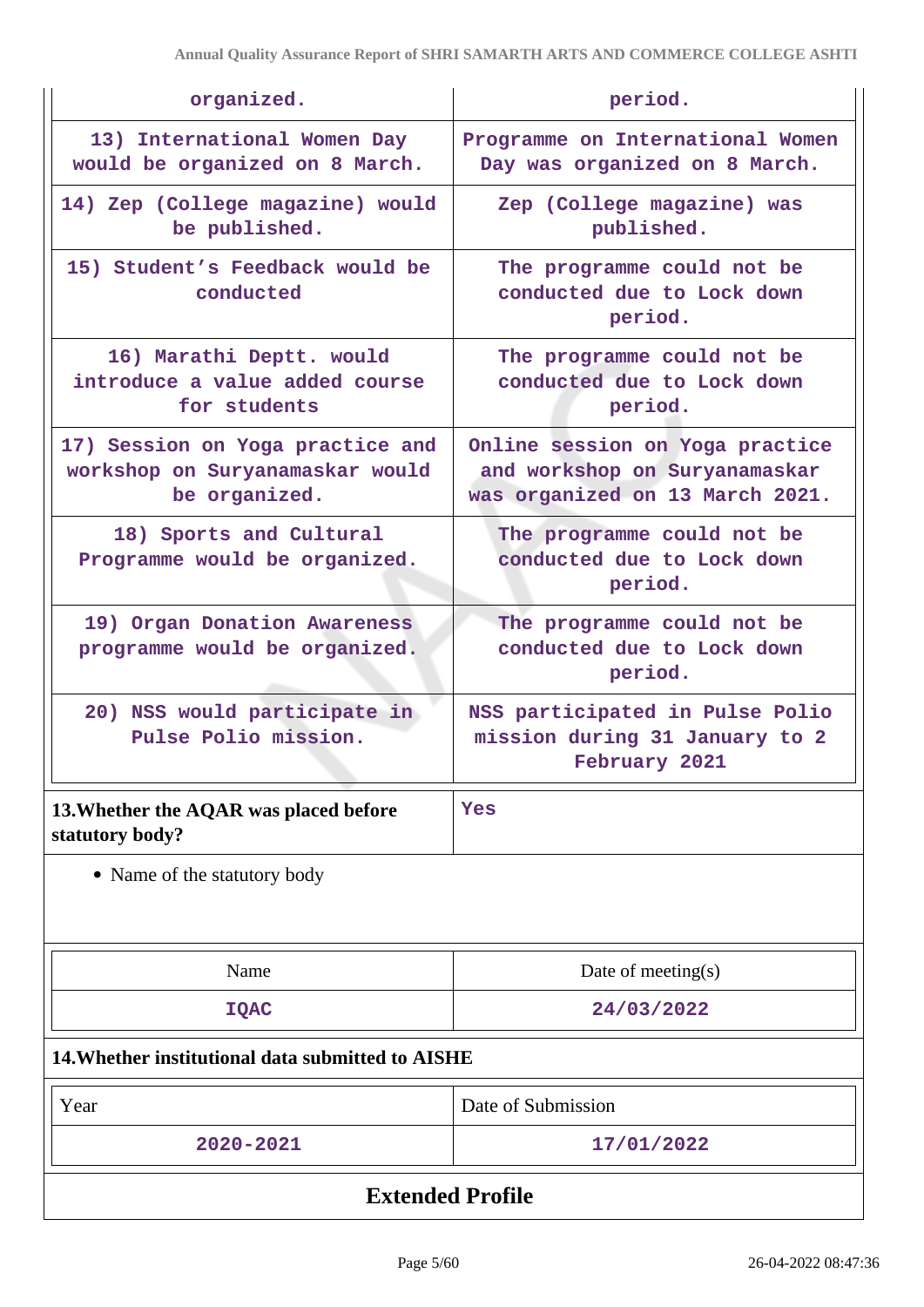| 1.Programme                                                                                     |                  |
|-------------------------------------------------------------------------------------------------|------------------|
| 1.1                                                                                             | $\overline{2}$   |
| Number of courses offered by the institution across all programs<br>during the year             |                  |
| <b>File Description</b>                                                                         | Documents        |
| Data Template                                                                                   | <b>View File</b> |
| 2.Student                                                                                       |                  |
| 2.1                                                                                             | 371              |
| Number of students during the year                                                              |                  |
| <b>File Description</b>                                                                         | Documents        |
| Data Template                                                                                   | <b>View File</b> |
| 2.2                                                                                             | 374              |
| Number of seats earmarked for reserved category as per GOI/ State<br>Govt. rule during the year |                  |
|                                                                                                 |                  |
| <b>File Description</b>                                                                         | Documents        |
| Data Template                                                                                   | <b>View File</b> |
| 2.3                                                                                             | 120              |
| Number of outgoing/final year students during the year                                          |                  |
| <b>File Description</b>                                                                         | Documents        |
| Data Template                                                                                   | <b>View File</b> |
| 3.Academic                                                                                      |                  |
| 3.1                                                                                             | 10               |
| Number of full time teachers during the year                                                    |                  |
| <b>File Description</b>                                                                         | Documents        |
| Data Template                                                                                   | <b>View File</b> |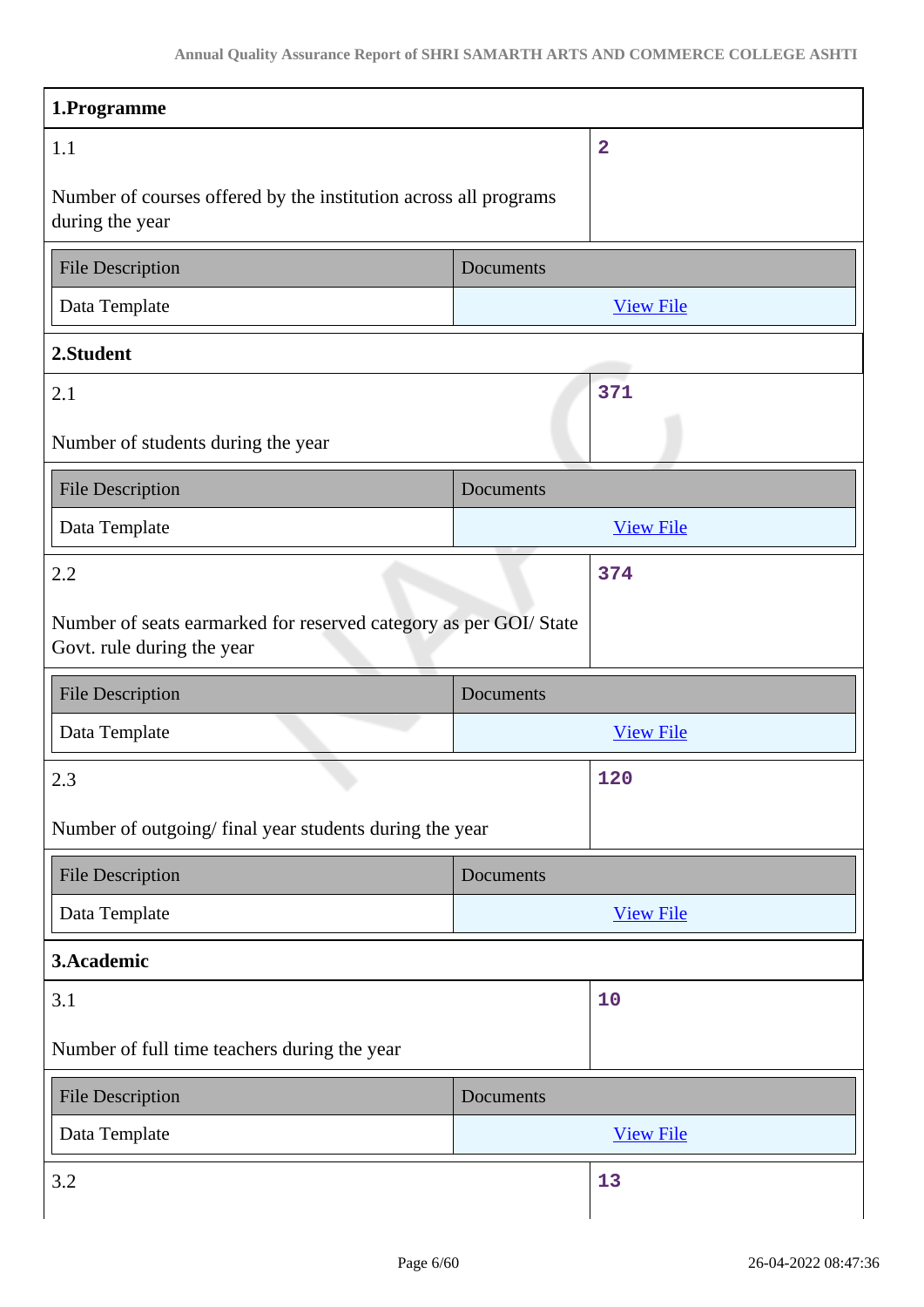| Number of Sanctioned posts during the year                                                                                                                                                                                                                                                                                                                                                                                                                                                                                                                                                                                                 |                  |  |
|--------------------------------------------------------------------------------------------------------------------------------------------------------------------------------------------------------------------------------------------------------------------------------------------------------------------------------------------------------------------------------------------------------------------------------------------------------------------------------------------------------------------------------------------------------------------------------------------------------------------------------------------|------------------|--|
| <b>File Description</b>                                                                                                                                                                                                                                                                                                                                                                                                                                                                                                                                                                                                                    | Documents        |  |
| Data Template                                                                                                                                                                                                                                                                                                                                                                                                                                                                                                                                                                                                                              | <b>View File</b> |  |
| 4.Institution                                                                                                                                                                                                                                                                                                                                                                                                                                                                                                                                                                                                                              |                  |  |
| 4.1                                                                                                                                                                                                                                                                                                                                                                                                                                                                                                                                                                                                                                        | 6                |  |
| Total number of Classrooms and Seminar halls                                                                                                                                                                                                                                                                                                                                                                                                                                                                                                                                                                                               |                  |  |
| 4.2                                                                                                                                                                                                                                                                                                                                                                                                                                                                                                                                                                                                                                        | 975618.89        |  |
| Total expenditure excluding salary during the year (INR in lakhs)                                                                                                                                                                                                                                                                                                                                                                                                                                                                                                                                                                          |                  |  |
| 4.3                                                                                                                                                                                                                                                                                                                                                                                                                                                                                                                                                                                                                                        | 40               |  |
| Total number of computers on campus for academic purposes                                                                                                                                                                                                                                                                                                                                                                                                                                                                                                                                                                                  |                  |  |
| Part B                                                                                                                                                                                                                                                                                                                                                                                                                                                                                                                                                                                                                                     |                  |  |
| <b>CURRICULAR ASPECTS</b>                                                                                                                                                                                                                                                                                                                                                                                                                                                                                                                                                                                                                  |                  |  |
| 1.1 - Curricular Planning and Implementation                                                                                                                                                                                                                                                                                                                                                                                                                                                                                                                                                                                               |                  |  |
| 1.1.1 - The Institution ensures effective curriculum delivery through a well planned and documented<br>process                                                                                                                                                                                                                                                                                                                                                                                                                                                                                                                             |                  |  |
| Curriculum Delivery and Implementation                                                                                                                                                                                                                                                                                                                                                                                                                                                                                                                                                                                                     |                  |  |
| The academic session of 2020-21 began on 15th June 2020 as per<br>guidelines from RTM Nagpur University. However annual examinations<br>of even semesters were delayed due to COVID pandemic situation<br>. Consequently, teaching process in new session was also delayed. In<br>view of restrictions on physical attendance of students, an academic<br>calendar was prepared containing minimum programmes. The teachers<br>engaged classes through Google Meet app . The college could not<br>conduct all of extra-curricular activities mentioned in academic<br>calendar. Some of the activities were conducted through Google Meet. |                  |  |
| <b>Evaluation Process</b>                                                                                                                                                                                                                                                                                                                                                                                                                                                                                                                                                                                                                  |                  |  |
| The internal evaluation process during 2020-21 consisted of unit<br>tests, assignments and viva. The process was conducted through<br>Whats app. In view of COVID pandemic, University entrusted the<br>responsibility to conduct examinations of failure and ex-students of<br>all previous semesters to colleges in offline mode. Accordingly the<br>college conducted these examinations All teachers set question                                                                                                                                                                                                                      |                  |  |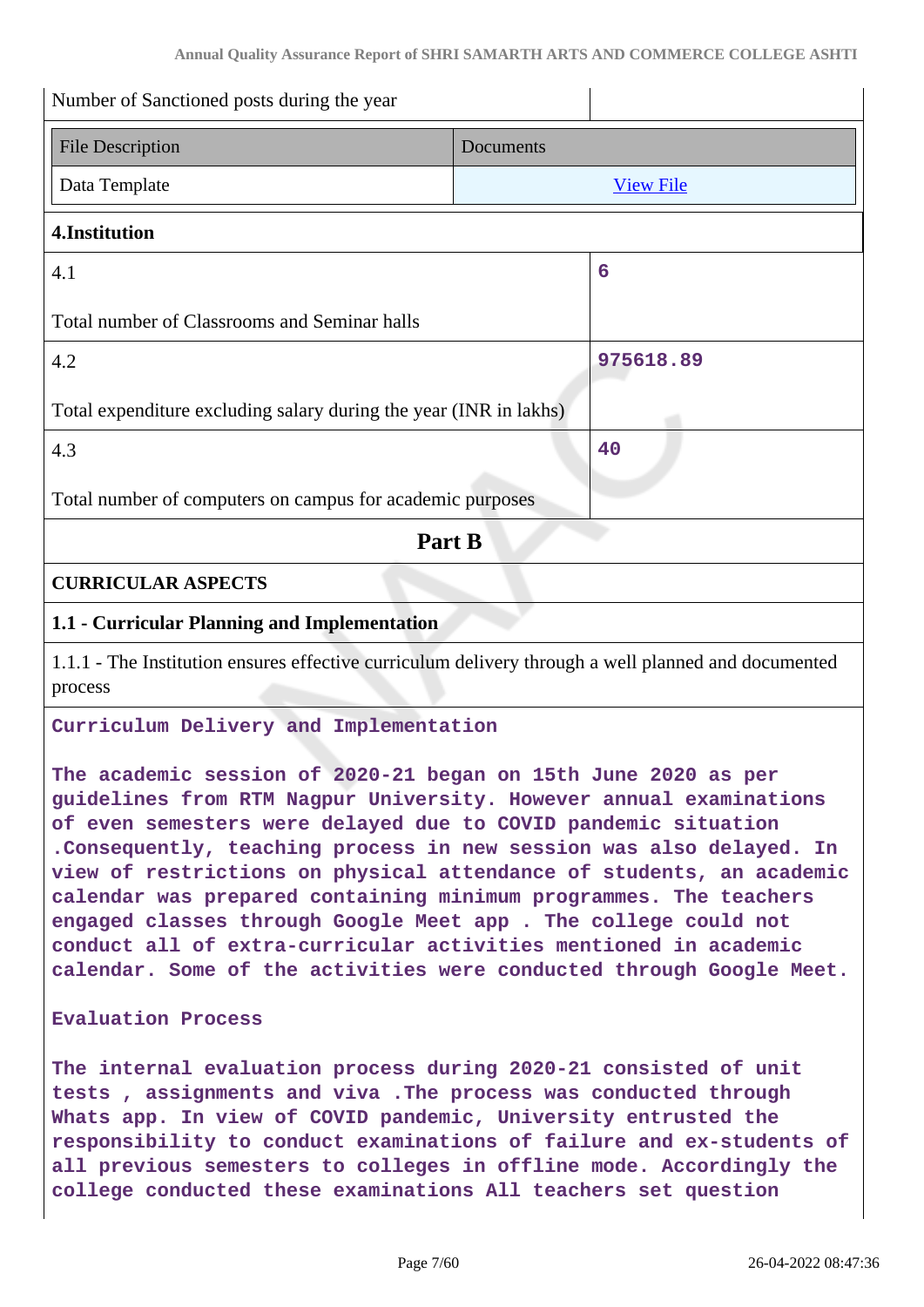**papers and evaluated the answer papers.**

#### **Review of Curriculum Delivery**

**The college conducted seven staff council meetings consecutively under the chairmanship of the Principal for review of curriculum implementation. The meetings served the purpose of timely suggestions to teachers and feedback from them.**

| <b>File Description</b>                | Documents                                                                      |
|----------------------------------------|--------------------------------------------------------------------------------|
| Upload relevant supporting<br>document | View File                                                                      |
| Link for Additional information        | http://www.samarthcollegeashti.ac.in/files/A<br>cademic Calendar 2020-2021.pdf |

1.1.2 - The institution adheres to the academic calendar including for the conduct of Continuous Internal Evaluation (CIE)

**Internal and External Evaluation during Lockdown Period :** 

**Lockdown period due to COVID pandemic is spread throughout the session 2020-21. Hence the students' physical attendance in the college was restricted. All teachers prepared teaching plans at beginning of the session. The college prepared a time table for engaging online classes. All teaching –learning activities and internal evaluation were conducted through online medium like Google meet and Whats app. Internal evaluation included conducting unit tests, assignments and viva .The internal marks of students were uploaded on University portal.**

**The University issued directives to all colleges to conduct theory examination of failure students in previous semesters. Accordingly, the college conducted summer examinations III, IV and V semester of BA and B.Com faculty during 21 to 28 September 2020. In the second phase, Winter examinations of I, II ,III, IV and V Sem of B.A. and B Com were conducted during 4 to 19 January 2021.The teachers set question papers of their subjects and evaluated answer papers in all these examinations . The marks were submitted to the university portal in due time.**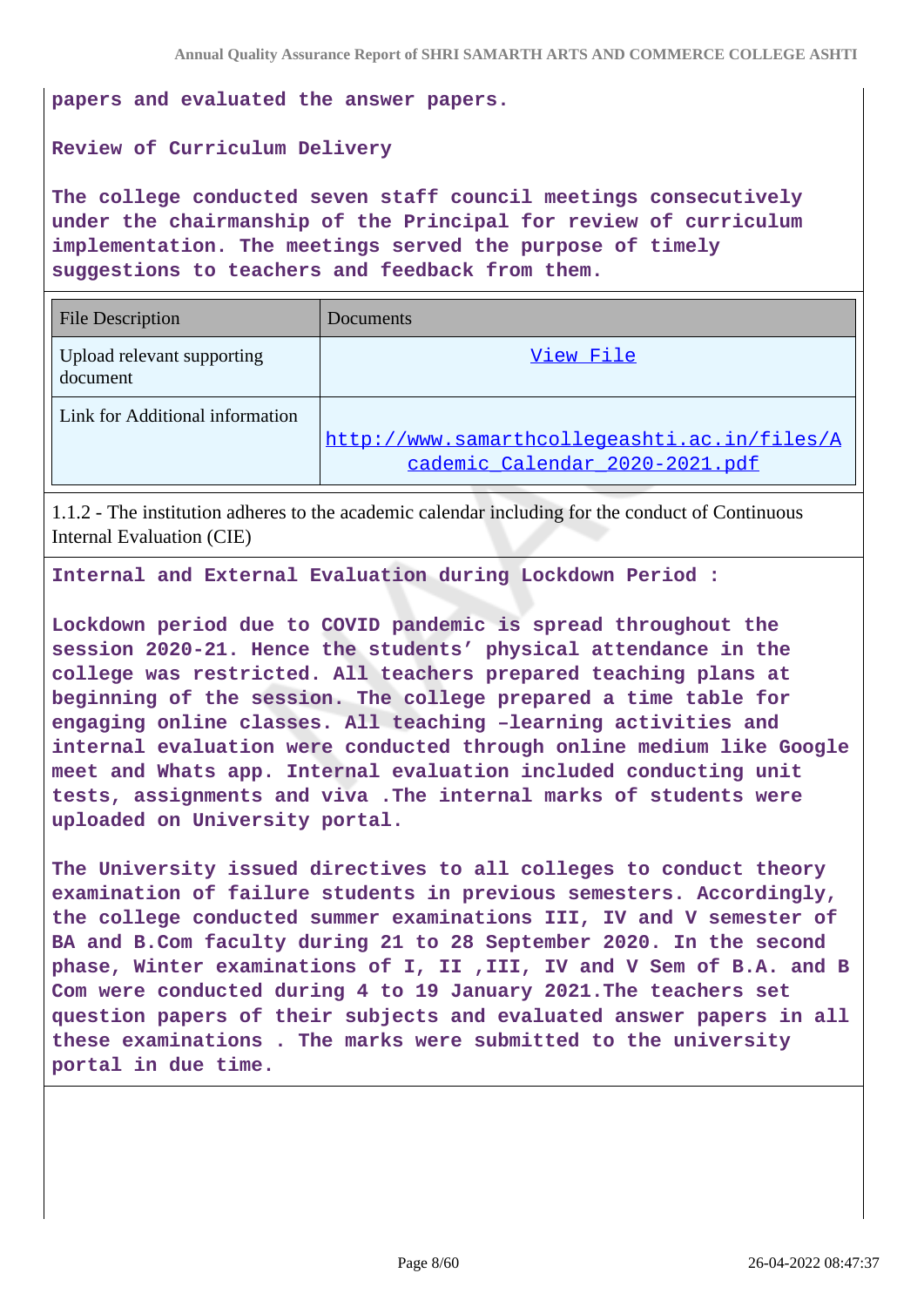| <b>File Description</b>                                                                                                                                                                                                                                                                                                                                                                                                                                                                                                | Documents                                                                                |
|------------------------------------------------------------------------------------------------------------------------------------------------------------------------------------------------------------------------------------------------------------------------------------------------------------------------------------------------------------------------------------------------------------------------------------------------------------------------------------------------------------------------|------------------------------------------------------------------------------------------|
| Upload relevant supporting<br>documents                                                                                                                                                                                                                                                                                                                                                                                                                                                                                | View File                                                                                |
| Link for Additional information                                                                                                                                                                                                                                                                                                                                                                                                                                                                                        | Nil                                                                                      |
| 1.1.3 - Teachers of the Institution participate in<br>following activities related to curriculum<br>development and assessment of the affiliating<br>University and/are represented on the<br>following academic bodies during the year.<br><b>Academic council/BoS of Affiliating University</b><br><b>Setting of question papers for UG/PG</b><br>programs Design and Development of<br>Curriculum for Add on/certificate/Diploma<br><b>Courses Assessment / evaluation process of the</b><br>affiliating University | D. Any 1 of the above                                                                    |
| <b>File Description</b>                                                                                                                                                                                                                                                                                                                                                                                                                                                                                                | Documents                                                                                |
| Details of participation of<br>teachers in various<br>bodies/activities provided as a<br>response to the metric                                                                                                                                                                                                                                                                                                                                                                                                        | View File                                                                                |
| Any additional information                                                                                                                                                                                                                                                                                                                                                                                                                                                                                             | No File Uploaded                                                                         |
| 1.2 - Academic Flexibility                                                                                                                                                                                                                                                                                                                                                                                                                                                                                             |                                                                                          |
| system has been implemented                                                                                                                                                                                                                                                                                                                                                                                                                                                                                            | 1.2.1 - Number of Programmes in which Choice Based Credit System (CBCS)/ elective course |
|                                                                                                                                                                                                                                                                                                                                                                                                                                                                                                                        | 1.2.1.1 - Number of Programmes in which CBCS/ Elective course system implemented         |
| $\mathbf 0$                                                                                                                                                                                                                                                                                                                                                                                                                                                                                                            |                                                                                          |
| <b>File Description</b>                                                                                                                                                                                                                                                                                                                                                                                                                                                                                                | Documents                                                                                |
| Any additional information                                                                                                                                                                                                                                                                                                                                                                                                                                                                                             | No File Uploaded                                                                         |
| Minutes of relevant Academic<br>Council/BOS meetings                                                                                                                                                                                                                                                                                                                                                                                                                                                                   | No File Uploaded                                                                         |
| Institutional data in prescribed<br>format (Data Template)                                                                                                                                                                                                                                                                                                                                                                                                                                                             | View File                                                                                |
|                                                                                                                                                                                                                                                                                                                                                                                                                                                                                                                        | 1.2.2 - Number of Add on /Certificate programs offered during the year                   |

**1.2.2.1 - How many Add on /Certificate programs are added during the year. Data requirement**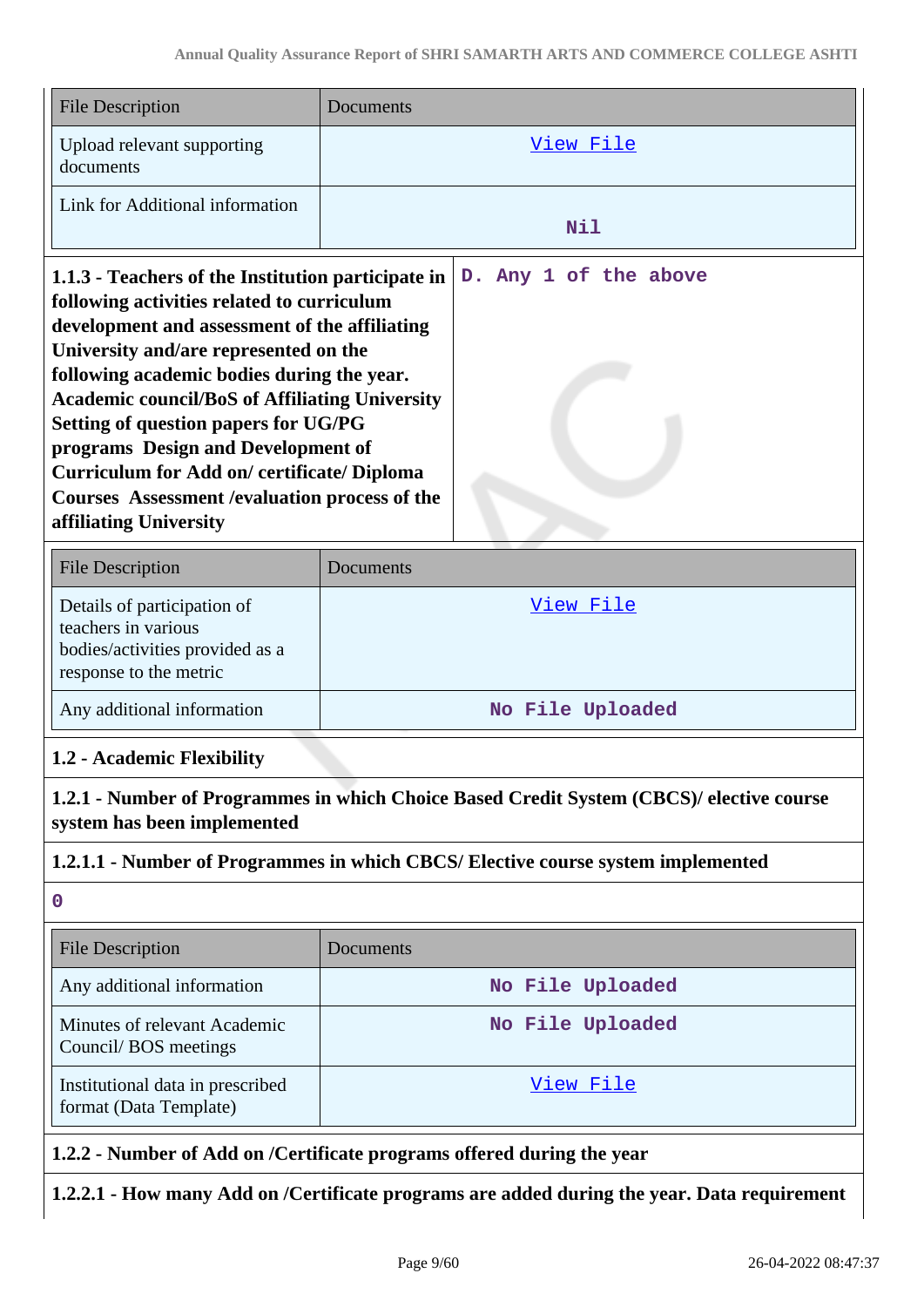#### **for year: (As per Data Template)**

**0**

| <b>File Description</b>                                                       | Documents        |
|-------------------------------------------------------------------------------|------------------|
| Any additional information                                                    | No File Uploaded |
| Brochure or any other document<br>relating to Add on /Certificate<br>programs | No File Uploaded |
| List of Add on /Certificate<br>programs (Data Template)                       | View File        |

#### **1.2.3 - Number of students enrolled in Certificate/ Add-on programs as against the total number of students during the year**

**0**

## **1.2.3.1 - Number of students enrolled in subject related Certificate or Add-on programs during the year**

#### **0**

| <b>File Description</b>                                                                   | Documents        |
|-------------------------------------------------------------------------------------------|------------------|
| Any additional information                                                                | No File Uploaded |
| Details of the students enrolled in<br>Subjects related to<br>certificate/Add-on programs | View File        |

#### **1.3 - Curriculum Enrichment**

1.3.1 - Institution integrates crosscutting issues relevant to Professional Ethics, Gender, Human Values, Environment and Sustainability into the Curriculum

**The college organizes activities to create awareness among students on various issues like women's safety, environment, social health, communal harmony, etc. The college displayed a flex banner on the theme 'Save Girl Child' on 15August 2020. The college organized an online workshop on awareness against sexual harassment on 8/3/2021.**

**The college has also organized health awareness programmes. It organized online AIDS awareness programme on 1 December 2020. Thirty three students worked as volunteers in Polio vaccination drive on 3 January 2021.Thirty five students were active in COVID awareness activities throughout the year. The college organized blood donation camp on 4 January 2020.**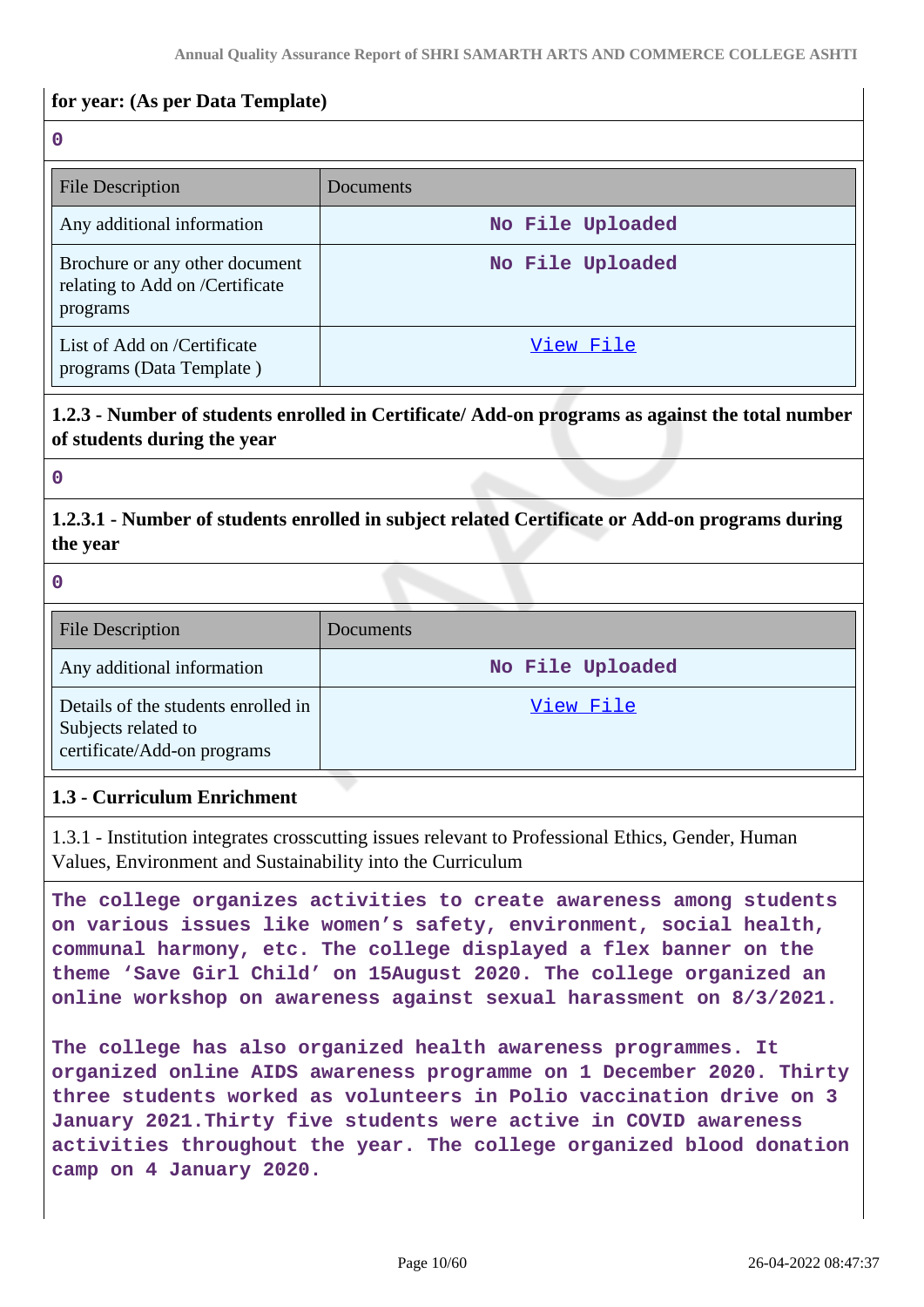**National integrity and respect for constitution stand as highest values of the nation. An Online programme on National integrity day was organized on 31 October 2020. Preamble of Indian constitution was read out in 'Constitution Day' on 26 November 2020.**

**As a part of cleanliness awareness drive, fourteen students participated in removal of plastic bags in college campus. Twenty students participated in cleanliness drive at local Kapileshwar tank. Such activities create a sense of responsibility and moral values in students.**

| <b>File Description</b>                                                                                                                                                   | Documents        |
|---------------------------------------------------------------------------------------------------------------------------------------------------------------------------|------------------|
| Any additional information                                                                                                                                                | View File        |
| Upload the list and description of<br>courses which address the<br>Professional Ethics, Gender,<br>Human Values, Environment and<br>Sustainability into the<br>Curriculum | No File Uploaded |

**1.3.2 - Number of courses that include experiential learning through project work/field work/internship during the year**

**0**

| <b>File Description</b>                                                                                                  | Documents        |
|--------------------------------------------------------------------------------------------------------------------------|------------------|
| Any additional information                                                                                               | No File Uploaded |
| Programme / Curriculum/<br>Syllabus of the courses                                                                       | No File Uploaded |
| Minutes of the Boards of Studies<br>Academic Council meetings with<br>approvals for these courses                        | No File Uploaded |
| MoU's with relevant<br>organizations for these courses, if<br>any                                                        | No File Uploaded |
| Number of courses that include<br>experiential learning through<br>project work/field<br>work/internship (Data Template) | View File        |

#### **1.3.3 - Number of students undertaking project work/field work/ internships**

**0**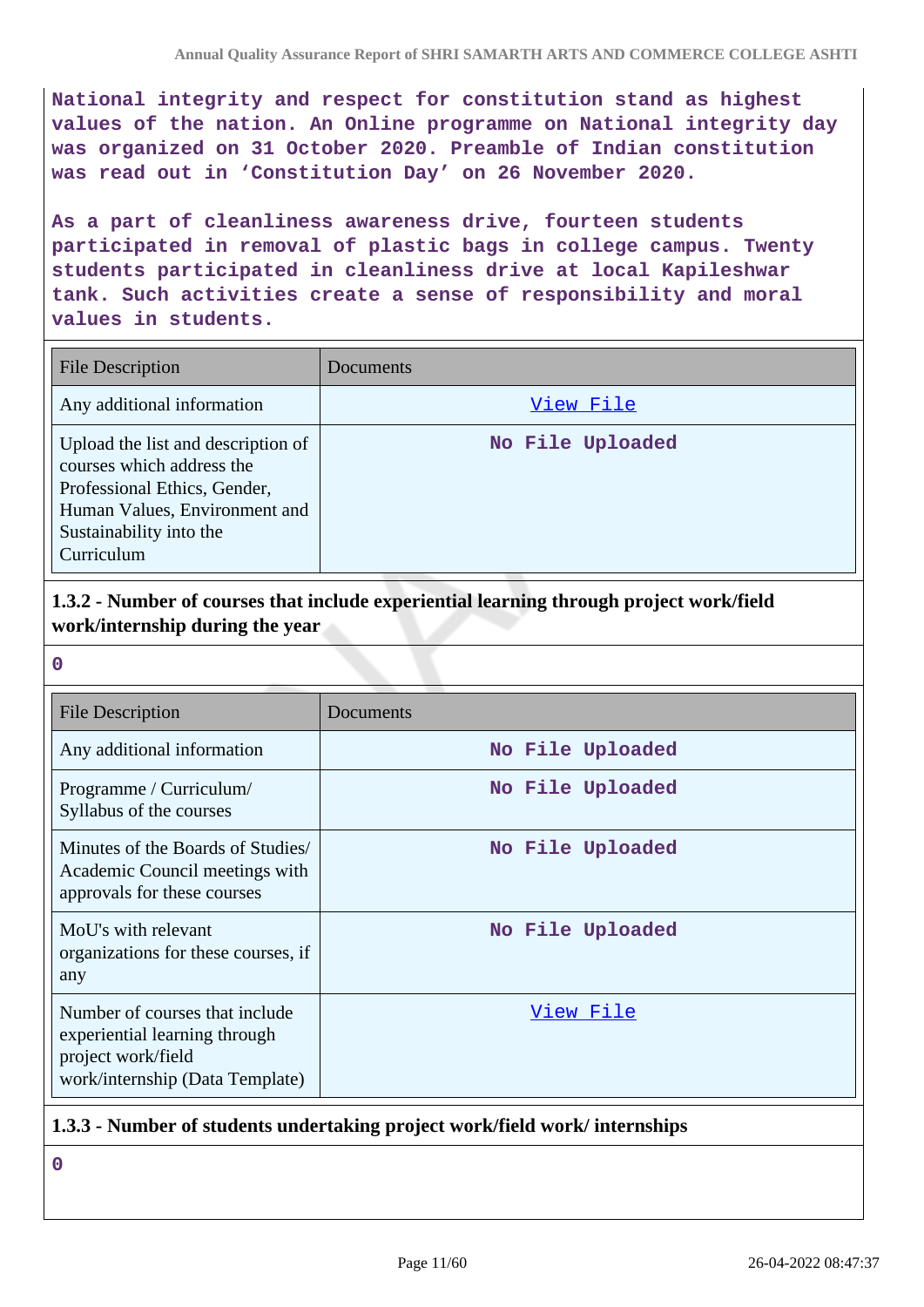| <b>File Description</b>                                                                                                                                                        | Documents |                                          |
|--------------------------------------------------------------------------------------------------------------------------------------------------------------------------------|-----------|------------------------------------------|
| Any additional information                                                                                                                                                     |           | No File Uploaded                         |
| List of programmes and number<br>of students undertaking project<br>work/field work//internships<br>(Data Template)                                                            |           | View File                                |
| 1.4 - Feedback System                                                                                                                                                          |           |                                          |
| 1.4.1 - Institution obtains feedback on the<br>syllabus and its transaction at the institution<br>from the following stakeholders Students<br><b>Teachers Employers Alumni</b> |           | E. None of the above                     |
| <b>File Description</b>                                                                                                                                                        | Documents |                                          |
| URL for stakeholder feedback<br>report                                                                                                                                         |           | No File Uploaded                         |
| Action taken report of the<br>Institution on feedback report as<br>stated in the minutes of the<br>Governing Council, Syndicate,<br>Board of Management (Upload)               |           | No File Uploaded                         |
| Any additional<br>information(Upload)                                                                                                                                          |           | No File Uploaded                         |
| 1.4.2 - Feedback process of the Institution may<br>be classified as follows                                                                                                    |           | Feedback not collected<br>$\mathbf{E}$ . |
| <b>File Description</b>                                                                                                                                                        | Documents |                                          |
| Upload any additional<br>information                                                                                                                                           |           | No File Uploaded                         |
| URL for feedback report                                                                                                                                                        |           | Nil                                      |
| <b>TEACHING-LEARNING AND EVALUATION</b>                                                                                                                                        |           |                                          |
| 2.1 - Student Enrollment and Profile                                                                                                                                           |           |                                          |
| 2.1.1 - Enrolment Number Number of students admitted during the year                                                                                                           |           |                                          |
| 2.1.1.1 - Number of sanctioned seats during the year                                                                                                                           |           |                                          |
| 720                                                                                                                                                                            |           |                                          |
|                                                                                                                                                                                |           |                                          |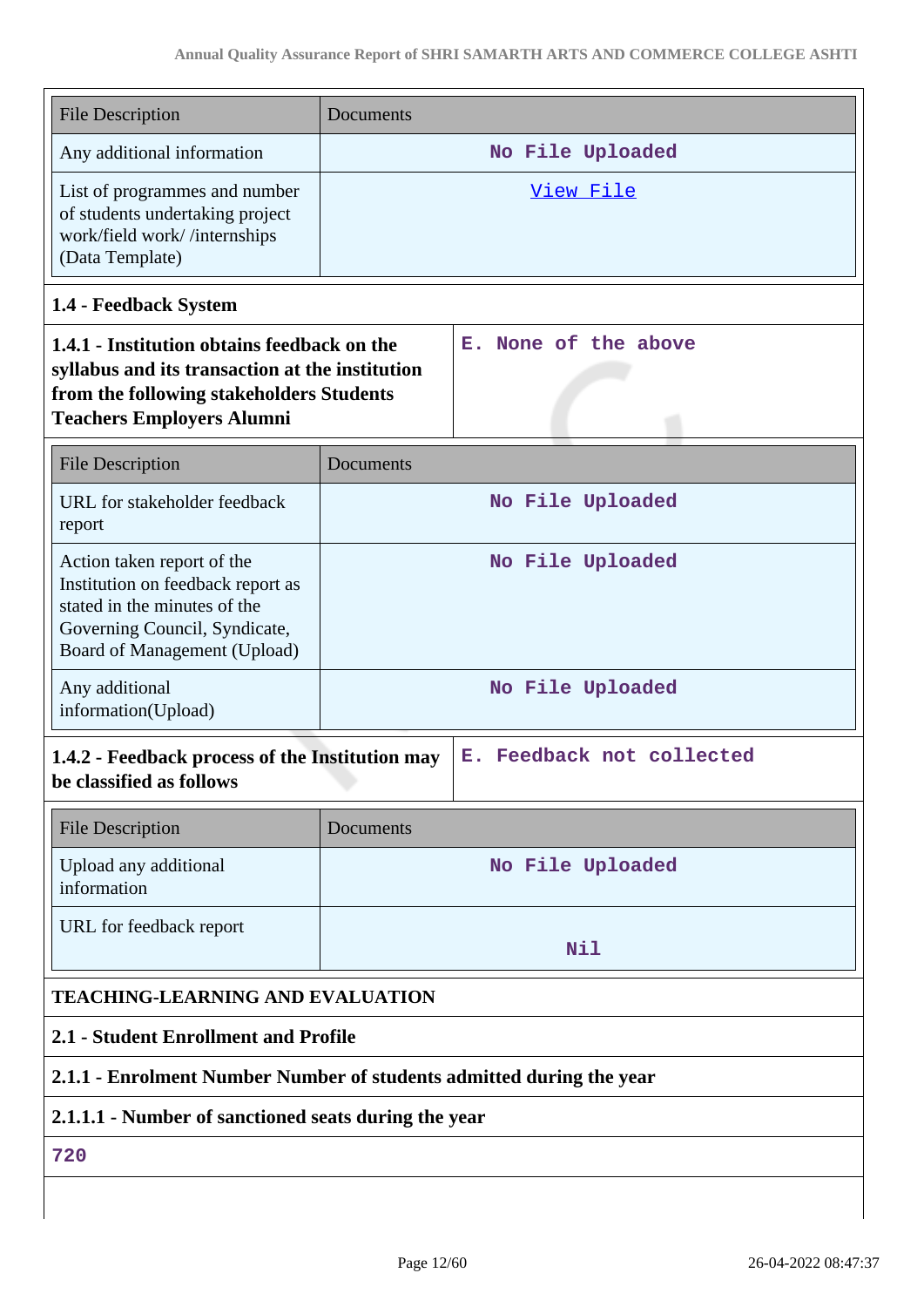| <b>File Description</b>                    | Documents        |
|--------------------------------------------|------------------|
| Any additional information                 | No File Uploaded |
| Institutional data in prescribed<br>format | View File        |

**2.1.2 - Number of seats filled against seats reserved for various categories (SC, ST, OBC, Divyangjan, etc. as per applicable reservation policy during the year (exclusive of supernumerary seats)**

#### **2.1.2.1 - Number of actual students admitted from the reserved categories during the year**

**355**

| <b>File Description</b>                                          | <b>Documents</b> |
|------------------------------------------------------------------|------------------|
| Any additional information                                       | No File Uploaded |
| Number of seats filled against<br>seats reserved (Data Template) | View File        |

#### **2.2 - Catering to Student Diversity**

2.2.1 - The institution assesses the learning levels of the students and organizes special Programmes for advanced learners and slow learners

**The college makes consistent efforts for holistic development of students through teaching –learning process and co-curricular activities. The teachers realize the difficulties of the students in teaching –learning process and make efforts to solve them. Advanced learners need to be encouraged and slow learners should mentored in a systematic way. Remedial classes can be arranged for slow learners so as to upgrade their level of understanding .Guest lectures are also arranged for them to give additional grasp of the subjects in they have not performed well. Assignments can be given to them for enhancing comprehension and ability. Advanced learners are encouraged by issuing them additional Borrower's Ticket from the library. Incentives are given to them by arranging competitive activities such as GK Test, Objective tests, etc.**

**The college has not been able to conduct many of these activities due to Lockdown due to COVID pandemic situation .**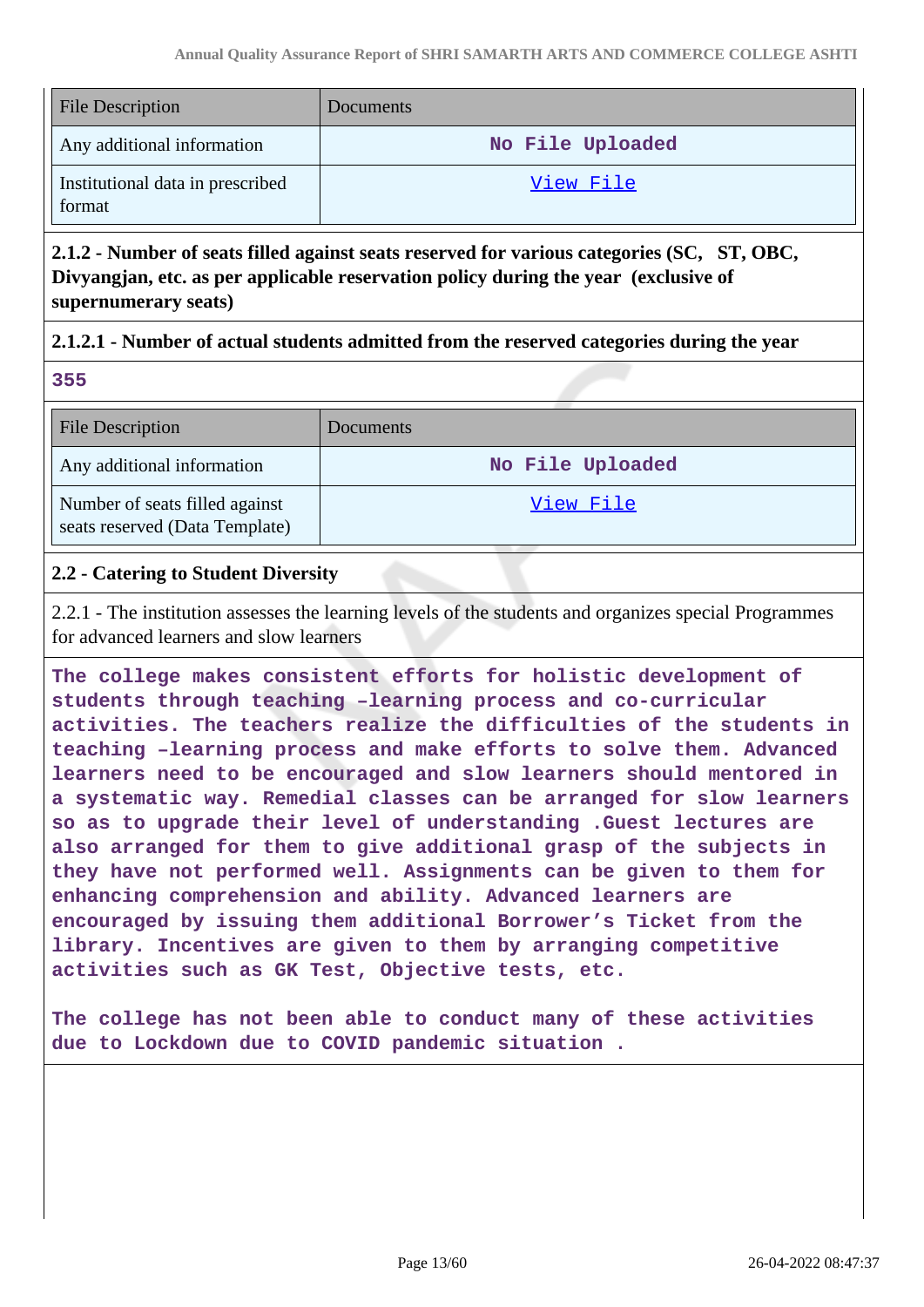| <b>File Description</b>              | Documents        |
|--------------------------------------|------------------|
| Link for additional Information      | Nil              |
| Upload any additional<br>information | No File Uploaded |

#### **2.2.2 - Student- Full time teacher ratio (Data for the latest completed academic year)**

| Number of Students         |           | Number of Teachers |
|----------------------------|-----------|--------------------|
| 371                        |           | 10                 |
| <b>File Description</b>    | Documents |                    |
| Any additional information |           | No File Uploaded   |

#### **2.3 - Teaching- Learning Process**

2.3.1 - Student centric methods, such as experiential learning, participative learning and problem solving methodologies are used for enhancing learning experiences

**Student centric methods of teaching –learning help students to enhance comprehensive ability and understanding of the subject. Teachers use various methods like assignments, viva, mock interview, field projects, etc student centric methods .Use of ICT is also helpful in making this process more interactive. Participatory methods also encourage interaction between teachers and students and help to identify learners' level. Industrial visit and excursion tour are also good mediums of student centric process.**

**The lockdown due to COVID pandemic almost continued throughout the academic session .Online teaching process was conducted in this session. This has set limitations to conduct many of the student centric activities in the college .However few activities took place. Department of Commerce provided a subject based question bank for students . Deptt. of History has conducted online viva for internal assessment. Two teachers have used PPT for engaging students in google meet.**

| <b>File Description</b>              | Documents        |
|--------------------------------------|------------------|
| Upload any additional<br>information | No File Uploaded |
| Link for additional information      | <b>Nil</b>       |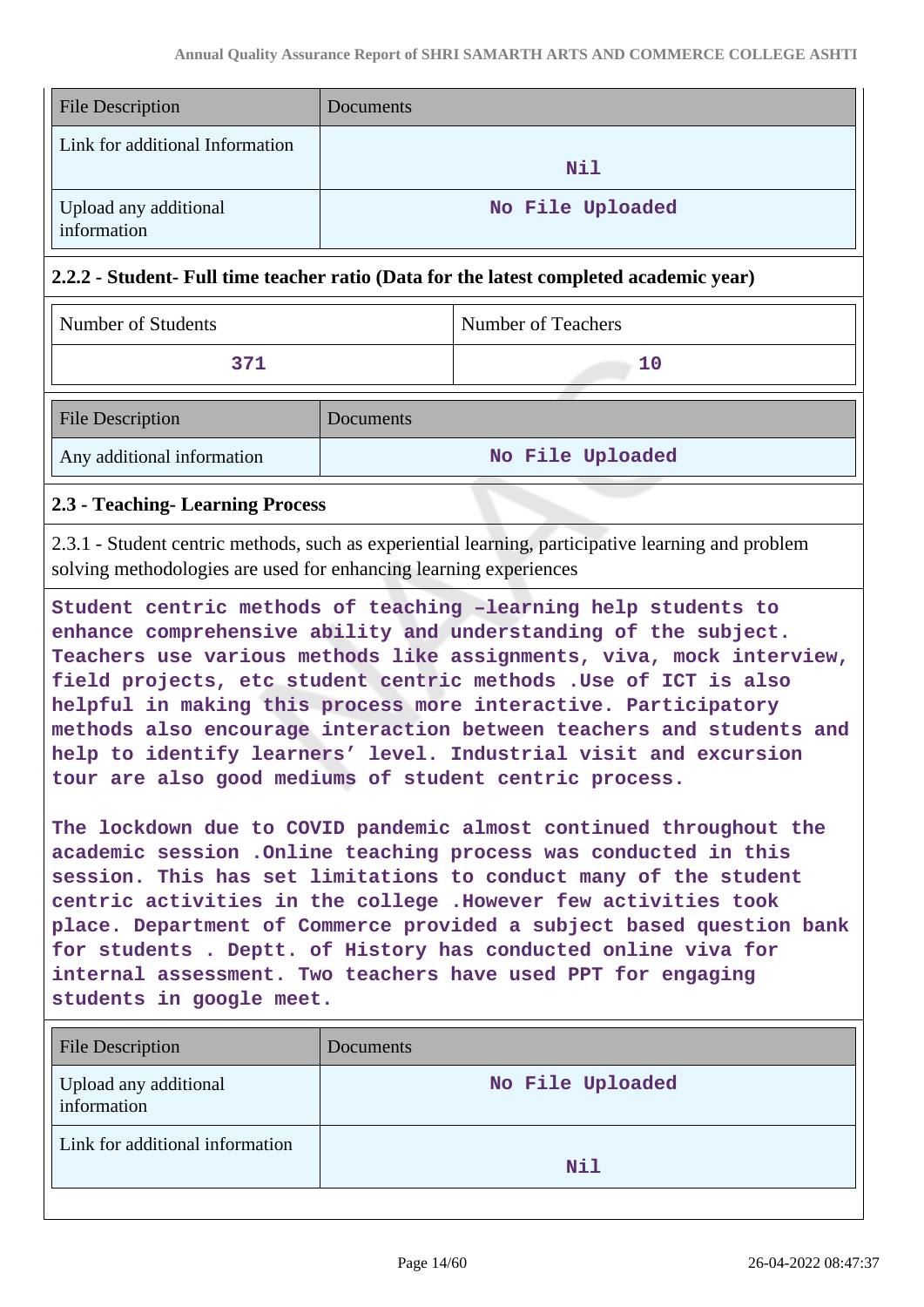2.3.2 - Teachers use ICT enabled tools for effective teaching-learning process. Write description in maximum of 200 words

**The college has some tools for ICT based teaching –learning process. It includes computers with internet facility and two multimedia projectors. Some parts of syllabus need to be more focussed and effectively dealt with. The teachers use PPT while teaching such topics .PPT is used in other co-curricular activities like presentation in programmes. However the ICT tools in the college are less used. The teachers should be encouraged to make more use of ICT tools in teaching –learning process.**

**The actual class room teaching could not be done throughout the session 2020-21 due lockdown conditions. However, in order to avoid academic loss of students, the Govt. and the university directed colleges to conduct online classes .Accordingly whats app groups of all classes were created and classes were engaged through Google meet.**

| <b>File Description</b>                                                                                    | Documents                                                       |
|------------------------------------------------------------------------------------------------------------|-----------------------------------------------------------------|
| Upload any additional<br>information                                                                       | No File Uploaded                                                |
| Provide link for webpage<br>describing the ICT enabled tools<br>for effective teaching-learning<br>process | http://www.samarthcollegeashti.ac.in/files/T<br>ools of ICT.pdf |

**2.3.3 - Ratio of mentor to students for academic and other related issues (Data for the latest completed academic year )**

#### **2.3.3.1 - Number of mentors**

**0**

| <b>File Description</b>                                                   | Documents        |
|---------------------------------------------------------------------------|------------------|
| Upload, number of students<br>enrolled and full time teachers on<br>roll. | No File Uploaded |
| Circulars pertaining to assigning<br>mentors to mentees                   | No File Uploaded |
| mentor/mentee ratio                                                       | No File Uploaded |
| 2.4 - Teacher Profile and Quality                                         |                  |

#### **2.4.1 - Number of full time teachers against sanctioned posts during the year**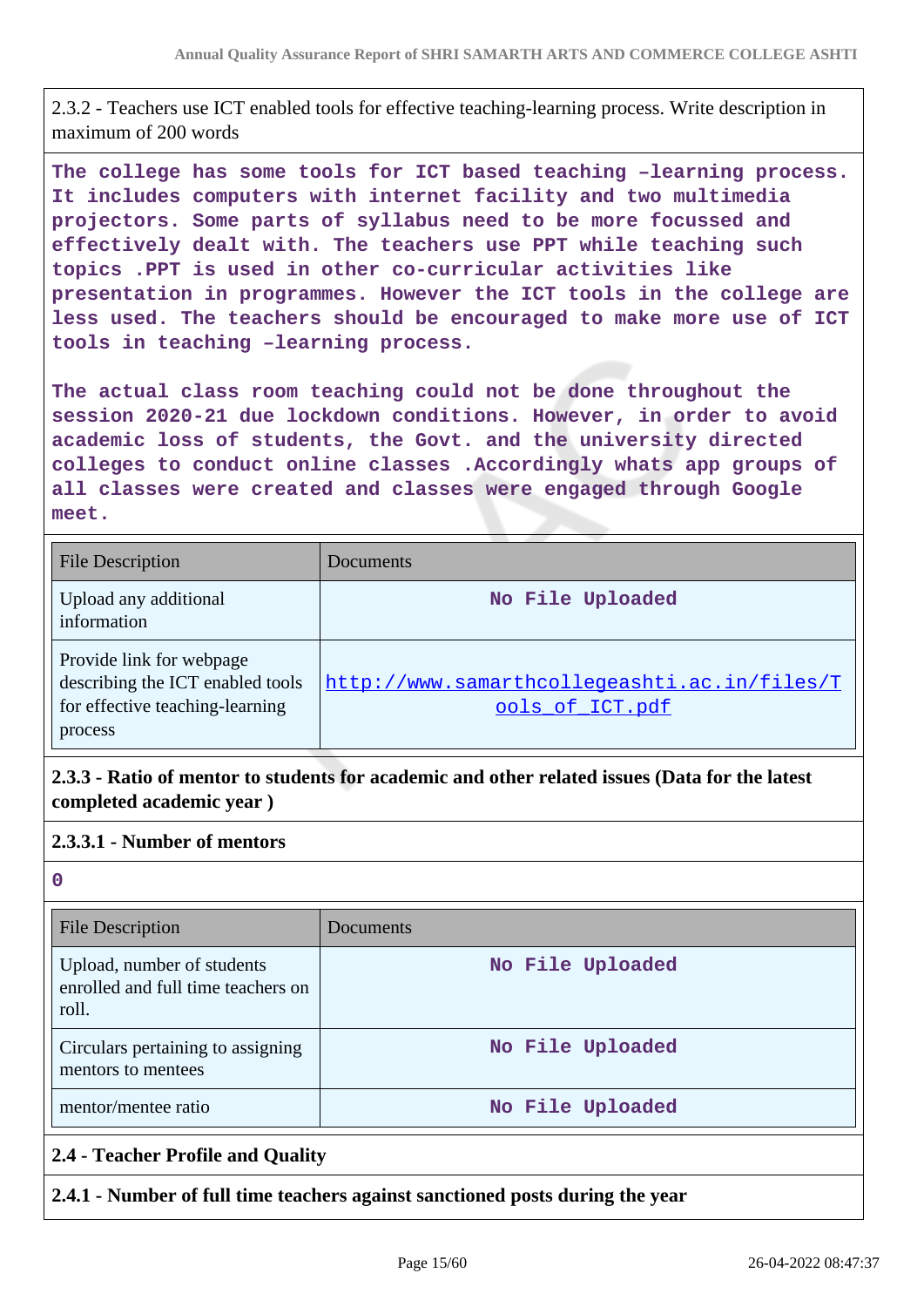| 10                                                                  |                  |
|---------------------------------------------------------------------|------------------|
| <b>File Description</b>                                             | Documents        |
| Full time teachers and sanctioned<br>posts for year (Data Template) | View File        |
| Any additional information                                          | No File Uploaded |
| List of the faculty members<br>authenticated by the Head of HEI     | View File        |

**2.4.2 - Number of full time teachers with Ph. D. / D.M. / M.Ch. /D.N.B Superspeciality / D.Sc. / D.Litt. during the year (consider only highest degree for count)**

## **2.4.2.1 - Number of full time teachers with Ph. D. / D.M. / M.Ch. /D.N.C Superspeciality / D.Sc. / D.Litt. during the year**

**8**

| <b>File Description</b>                                                                                                                                                              | Documents        |
|--------------------------------------------------------------------------------------------------------------------------------------------------------------------------------------|------------------|
| Any additional information                                                                                                                                                           | No File Uploaded |
| List of number of full time<br>teachers with Ph. D. $/$ D.M. $/$<br>M.Ch./ D.N.B Super specialty /<br>D.Sc. / D.Litt. and number of full<br>time teachers for year(Data<br>Template) | View File        |

**2.4.3 - Number of years of teaching experience of full time teachers in the same institution (Data for the latest completed academic year)**

## **2.4.3.1 - Total experience of full-time teachers**

**223**

| <b>File Description</b>                                                                                 | Documents        |
|---------------------------------------------------------------------------------------------------------|------------------|
| Any additional information                                                                              | No File Uploaded |
| List of Teachers including their<br>PAN, designation, dept. and<br>experience details(Data<br>Template) | View File        |

## **2.5 - Evaluation Process and Reforms**

2.5.1 - Mechanism of internal assessment is transparent and robust in terms of frequency and mode. Write description within 200 words.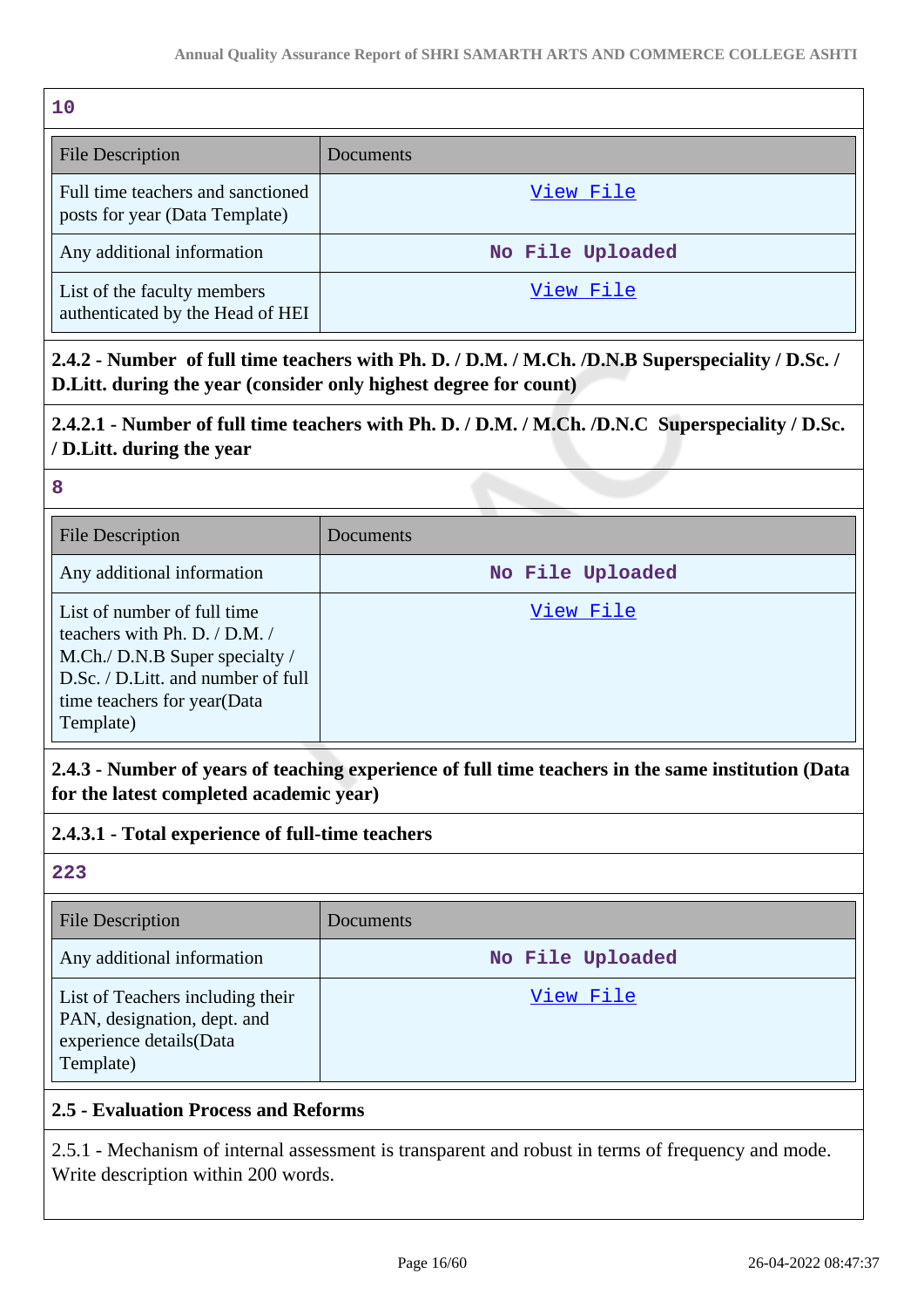**The college adopts evaluation system as prescribed by RTM Nagpur university. Evaluation is categorized as : a) Internal Evaluation of 20 marks by teachers and b) External Evaluation of 80 marks through theory examination by University. Internal assessment of students is based on submission of home assignments, unit tests and classroom activities such as seminars, chart preparation, group discussion. The evaluation is monitored in staff council meetings. The results of university examinations are analyzed by teachers.**

**Internal and External Evaluation during 2020-21 :** 

**Lockdown due to COVID-19 pandemic continued throughout 2020-21.It restricted students' physical attendance in the college. Hence Internal evaluation was conducted through online medium like Google meet and Whats app.**

**University issued directives to all colleges to conduct Summer theory examination of failure students in previous semesters. Accordingly, the college conducted these examinations of BA and B.Com faculty during 21 to 28 September 2020. Winter examinations of all semesters excluding final semester were also conducted during 4 to 19 January 2021. The teachers in college set question papers of their subjects and evaluated answer papers in all these examinations. The internal and external marks were submitted to University portal in due time.**

| <b>File Description</b>         | Documents  |
|---------------------------------|------------|
| Any additional information      | View File  |
| Link for additional information | <b>Nil</b> |

2.5.2 - Mechanism to deal with internal examination related grievances is transparent, time- bound and efficient

**The college adopts evaluation system as prescribed by RTM Nagpur university. Evaluation is categorized as : a) Internal Evaluation of 20 marks by the teachers and b) External Evaluation of 80 marks through theory examination by university.**

**To make the internal evaluation transparent, the evaluated assignments and unit test papers are shared with students. Students are free to express their opinions about evaluation .The teachers guide them about their weaknesses. If there is grievances by a**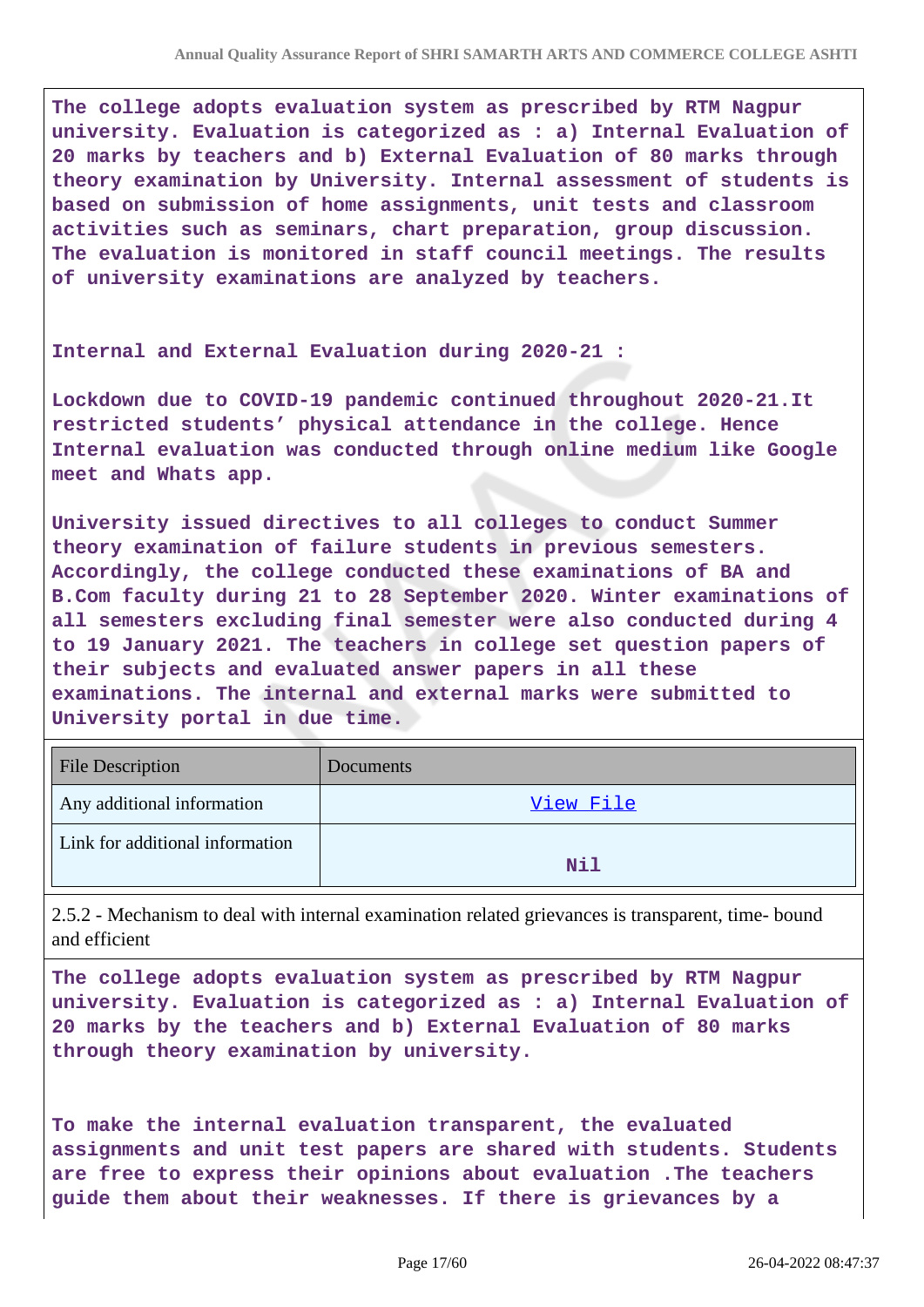**student about internal evaluation the issue is solved by grievance committee of the college. College has not received complaint about internal evaluation during 2020-21.**

**The university conducts external evaluation by conducting theory examinations. If a student is not satisfied with evaluation, he can apply for revaluation to university within stipulated period. These applications are forwarded to university through the college. The university has conducted all examinations during 2020-21 in online mode due to COVID pandemic. But there were many students from rural area who could not submit their papers to exam portal due to network issues or technical difficulties. Grievances of such students were forwarded by the college through portal to the university. The university re- arranged online examination for such students .**

| <b>File Description</b>         | <b>Documents</b> |
|---------------------------------|------------------|
| Any additional information      | View File        |
| Link for additional information | Nil              |

#### **2.6 - Student Performance and Learning Outcomes**

2.6.1 - Teachers and students are aware of the stated Programme and course outcomes of the Programmes offered by the institution.

**The teachers play an important role in convincing students about what they are to attain at the end of their programme. They elaborate about the meaning, scope and context of syllabus of respective subjects and explain how it enhances their knowledge level. The teachers also make students aware of the evaluation methods which they would be facing from time to time. This helps the students to realize what they are going to learn in the academic year. The copies are syllabus of subjects of all programmes are available for students in the library.**

**The teachers get a view of students' level of understanding through face-to-face interaction. They also assess and evaluate the students' attainment through conducting unit tests, viva and assignments. The overall performance of students in examinations is analyzed after the results are declared. The programme outcomes and course outcomes have been uploaded on the college website.**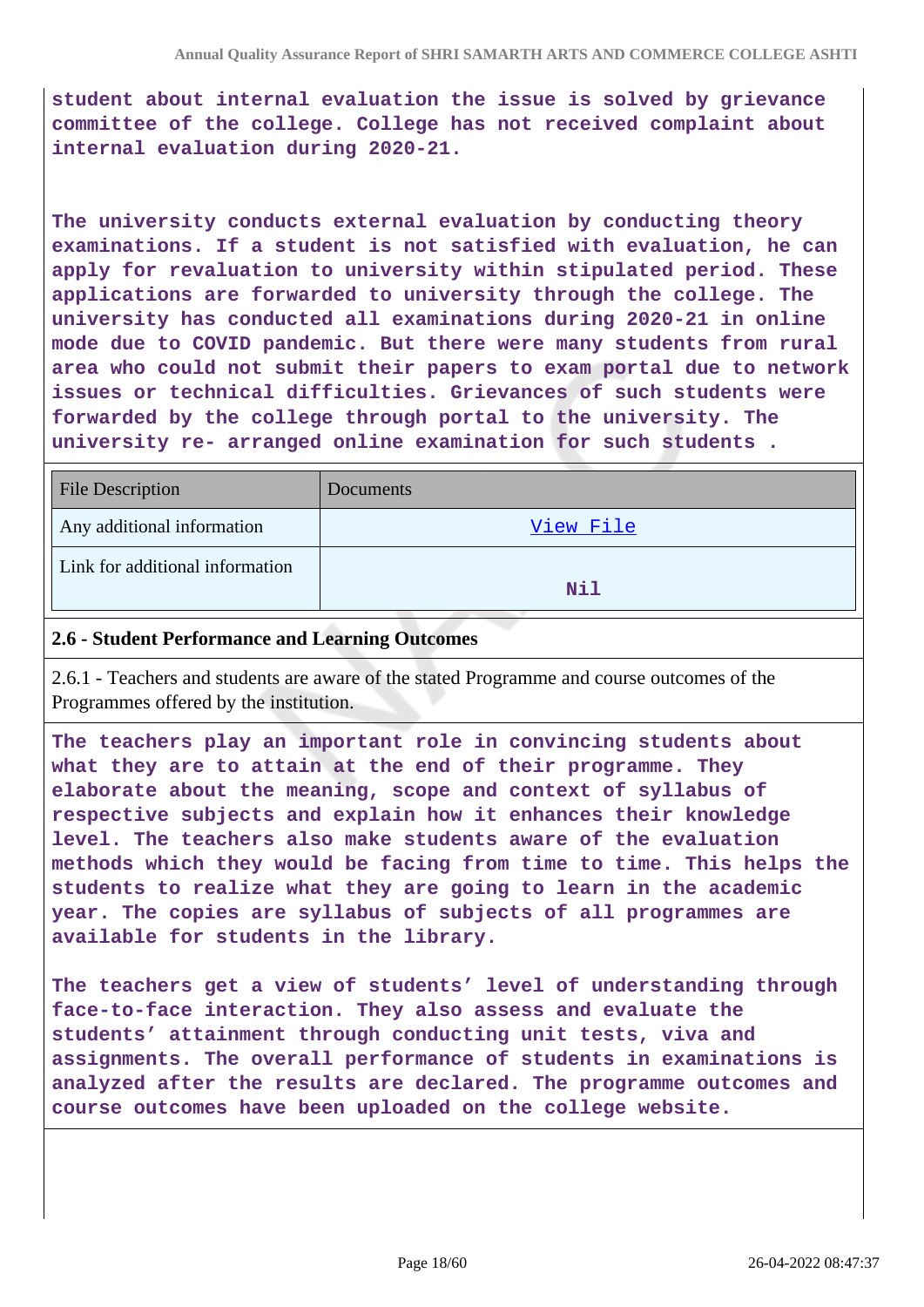| <b>File Description</b>                                 | Documents                                                       |
|---------------------------------------------------------|-----------------------------------------------------------------|
| Upload any additional<br>information                    | View File                                                       |
| Paste link for Additional<br>information                | http://www.samarthcollegeashti.ac.in/files/P<br>COs.pdf<br>Os l |
| Upload COs for all courses<br>(exemplars from Glossary) | View File                                                       |

2.6.2 - Attainment of Programme outcomes and course outcomes are evaluated by the institution.

**The college adheres to the curriculum as prescribed by RTM Nagpur University. It also adopts changes made by the university from time to time. The teachers make students aware about what they would be learning in the session and how it would help them to attain desired outcomes of curriculum. Unit tests, viva, assignments and university result analysis help teachers to understand the attainment level of students. The teachers also engage students in dialogue and try to understand their difficulties. In addition to this , there are other means to realize whether students are gaining higher level of comprehension .They are co-curricular activities like quiz , elocution contest, literary programmes. They provide a platform to students to display how they have adopted skills and knowledge. Students' feedback also helps to assess whether they have received proper attention from teachers in fulfilment of programme and course outcomes.**

| <b>File Description</b>                  | <b>Documents</b> |
|------------------------------------------|------------------|
| Upload any additional<br>information     | No File Uploaded |
| Paste link for Additional<br>information | Nil              |

**2.6.3 - Pass percentage of Students during the year**

**2.6.3.1 - Total number of final year students who passed the university examination during the year**

**119**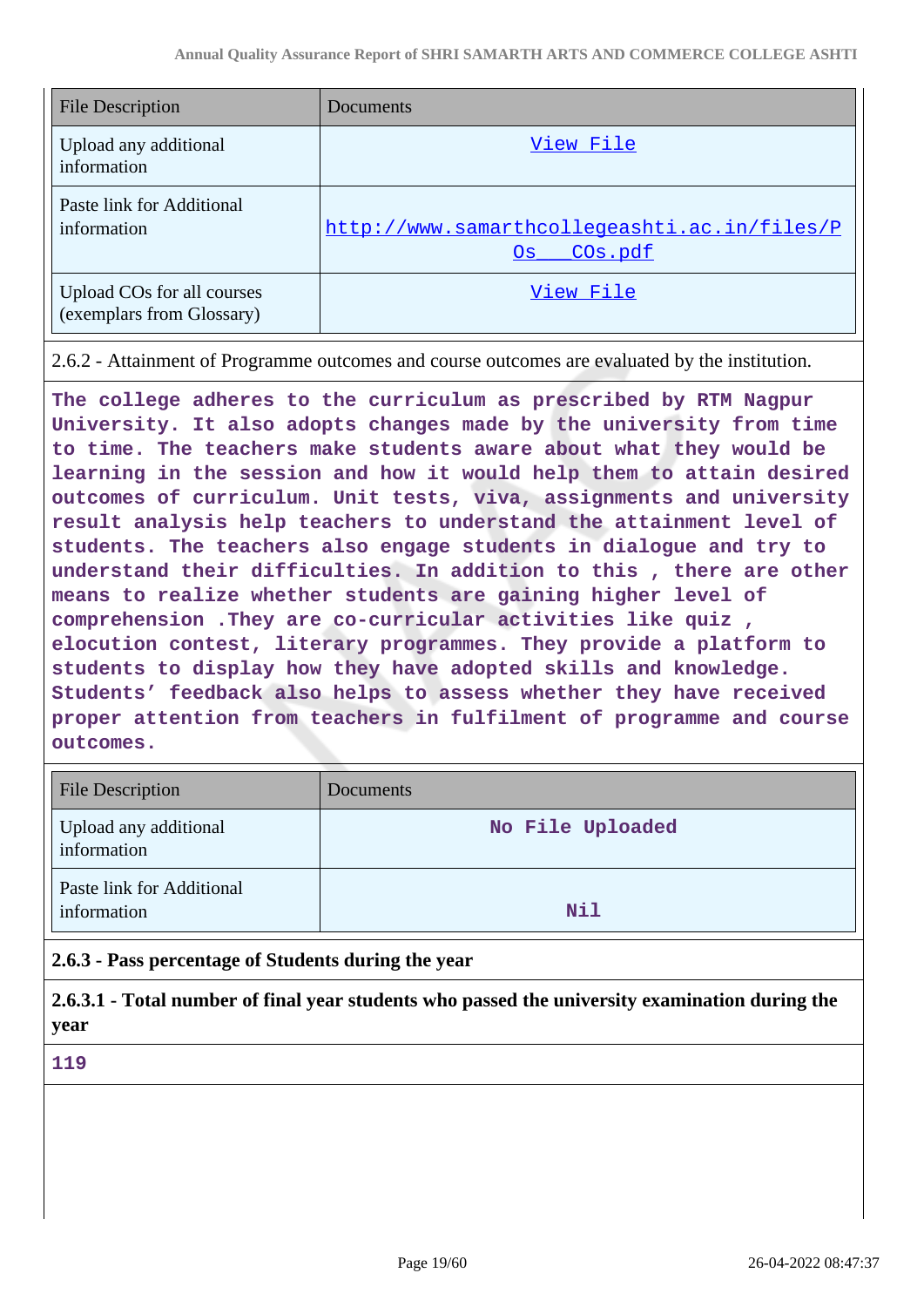| <b>File Description</b>                                                                                                     | Documents                                                                     |
|-----------------------------------------------------------------------------------------------------------------------------|-------------------------------------------------------------------------------|
| Upload list of Programmes and<br>number of students passed and<br>appeared in the final year<br>examination (Data Template) | View File                                                                     |
| Upload any additional<br>information                                                                                        | View File                                                                     |
| Paste link for the annual report                                                                                            | http://www.samarthcollegeashti.ac.in/files/U<br>niversity Result Analysis.pdf |

#### **2.7 - Student Satisfaction Survey**

**2.7.1 - Student Satisfaction Survey (SSS) on overall institutional performance (Institution may design its own questionnaire) (results and details need to be provided as a weblink)**

[http://www.samarthcollegeashti.ac.in/files/Students\\_Satisfaction\\_sur](http://www.samarthcollegeashti.ac.in/files/Students_Satisfaction_survey_2020-21.pdf) [vey\\_2020-21.pdf](http://www.samarthcollegeashti.ac.in/files/Students_Satisfaction_survey_2020-21.pdf)

#### **RESEARCH, INNOVATIONS AND EXTENSION**

**3.1 - Resource Mobilization for Research**

**3.1.1 - Grants received from Government and non-governmental agencies for research projects / endowments in the institution during the year (INR in Lakhs)**

**3.1.1.1 - Total Grants from Government and non-governmental agencies for research projects / endowments in the institution during the year (INR in Lakhs)**

**0**

| <b>File Description</b>                                                              | Documents        |
|--------------------------------------------------------------------------------------|------------------|
| Any additional information                                                           | No File Uploaded |
| e-copies of the grant award<br>letters for sponsored research<br>projects/endowments | No File Uploaded |
| List of endowments / projects<br>with details of grants (Data<br>Template)           | View File        |

**3.1.2 - Number of departments having Research projects funded by government and non government agencies during the year**

**3.1.2.1 - Number of departments having Research projects funded by government and nongovernment agencies during the year**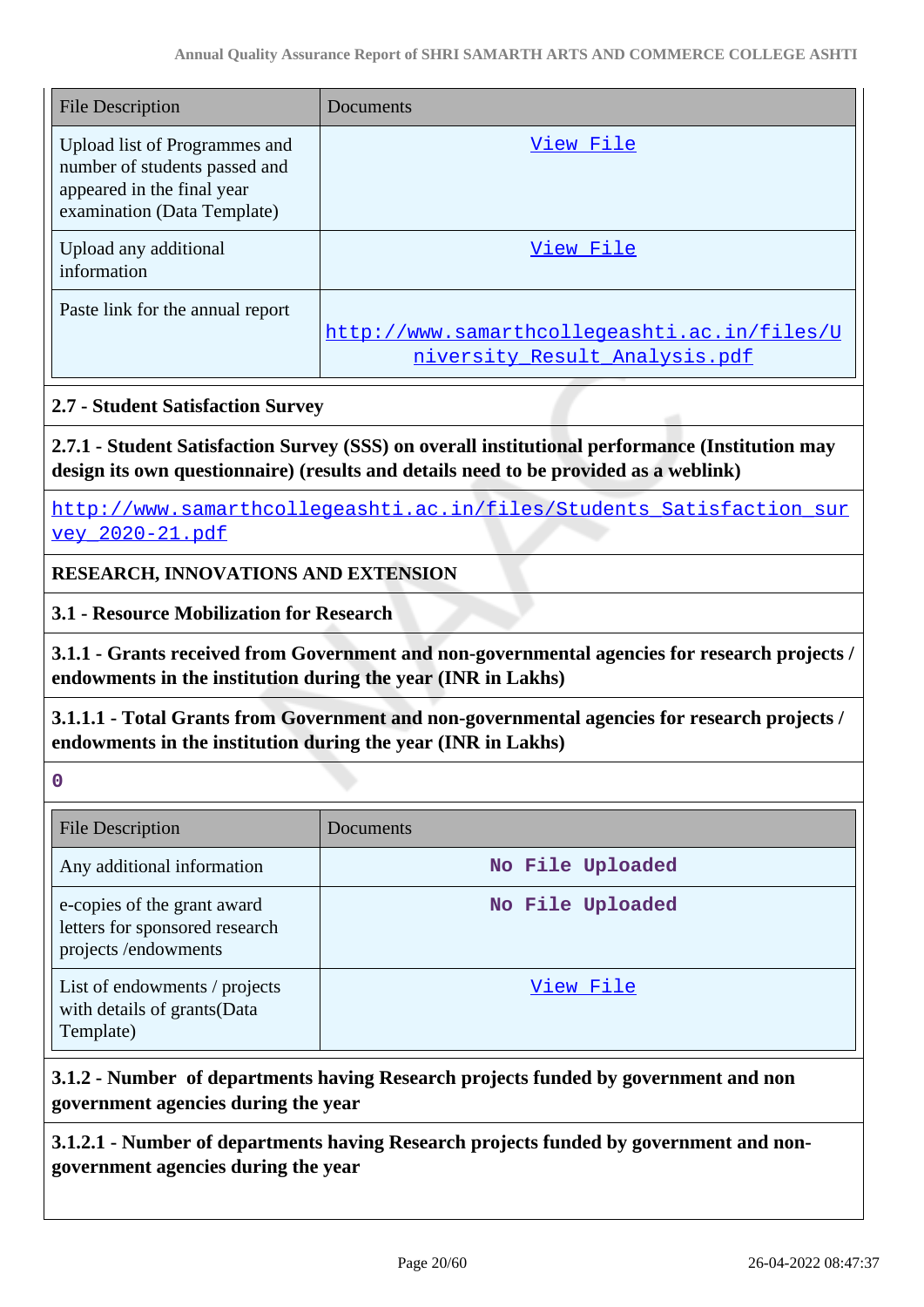| $\mathbf 0$                                                      |                  |
|------------------------------------------------------------------|------------------|
| <b>File Description</b>                                          | Documents        |
| List of research projects and<br>funding details (Data Template) | View File        |
| Any additional information                                       | No File Uploaded |
| Supporting document from<br><b>Funding Agency</b>                | No File Uploaded |
| Paste link to funding agency<br>website                          | Nil              |

## **3.1.3 - Number of Seminars/conferences/workshops conducted by the institution during the year**

**3.1.3.1 - Total number of Seminars/conferences/workshops conducted by the institution during the year**

#### **1**

| <b>File Description</b>                                              | Documents        |
|----------------------------------------------------------------------|------------------|
| Report of the event                                                  | View File        |
| Any additional information                                           | No File Uploaded |
| List of workshops/seminars<br>during last 5 years (Data<br>Template) | View File        |

#### **3.2 - Research Publications and Awards**

**3.2.1 - Number of papers published per teacher in the Journals notified on UGC website during the year**

#### **3.2.1.1 - Number of research papers in the Journals notified on UGC website during the year**

**0**

| <b>File Description</b>                                                                                     | <b>Documents</b> |
|-------------------------------------------------------------------------------------------------------------|------------------|
| Any additional information                                                                                  | No File Uploaded |
| List of research papers by title,<br>author, department, name and<br>year of publication (Data<br>Template) | View File        |

**3.2.2 - Number of books and chapters in edited volumes/books published and papers published in national/ international conference proceedings per teacher during the year**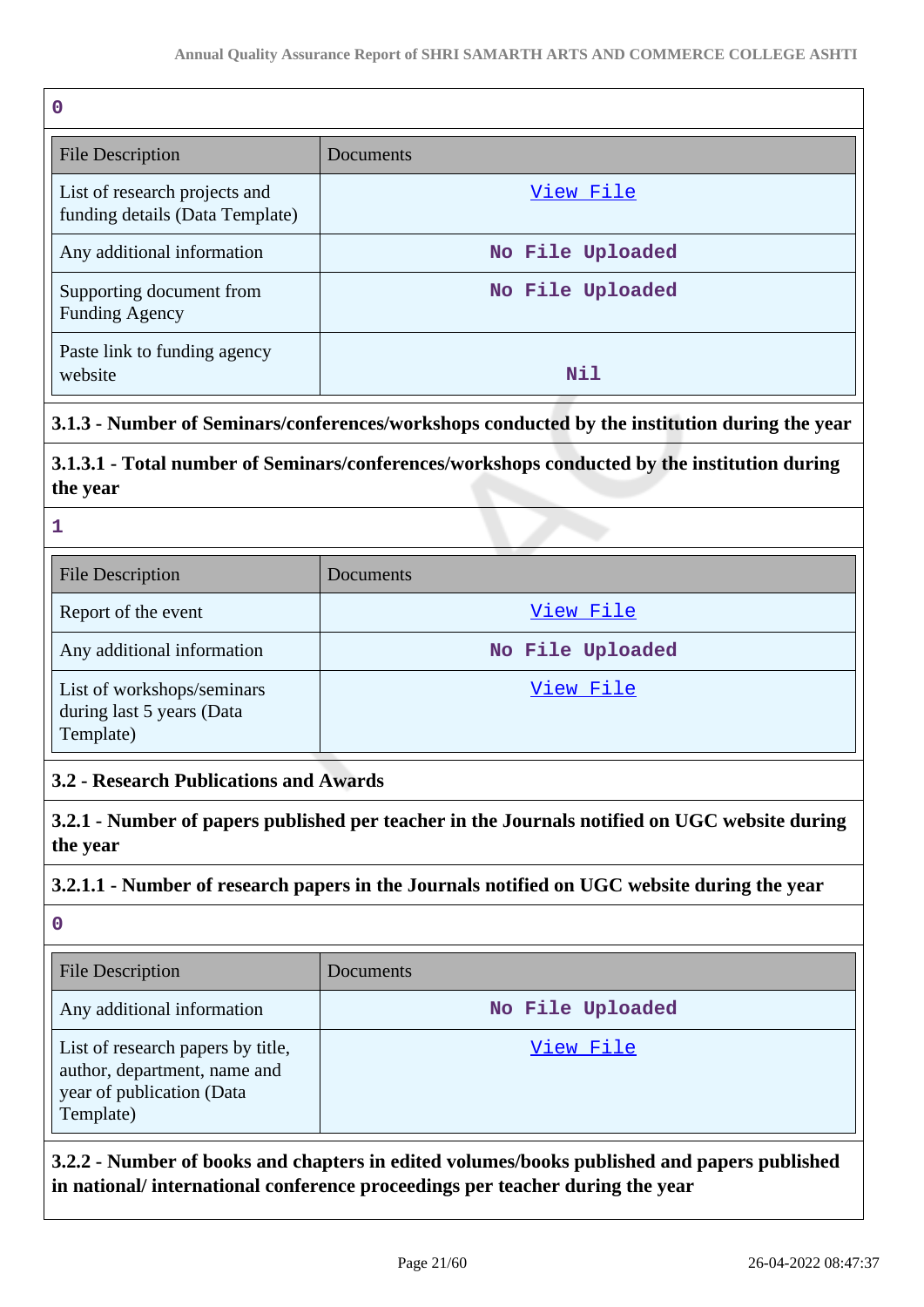## **3.2.2.1 - Total number of books and chapters in edited volumes/books published and papers in national/ international conference proceedings during the year**

| P. |    |    |  |
|----|----|----|--|
|    |    |    |  |
|    | ۰. | ۰. |  |

| <b>File Description</b>                                                      | Documents        |
|------------------------------------------------------------------------------|------------------|
| Any additional information                                                   | No File Uploaded |
| List books and chapters edited<br>volumes/books published (Data<br>Template) | View File        |

#### **3.3 - Extension Activities**

3.3.1 - Extension activities are carried out in the neighborhood community, sensitizing students to social issues, for their holistic development, and impact thereof during the year

**The college is committed to holistic development of students. Values like character, discipline , social obligation etc should be inculcated in them .Students must realize the value of labour in life .Various activities in college focus on enriching students' knowledge and experience .The NSS activities play major part towards this end .**

**In view of Covid-19 pandemic, NSS focused on spreading message to tackle the pandemic in neighbourhood community. The activities by NSS are as follows :**

**(1) Physical Efforts –NSS volunteers circulated pamphlets of COVID awareness in public places .They also made home to home circulation of face masks in slum area of Ashti. The volunteers reached crowded places like banks, ration shops to monitor people's movements. They requested people to follow social distancing as per Govt. guidelines. The NSS unit visited adopted village, Porgavan near Ashti. It encouraged and helped Gram Panchayat in sanitization of the village. NSS volunteers also contributed to pulse Polio vaccination mission and helped staff of local Govt. hospital.**

**(2) Use of Social Media – NSS unit prepared digital messages about awareness of COVID -19 and circulated them social platforms like Whats app during 10 March to 30 June 2021.**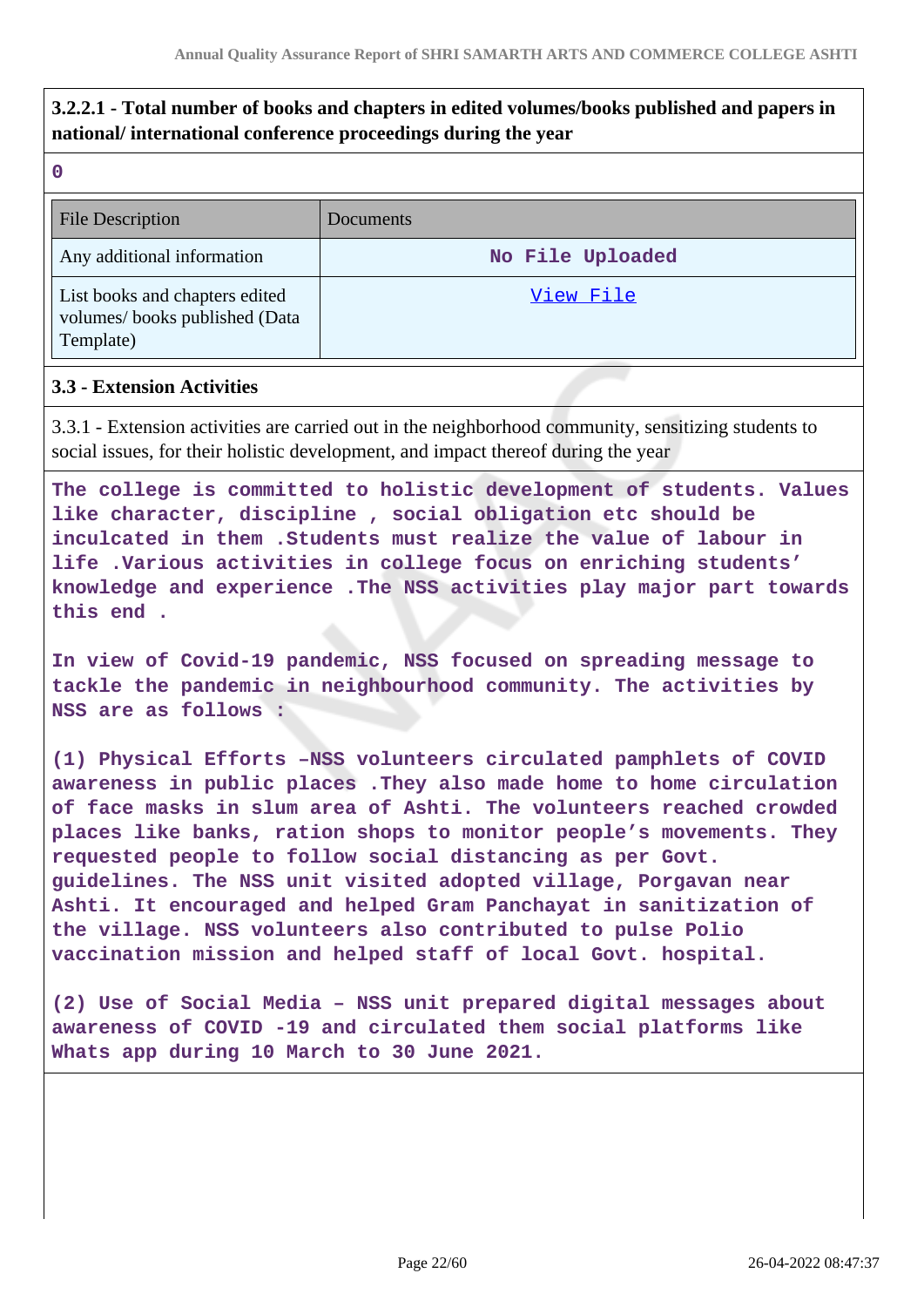| <b>File Description</b>                  | <b>Documents</b>                                                                     |
|------------------------------------------|--------------------------------------------------------------------------------------|
| Paste link for additional<br>information | http://www.samarthcollegeashti.ac.in/files/E<br>fforts_for_Inclusive_Environment.pdf |
| Upload any additional<br>information     | View File                                                                            |

**3.3.2 - Number of awards and recognitions received for extension activities from government / government recognized bodies during the year**

**3.3.2.1 - Total number of awards and recognition received for extension activities from Government/ government recognized bodies during the year**

| <b>File Description</b>                                                       | Documents        |
|-------------------------------------------------------------------------------|------------------|
| Any additional information                                                    | No File Uploaded |
| Number of awards for extension<br>activities in last 5 year(Data<br>Template) | View File        |
| e-copy of the award letters                                                   | View File        |

**3.3.3 - Number of extension and outreach programs conducted by the institution through NSS/NCC/Red cross/YRC etc., ( including the programmes such as Swachh Bharat, AIDS awareness, Gender issues etc. and/or those organized in collaboration with industry, community and NGOs ) during the year**

**3.3.3.1 - Number of extension and outreach Programs conducted in collaboration with industry, community and Non- Government Organizations through NSS/ NCC/ Red Cross/ YRC etc., during the year**

**10**

**4**

| <b>File Description</b>                                                                                                       | Documents        |
|-------------------------------------------------------------------------------------------------------------------------------|------------------|
| Reports of the event organized                                                                                                | View File        |
| Any additional information                                                                                                    | No File Uploaded |
| Number of extension and<br>outreach Programmes conducted<br>with industry, community etc for<br>the last year (Data Template) | View File        |

## **3.3.4 - Number of students participating in extension activities at 3.3.3. above during the year**

## **3.3.4.1 - Total number of Students participating in extension activities conducted in**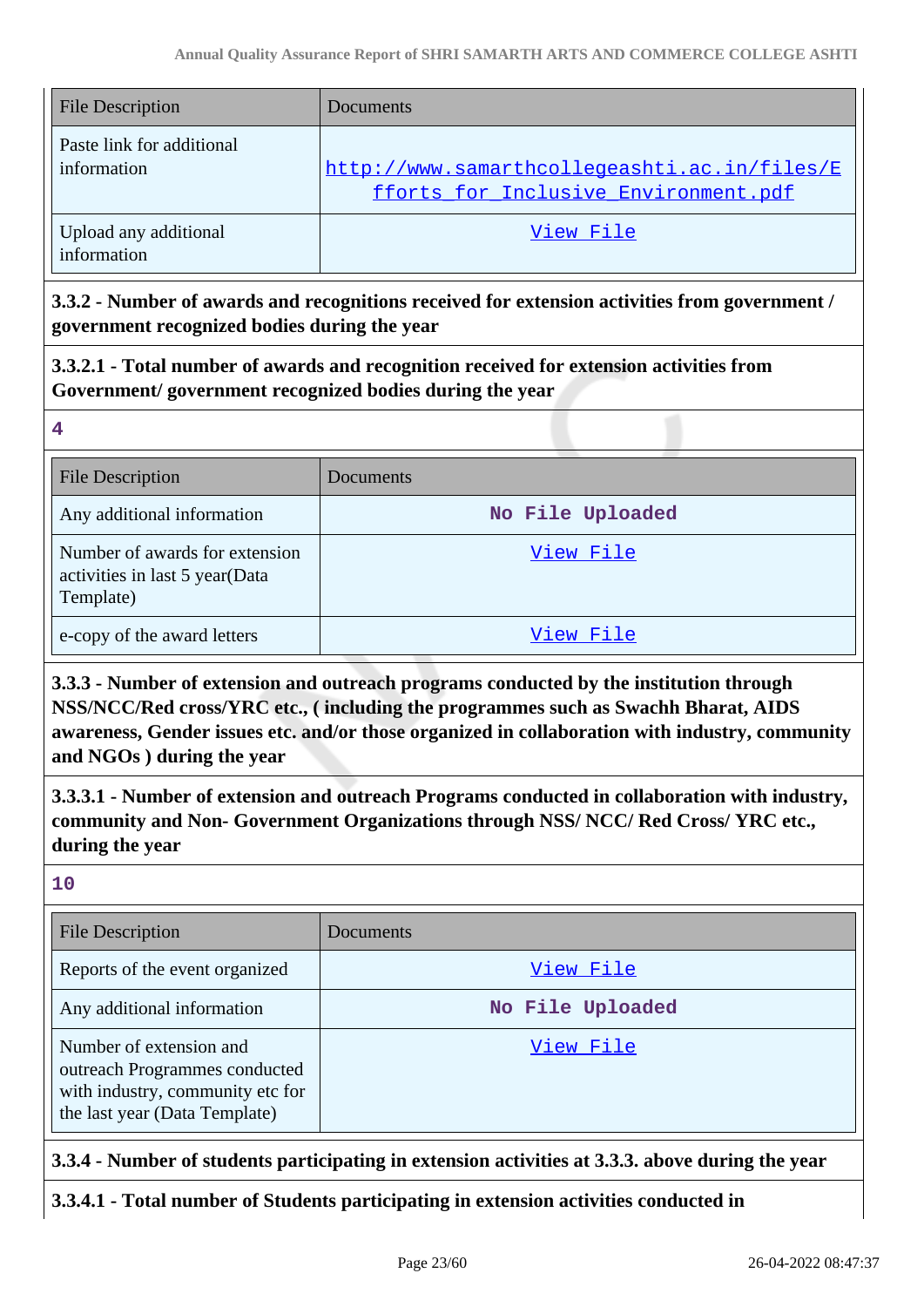## **collaboration with industry, community and Non- Government Organizations through NSS/ NCC/ Red Cross/ YRC etc., during the year**

#### **328**

| <b>File Description</b>                                                                              | Documents        |
|------------------------------------------------------------------------------------------------------|------------------|
| Report of the event                                                                                  | View File        |
| Any additional information                                                                           | No File Uploaded |
| Number of students participating<br>in extension activities with Govt.<br>or NGO etc (Data Template) | View File        |

#### **3.4 - Collaboration**

## **3.4.1 - The Institution has several collaborations/linkages for Faculty exchange, Student exchange, Internship, Field trip, On-the- job training, research etc during the year**

#### **0**

| <b>File Description</b>                                                               | Documents        |
|---------------------------------------------------------------------------------------|------------------|
| e-copies of linkage related<br>Document                                               | No File Uploaded |
| Details of linkages with<br>institutions/industries for<br>internship (Data Template) | View File        |
| Any additional information                                                            | No File Uploaded |

## **3.4.2 - Number of functional MoUs with national and international institutions, universities, industries, corporate houses etc. during the year**

#### **3.4.2.1 - Number of functional MoUs with Institutions of national, international importance, other universities, industries, corporate houses etc. during the year**

## **0**

| <b>File Description</b>                                                                                                             | Documents        |
|-------------------------------------------------------------------------------------------------------------------------------------|------------------|
| e-Copies of the MoUs with<br>institution./industry/corporate<br>houses                                                              | No File Uploaded |
| Any additional information                                                                                                          | No File Uploaded |
| Details of functional MoUs with<br>institutions of national,<br>international importance, other<br>universities etc during the year | View File        |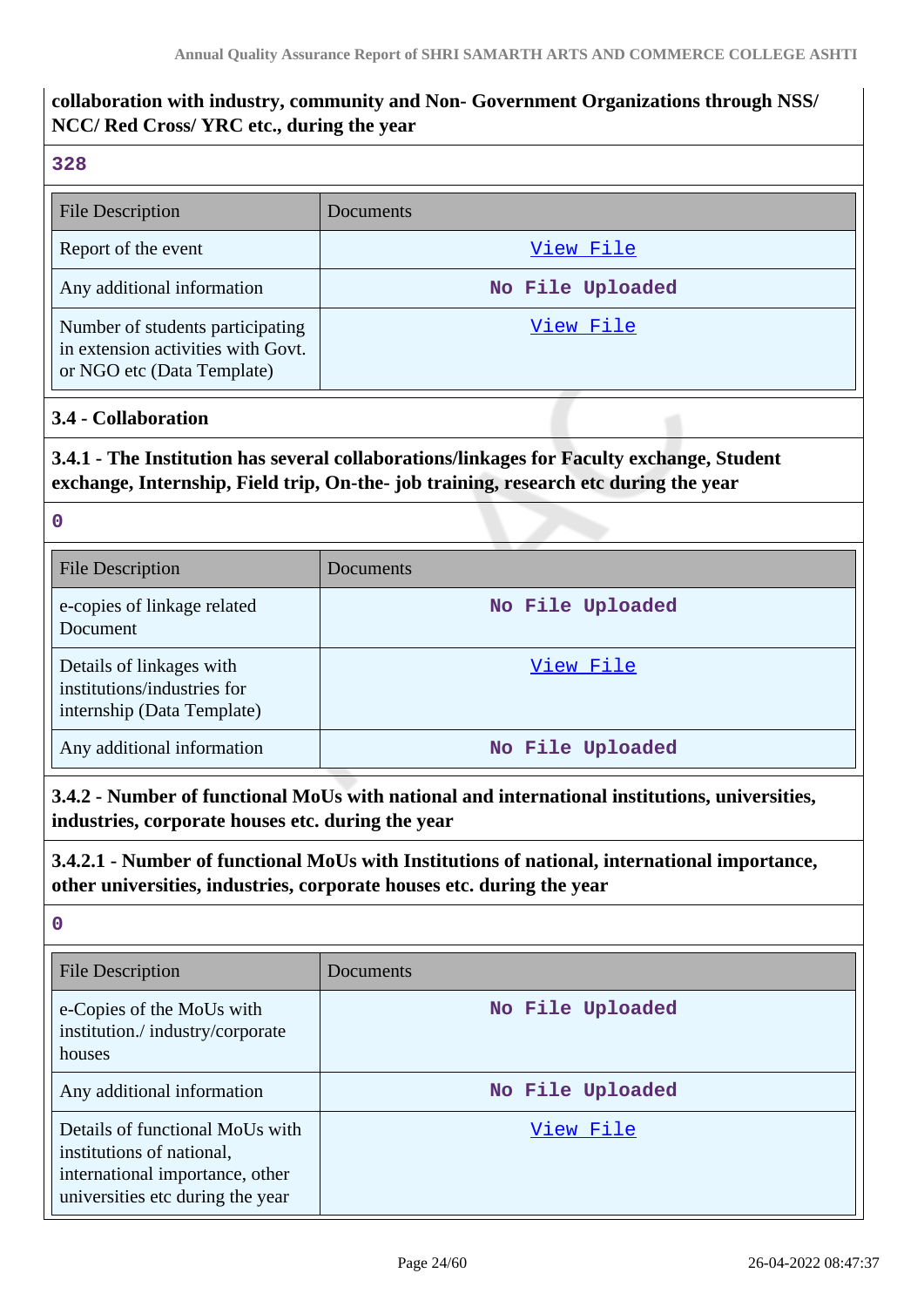#### **INFRASTRUCTURE AND LEARNING RESOURCES**

#### **4.1 - Physical Facilities**

4.1.1 - The Institution has adequate infrastructure and physical facilities for teaching- learning. viz., classrooms, laboratories, computing equipment etc.

**Shri Samarth Arts and Commerce college runs two programmes viz. Bachelor of Arts and Bachelor of Commerce. The college has Six classrooms to conduct regular classes. Two projectors are available for Power Point presentation of teachers. There are separate toilets for girls and boys students as well as teaching staff. There is also a common room for girls. The college has safe and hygienic drinking water facility for all. The college library has nearly 8250 books and reference books. A Libman software (ILMS) is installed for accession and circulation of books .A reading room is also available for students. There are four computers with internet facility in the library. The computer laboratory is equipped for use by students.**

**The college has installed cloud based software for office administration and students' admissions .Tally (ERP version 9) is used for accounting. As power back up facility, the college has two inverters and one generator. It is useful during examination time in case of power failure.**

| <b>File Description</b>                  | Documents        |
|------------------------------------------|------------------|
| Upload any additional<br>information     | No File Uploaded |
| Paste link for additional<br>information | Nil              |

4.1.2 - The Institution has adequate facilities for cultural activities, sports, games (indoor, outdoor), gymnasium, yoga centre etc.

**The extra –curricular and cultural activities in the college are conducted by cultural committee. The college has its own sound system for these activities. Normally the college conducts cultural and sports festival during 23 to 26 January .They include debate, solo singing competition, drama, Rangoli, dance, quiz etc. Winners are encouraged by distribution of prizes.**

**Physical Education Deptt. looks after sports activities in the college. The college has facilities for indoor games like carrom and chess. There is a spacious playground within college premises. Hence playgrounds and facilities for outdoor games like volleyball, kabaddi, Kho-Kho and cricket. Playground is also used to conduct**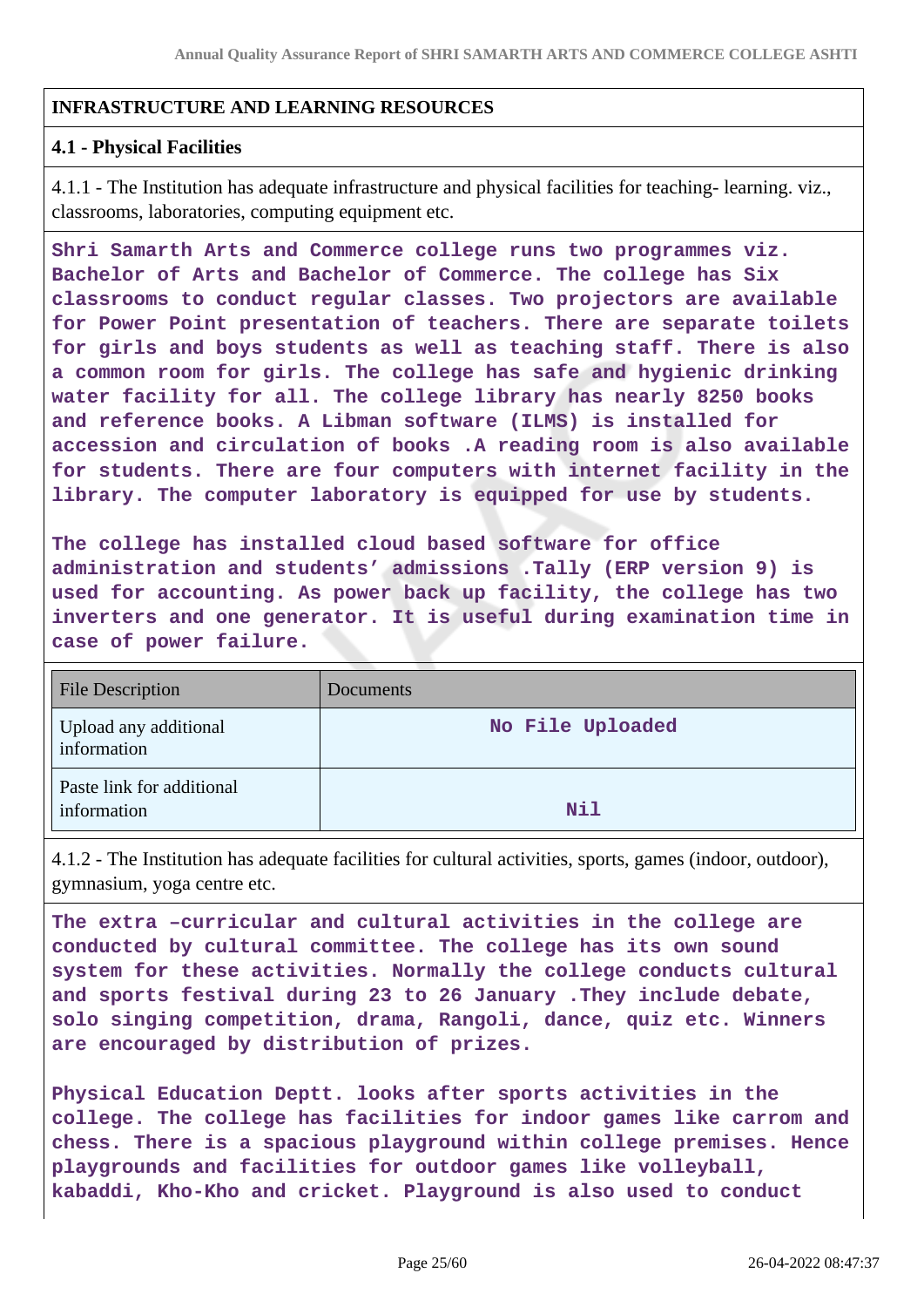**Yoga and Surya Namaskar in open and non polluted air. In view of Covid-19 spread, the college organized an online Yoga workshop on 13 March 2021. Shri Sandip Mandale, Asst. Professor, HVPM college of Physical Education, Amravati guided the students on Yogkriya, Yogasanas and Surya Namaskar through power point presentation .Thirty five students and seven teachers participated in the programme .**

**Physical and medical tests of all students are done regularly as per University guidelines. However sports activities could not be held due to Covid -19 situation in 2020-21.**

| <b>File Description</b>                  | Documents |
|------------------------------------------|-----------|
| Upload any additional<br>information     | View File |
| Paste link for additional<br>information | Nil       |

**4.1.3 - Number of classrooms and seminar halls with ICT- enabled facilities such as smart class, LMS, etc.**

**6**

#### **4.1.3.1 - Number of classrooms and seminar halls with ICT facilities**

**0**

| <b>File Description</b>                                                                                   | Documents        |
|-----------------------------------------------------------------------------------------------------------|------------------|
| Upload any additional<br>information                                                                      | No File Uploaded |
| Paste link for additional<br>information                                                                  | Nil              |
| <b>Upload Number of classrooms</b><br>and seminar halls with ICT<br>enabled facilities (Data<br>Template) | View File        |

## **4.1.4 - Expenditure, excluding salary for infrastructure augmentation during the year (INR in Lakhs)**

**4.1.4.1 - Expenditure for infrastructure augmentation, excluding salary during the year (INR in lakhs)**

**0**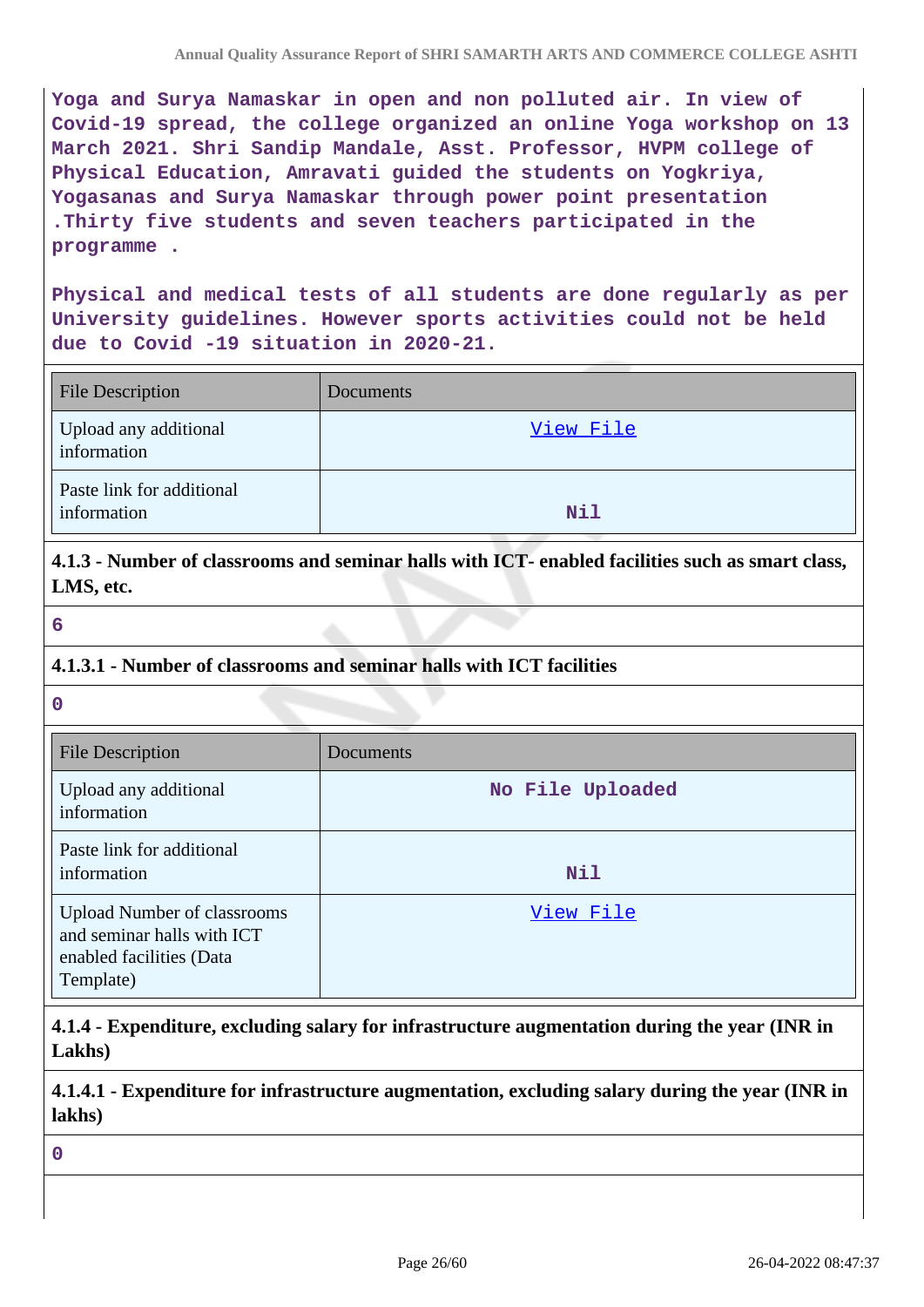| <b>File Description</b>                                                                                                                                                                                                                                                                                                     | Documents                                                                      |  |
|-----------------------------------------------------------------------------------------------------------------------------------------------------------------------------------------------------------------------------------------------------------------------------------------------------------------------------|--------------------------------------------------------------------------------|--|
| Upload any additional<br>information                                                                                                                                                                                                                                                                                        | No File Uploaded                                                               |  |
| Upload audited utilization<br>statements                                                                                                                                                                                                                                                                                    | No File Uploaded                                                               |  |
| <b>Upload Details of budget</b><br>allocation, excluding salary<br>during the year (Data Template)                                                                                                                                                                                                                          | View File                                                                      |  |
| 4.2 - Library as a Learning Resource                                                                                                                                                                                                                                                                                        |                                                                                |  |
|                                                                                                                                                                                                                                                                                                                             | 4.2.1 - Library is automated using Integrated Library Management System (ILMS) |  |
| The college library has nearly 8267 books which include text books<br>and reference books. Study materials for preparing competitive<br>examinations, journals, magazines, reports, maps, research<br>dissertation, daily newspapers, and CDs is available for learners.<br>It has four computers with browsing facilities. |                                                                                |  |
| The automation of library is as follows :                                                                                                                                                                                                                                                                                   |                                                                                |  |
| A) LIBMAN software is installed for all purpose of library. The OPAC<br>facility is available in the library.                                                                                                                                                                                                               |                                                                                |  |
| B) It is partially automated as bar code scanner facility is not<br>installed.                                                                                                                                                                                                                                              |                                                                                |  |
| C) The College has cloud based ERP CCMS- Centralized Campus<br>Management System.                                                                                                                                                                                                                                           |                                                                                |  |
| D) Year of Automation - 2019                                                                                                                                                                                                                                                                                                |                                                                                |  |
| The library advisory committee prepares annual plan including budget<br>allocation of purchasing learning resources, subscription for online<br>resources, and provision of support services.                                                                                                                               |                                                                                |  |
| <b>File Description</b>                                                                                                                                                                                                                                                                                                     | Documents                                                                      |  |
| Upload any additional<br>information                                                                                                                                                                                                                                                                                        | <u>View File</u>                                                               |  |
| Paste link for Additional<br>Information                                                                                                                                                                                                                                                                                    | Nil                                                                            |  |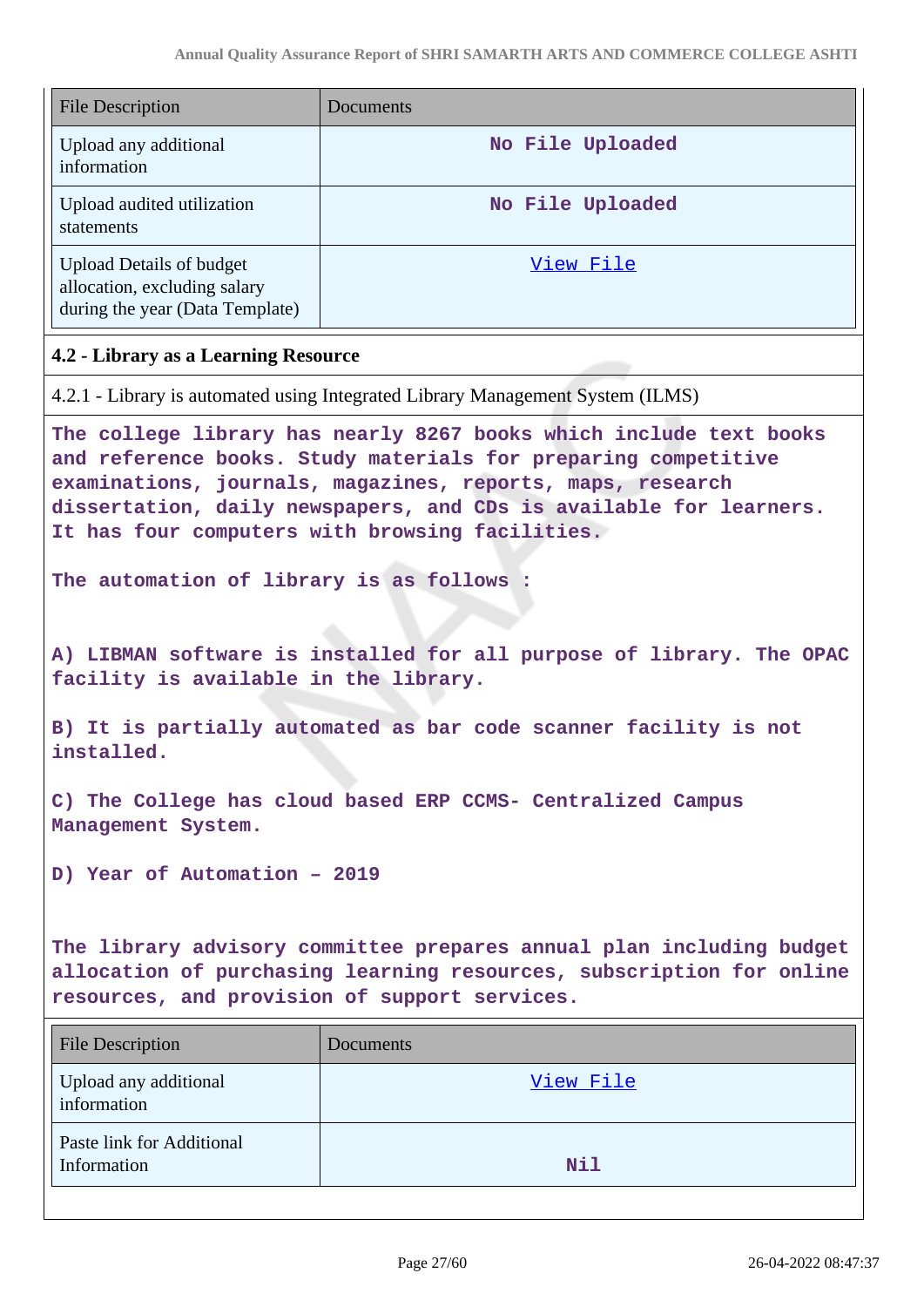| 4.2.2 - The institution has subscription for the<br>following e-resources e-journals e-<br>ShodhSindhu Shodhganga Membership e-<br><b>books Databases Remote access toe-resources</b> |           | E. None of the above |  |
|---------------------------------------------------------------------------------------------------------------------------------------------------------------------------------------|-----------|----------------------|--|
| <b>File Description</b>                                                                                                                                                               | Documents |                      |  |
| Upload any additional<br>information                                                                                                                                                  |           | No File Uploaded     |  |
| Details of subscriptions like e-<br>journals, e-Shodh Sindhu,<br>Shodhganga Membership etc<br>(Data Template)                                                                         |           | View File            |  |

## **4.2.3 - Expenditure for purchase of books/e-books and subscription to journals/e- journals during the year (INR in Lakhs)**

## **4.2.3.1 - Annual expenditure of purchase of books/e-books and subscription to journals/ejournals during the year (INR in Lakhs)**

#### **76029**

| <b>File Description</b>                                                                                                       | Documents        |
|-------------------------------------------------------------------------------------------------------------------------------|------------------|
| Any additional information                                                                                                    | No File Uploaded |
| Audited statements of accounts                                                                                                | View File        |
| Details of annual expenditure for<br>purchase of books/e-books and<br>journals/e- journals during the<br>year (Data Template) | View File        |

**4.2.4 - Number per day usage of library by teachers and students ( foot falls and login data for online access) (Data for the latest completed academic year)**

## **4.2.4.1 - Number of teachers and students using library per day over last one year**

**4**

| <b>File Description</b>                              | <b>Documents</b> |
|------------------------------------------------------|------------------|
| Any additional information                           | No File Uploaded |
| Details of library usage by<br>teachers and students | View File        |
| 4.3 - IT Infrastructure                              |                  |

4.3.1 - Institution frequently updates its IT facilities including Wi-Fi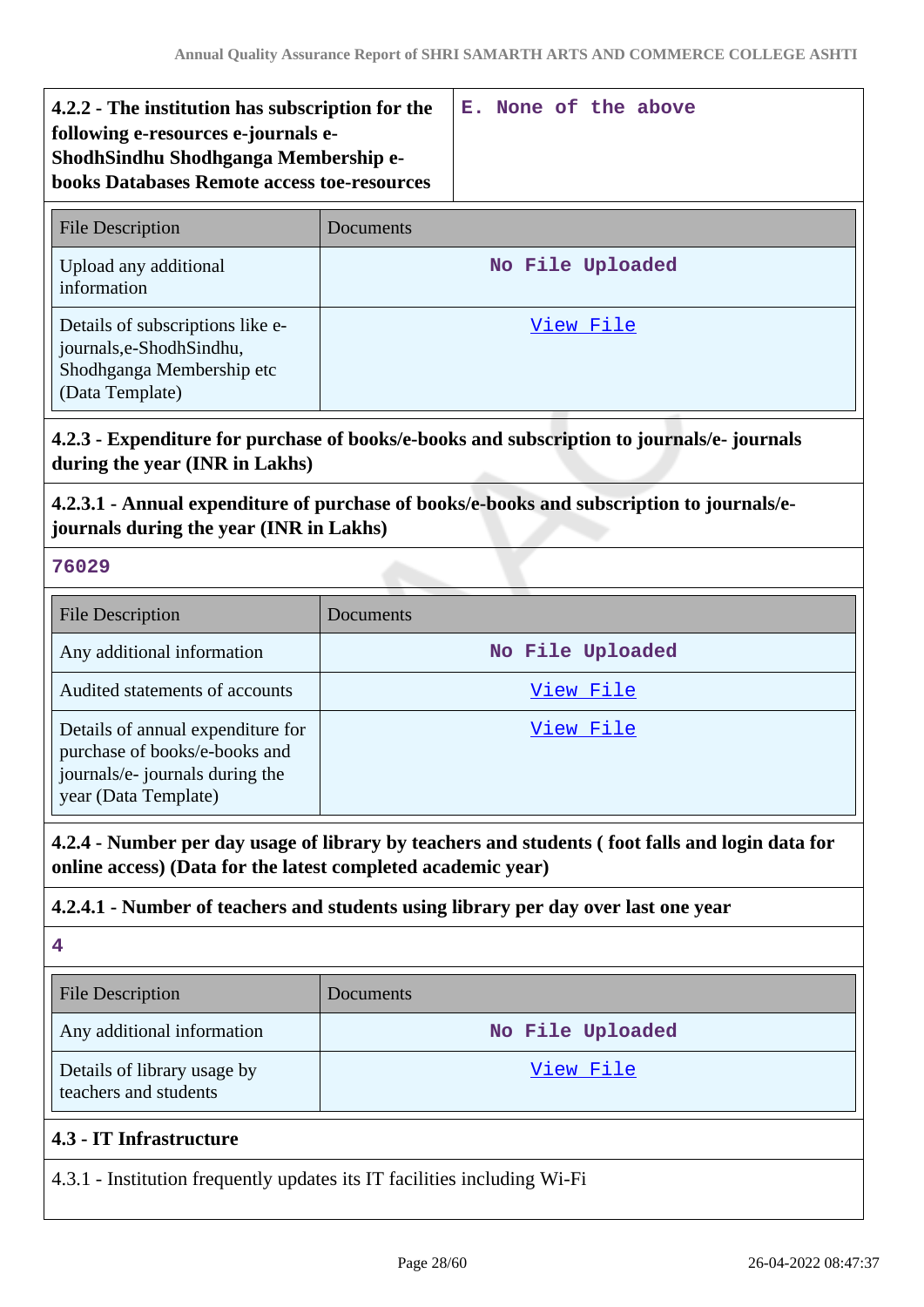**The college has a computer laboratory for students having nearly 40 computers. We have subscribed BSNL Broadband Connection in college. However there are frequent problems of BSNL Broadband connectivity in Ashti .The Wi-fi facility from private service operators is not affordable. Hence the college could not provide Wi-Fi facility to students. The college has set two Jio branded routers for connectivity in office and library for administrative purpose only. The college shall make efforts to upgrade the ICT facility for students in future.**

| <b>File Description</b>                  | Documents        |
|------------------------------------------|------------------|
| Upload any additional<br>information     | No File Uploaded |
| Paste link for additional<br>information | Nil              |

## **4.3.2 - Number of Computers**

| w      |
|--------|
| ×<br>٧ |

| <b>File Description</b>              | Documents        |
|--------------------------------------|------------------|
| Upload any additional<br>information | No File Uploaded |
| $Student$ – computer ratio           | View File        |

| 4.3.3 - Bandwidth of internet connection in the $ A.$ ? 50MBPS |  |  |
|----------------------------------------------------------------|--|--|
| <b>Institution</b>                                             |  |  |

| <b>File Description</b>                                                        | <b>Documents</b> |
|--------------------------------------------------------------------------------|------------------|
| Upload any additional<br>Information                                           | No File Uploaded |
| Details of available bandwidth of<br>internet connection in the<br>Institution | View File        |

## **4.4 - Maintenance of Campus Infrastructure**

**4.4.1 - Expenditure incurred on maintenance of infrastructure (physical and academic support facilities) excluding salary component during the year (INR in Lakhs)**

## **4.4.1.1 - Expenditure incurred on maintenance of infrastructure (physical facilities and academic support facilities) excluding salary component during the year (INR in lakhs)**

**186591**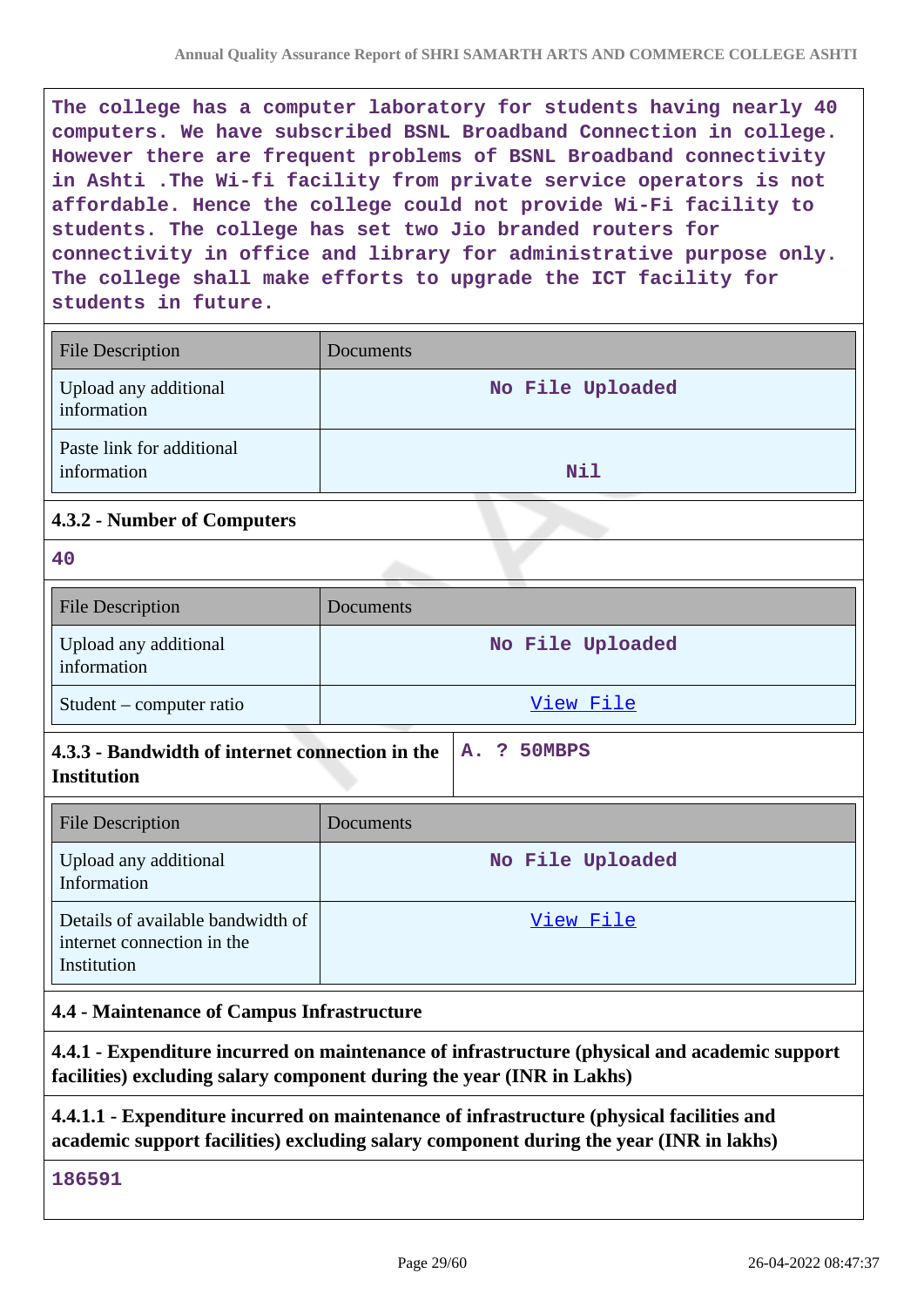| <b>File Description</b>                                                                                                        | Documents                                                                                                                                                                                                                                                             |
|--------------------------------------------------------------------------------------------------------------------------------|-----------------------------------------------------------------------------------------------------------------------------------------------------------------------------------------------------------------------------------------------------------------------|
| Upload any additional<br>information                                                                                           | No File Uploaded                                                                                                                                                                                                                                                      |
| Audited statements of accounts.                                                                                                | View File                                                                                                                                                                                                                                                             |
| Details about assigned budget<br>and expenditure on physical<br>facilities and academic support<br>facilities (Data Templates) | View File                                                                                                                                                                                                                                                             |
|                                                                                                                                | 4.4.2 - There are established systems and procedures for maintaining and utilizing physical, academic<br>and support facilities - laboratory, library, sports complex, computers, classrooms etc.                                                                     |
| and policies are as follows.                                                                                                   | As a part of maintaining and utilizing existing infrastructures and<br>support facilities, the college prepares annual plan. The procedures                                                                                                                           |
|                                                                                                                                | Policies for utilizing and maintaining infrastructure                                                                                                                                                                                                                 |
| policies.                                                                                                                      | 1) To conduct meeting of concerned committees regularly to prepare                                                                                                                                                                                                    |
|                                                                                                                                | 2) To make financial provision in annual budget.                                                                                                                                                                                                                      |
|                                                                                                                                | 3) To augment sports facilities in the college.                                                                                                                                                                                                                       |
|                                                                                                                                | 4) To purchase books and journals for library.                                                                                                                                                                                                                        |
| optimally.                                                                                                                     | 5) To utilize and maintain existing all type infrastructures                                                                                                                                                                                                          |
|                                                                                                                                | Procedures for utilizing and maintaining support facilities                                                                                                                                                                                                           |
| A) Physical Infrastructure                                                                                                     |                                                                                                                                                                                                                                                                       |
| facility is available                                                                                                          | The college makes provision on utilizing and maintaining physical<br>infrastructures in annual budget. It prepares the plans and<br>allocates financial provisions. The college has six classrooms.<br>There is separate toilet for girls and boys. The power back up |
| B) Sports Infrastructure                                                                                                       |                                                                                                                                                                                                                                                                       |
|                                                                                                                                | Director of Physical education prepares annual plan for the                                                                                                                                                                                                           |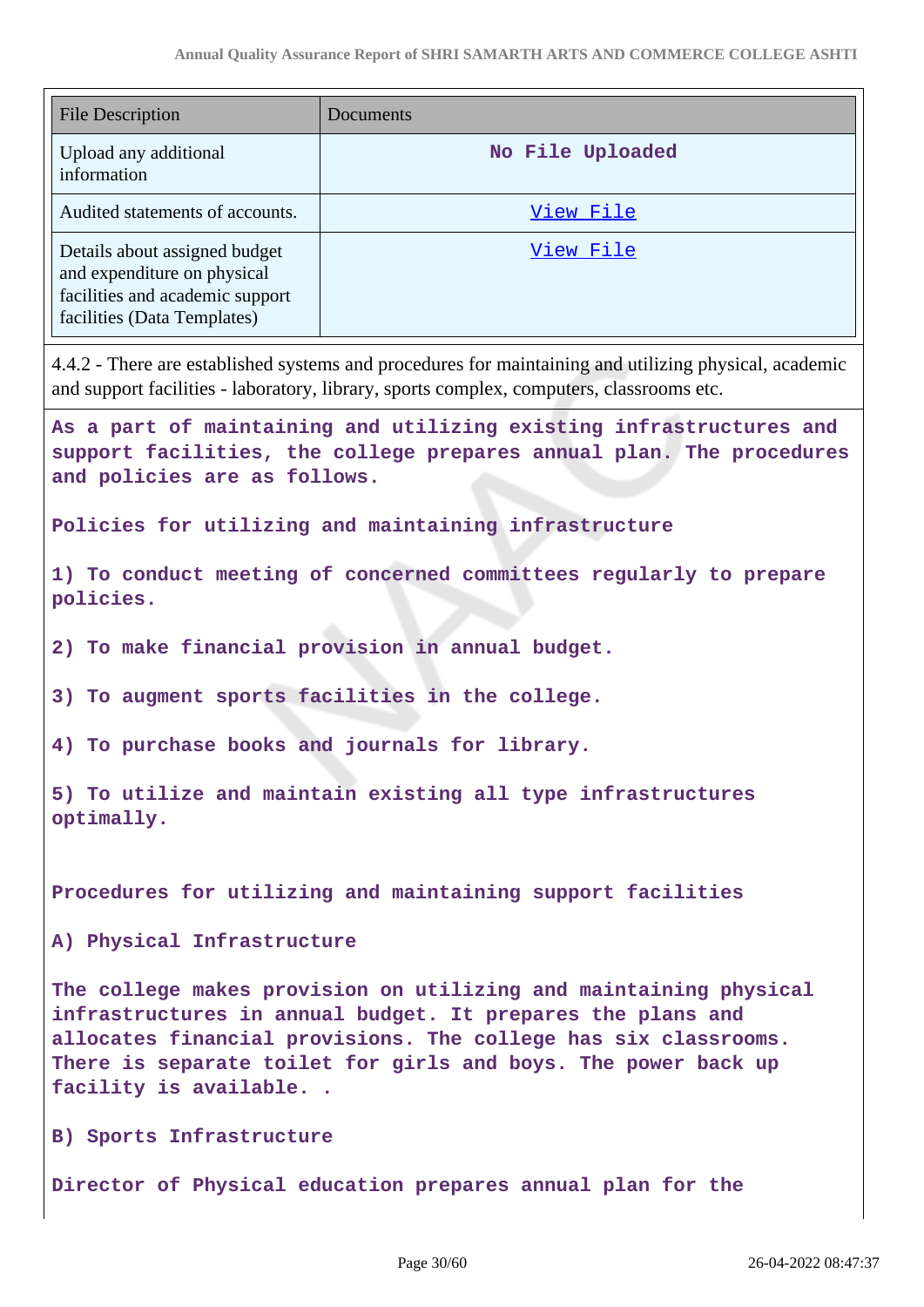**requirement of executing sports activities. The department avails adequate sports instruments and utilizes it properly.**

**C) Library and Learning Resources:**

**The library advisory committee prepares annual plan for purchasing books and subscription for online resources.**

**D) Support Facilities for students**

**i) Photostat facilities and newspapers cuttings are provided for preparing projects**

#### **ii) First-aid medical kit for students**

| <b>File Description</b>                  | Documents                                                                        |
|------------------------------------------|----------------------------------------------------------------------------------|
| Upload any additional<br>information     | No File Uploaded                                                                 |
| Paste link for additional<br>information | http://www.samarthcollegeashti.ac.in/Infrast<br>ructure_and_Support_Facility.pdf |

#### **STUDENT SUPPORT AND PROGRESSION**

**5.1 - Student Support**

**5.1.1 - Number of students benefited by scholarships and free ships provided by the Government during the year**

**5.1.1.1 - Number of students benefited by scholarships and free ships provided by the Government during the year**

**287**

| <b>File Description</b>                                                                                                         | Documents        |
|---------------------------------------------------------------------------------------------------------------------------------|------------------|
| Upload self attested letter with<br>the list of students sanctioned<br>scholarship                                              | View File        |
| Upload any additional<br>information                                                                                            | No File Uploaded |
| Number of students benefited by<br>scholarships and free ships<br>provided by the Government<br>during the year (Data Template) | View File        |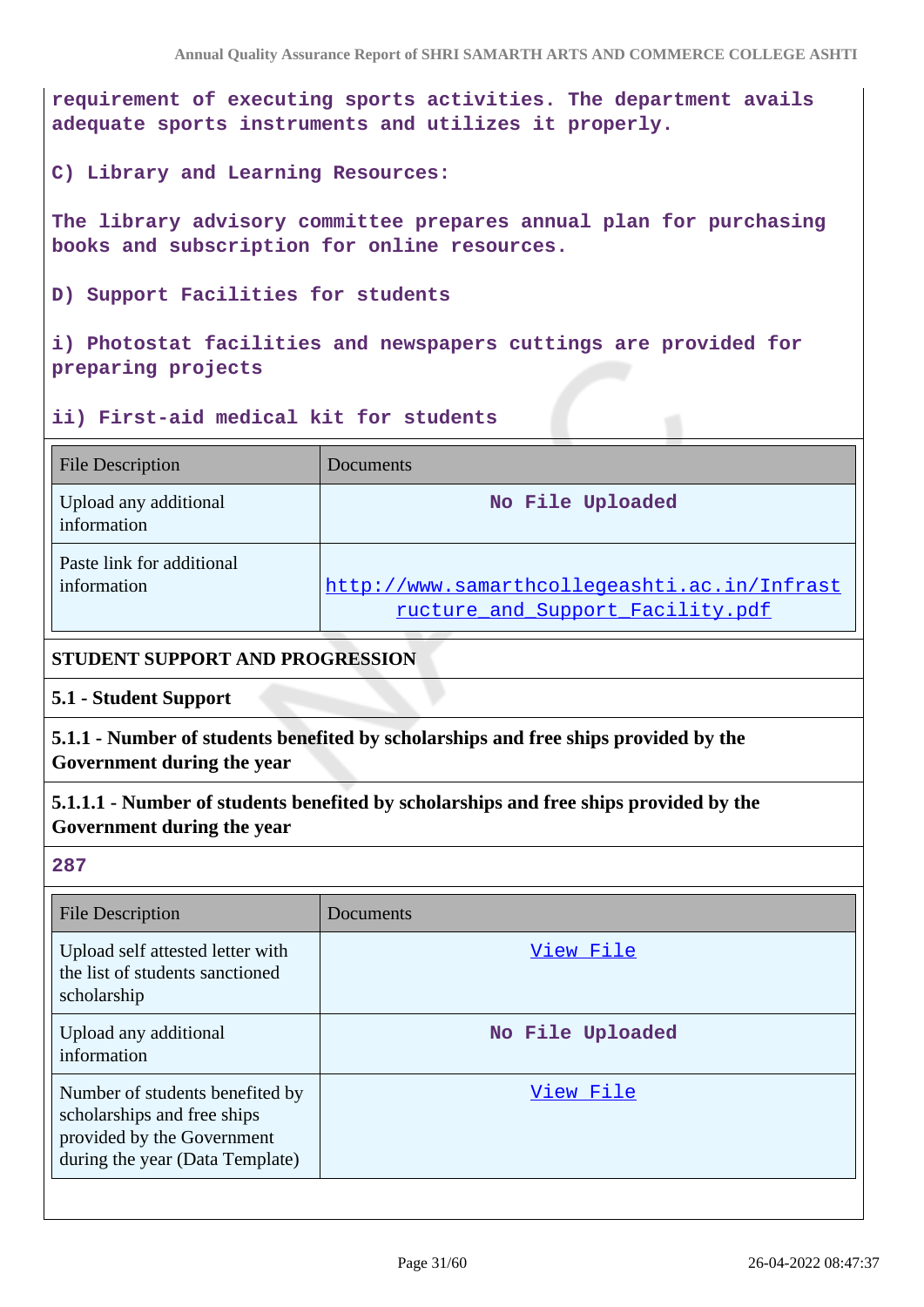## **5.1.2 - Number of students benefitted by scholarships, free ships etc. provided by the institution / non- government agencies during the year**

## **5.1.2.1 - Total number of students benefited by scholarships, free ships, etc provided by the institution / non- government agencies during the year**

| $\mathbf 0$                                                                                                                                                                                                                                                    |                                                                                             |
|----------------------------------------------------------------------------------------------------------------------------------------------------------------------------------------------------------------------------------------------------------------|---------------------------------------------------------------------------------------------|
| <b>File Description</b>                                                                                                                                                                                                                                        | Documents                                                                                   |
| Upload any additional<br>information                                                                                                                                                                                                                           | No File Uploaded                                                                            |
| Number of students benefited by<br>scholarships and free ships<br>institution / non-government<br>agencies in last 5 years (Date<br>Template)                                                                                                                  | View File                                                                                   |
| 5.1.3 - Capacity building and skills<br>enhancement initiatives taken by the<br>institution include the following: Soft skills<br>Language and communication skills Life skills<br>(Yoga, physical fitness, health and hygiene)<br><b>ICT/computing skills</b> | C. 2 of the above                                                                           |
| <b>File Description</b>                                                                                                                                                                                                                                        | Documents                                                                                   |
| Link to institutional website                                                                                                                                                                                                                                  | http://www.samarthcollegeashti.ac.in/files/C<br>apabilty Enhancement Programme.pdf          |
| Any additional information                                                                                                                                                                                                                                     | No File Uploaded                                                                            |
| Details of capability building and<br>skills enhancement initiatives<br>(Data Template)                                                                                                                                                                        | View File                                                                                   |
| counseling offered by the institution during the year                                                                                                                                                                                                          | 5.1.4 - Number of students benefitted by guidance for competitive examinations and career   |
| $\bf{0}$                                                                                                                                                                                                                                                       |                                                                                             |
|                                                                                                                                                                                                                                                                | 5.1.4.1 - Number of students benefitted by guidance for competitive examinations and career |

**0**

**counseling offered by the institution during the year**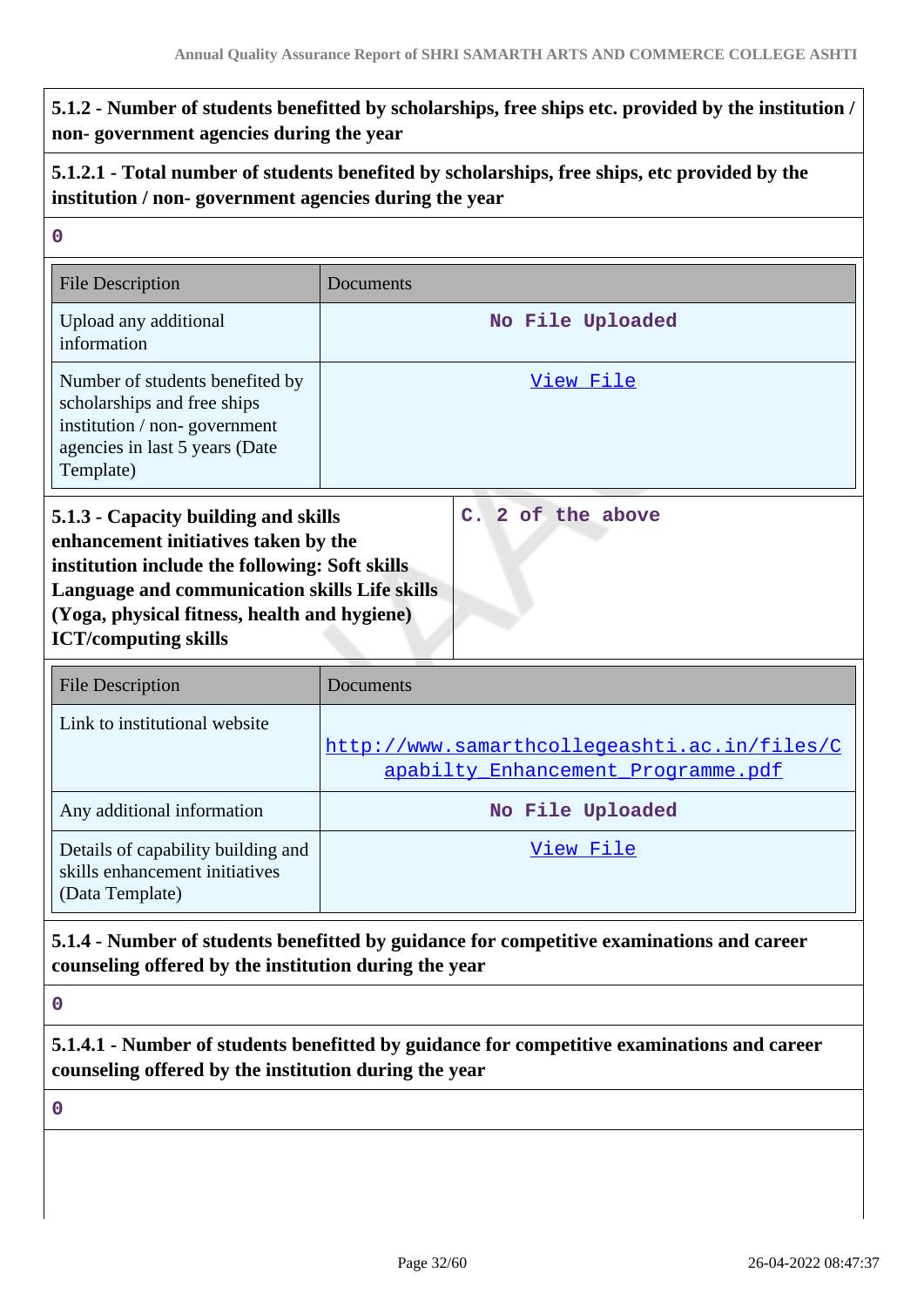| <b>File Description</b>                                                                                                                                                                                                                                                                                                                                                                                                                             | Documents                                                        |
|-----------------------------------------------------------------------------------------------------------------------------------------------------------------------------------------------------------------------------------------------------------------------------------------------------------------------------------------------------------------------------------------------------------------------------------------------------|------------------------------------------------------------------|
| Any additional information                                                                                                                                                                                                                                                                                                                                                                                                                          | No File Uploaded                                                 |
| Number of students benefited by<br>guidance for competitive<br>examinations and career<br>counseling during the year (Data<br>Template)                                                                                                                                                                                                                                                                                                             | <u>View File</u>                                                 |
| 5.1.5 - The Institution has a transparent<br>mechanism for timely redressal of student<br>grievances including sexual harassment and<br>ragging cases Implementation of guidelines of<br>statutory/regulatory bodies Organization wide<br>awareness and undertakings on policies with<br>zero tolerance Mechanisms for submission of<br>online/offline students' grievances Timely<br>redressal of the grievances through<br>appropriate committees | A. All of the above                                              |
| <b>File Description</b>                                                                                                                                                                                                                                                                                                                                                                                                                             | Documents                                                        |
| Minutes of the meetings of<br>student redressal committee,<br>prevention of sexual harassment<br>committee and Anti Ragging<br>committee                                                                                                                                                                                                                                                                                                            | View File                                                        |
| Upload any additional<br>information                                                                                                                                                                                                                                                                                                                                                                                                                | No File Uploaded                                                 |
| Details of student grievances<br>including sexual harassment and<br>ragging cases                                                                                                                                                                                                                                                                                                                                                                   | No File Uploaded                                                 |
| <b>5.2 - Student Progression</b>                                                                                                                                                                                                                                                                                                                                                                                                                    |                                                                  |
|                                                                                                                                                                                                                                                                                                                                                                                                                                                     | 5.2.1 - Number of placement of outgoing students during the year |
| 5.2.1.1 - Number of outgoing students placed during the year                                                                                                                                                                                                                                                                                                                                                                                        |                                                                  |
| 1                                                                                                                                                                                                                                                                                                                                                                                                                                                   |                                                                  |
| <b>File Description</b>                                                                                                                                                                                                                                                                                                                                                                                                                             | Documents                                                        |
| Self-attested list of students<br>placed                                                                                                                                                                                                                                                                                                                                                                                                            | <u>View File</u>                                                 |
| Upload any additional<br>information                                                                                                                                                                                                                                                                                                                                                                                                                | View File                                                        |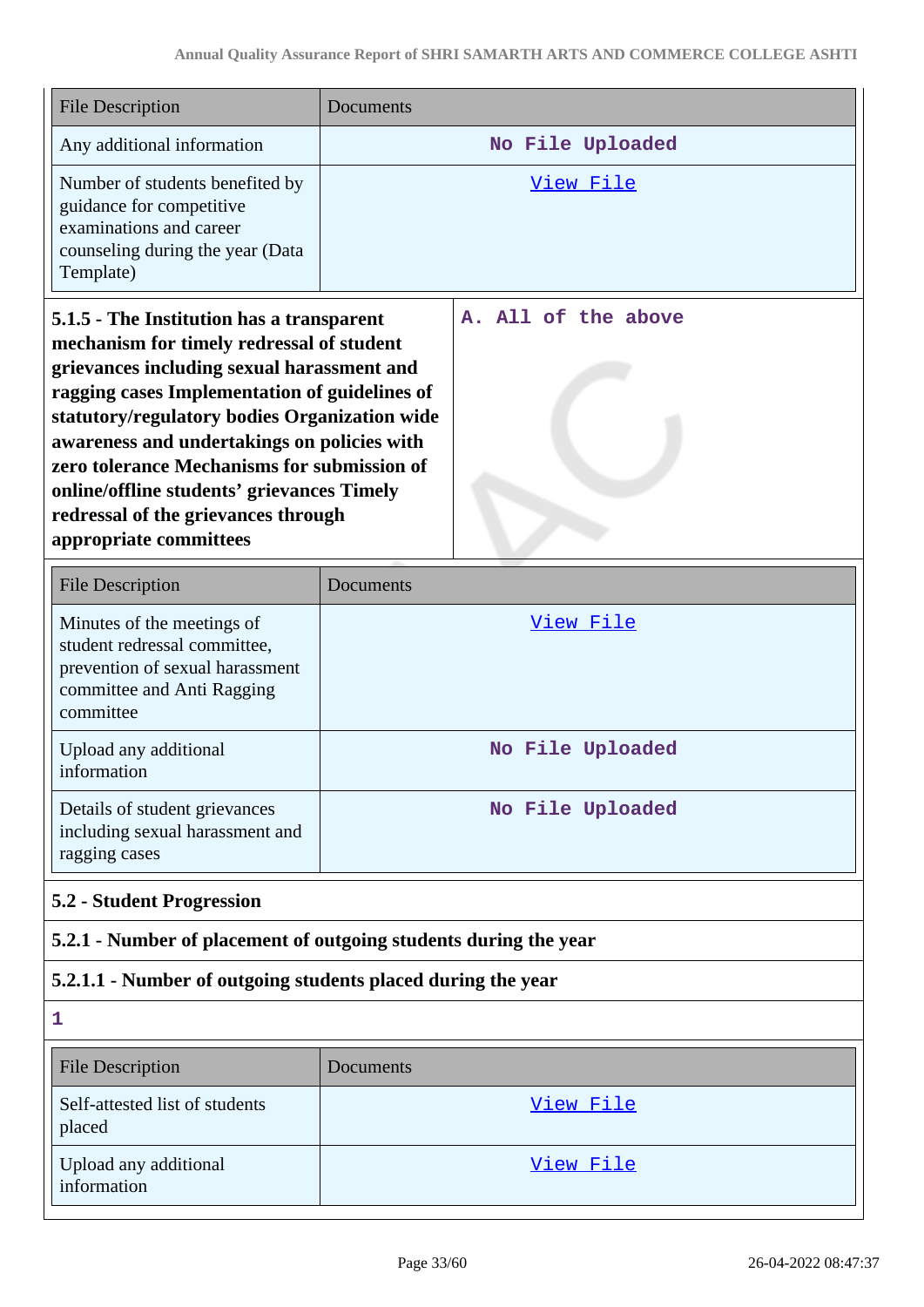## **5.2.2 - Number of students progressing to higher education during the year**

## **5.2.2.1 - Number of outgoing student progression to higher education**

**44**

| <b>File Description</b>                               | <b>Documents</b> |
|-------------------------------------------------------|------------------|
| Upload supporting data for<br>student/alumni          | No File Uploaded |
| Any additional information                            | No File Uploaded |
| Details of student progression to<br>higher education | View File        |

## **5.2.3 - Number of students qualifying in state/national/ international level examinations during the year (eg: JAM/CLAT/GATE/ GMAT/CAT/GRE/ TOEFL/ Civil Services/State government examinations)**

**5.2.3.1 - Number of students qualifying in state/ national/ international level examinations (eg: JAM/CLAT/NET/ SLET/ GATE/ GMAT/CAT/GRE/ TOEFL/ Civil Services/ State government examinations) during the year**

| 27      |  |
|---------|--|
|         |  |
|         |  |
|         |  |
| c<br>۰. |  |

| <b>File Description</b>                | Documents        |
|----------------------------------------|------------------|
| Upload supporting data for the<br>same | View File        |
| Any additional information             | No File Uploaded |

#### **5.3 - Student Participation and Activities**

**5.3.1 - Number of awards/medals for outstanding performance in sports/cultural activities at university/state/national / international level (award for a team event should be counted as one) during the year**

**5.3.1.1 - Number of awards/medals for outstanding performance in sports/cultural activities at university/state/ national / international level (award for a team event should be counted as one) during the year.**

#### **0**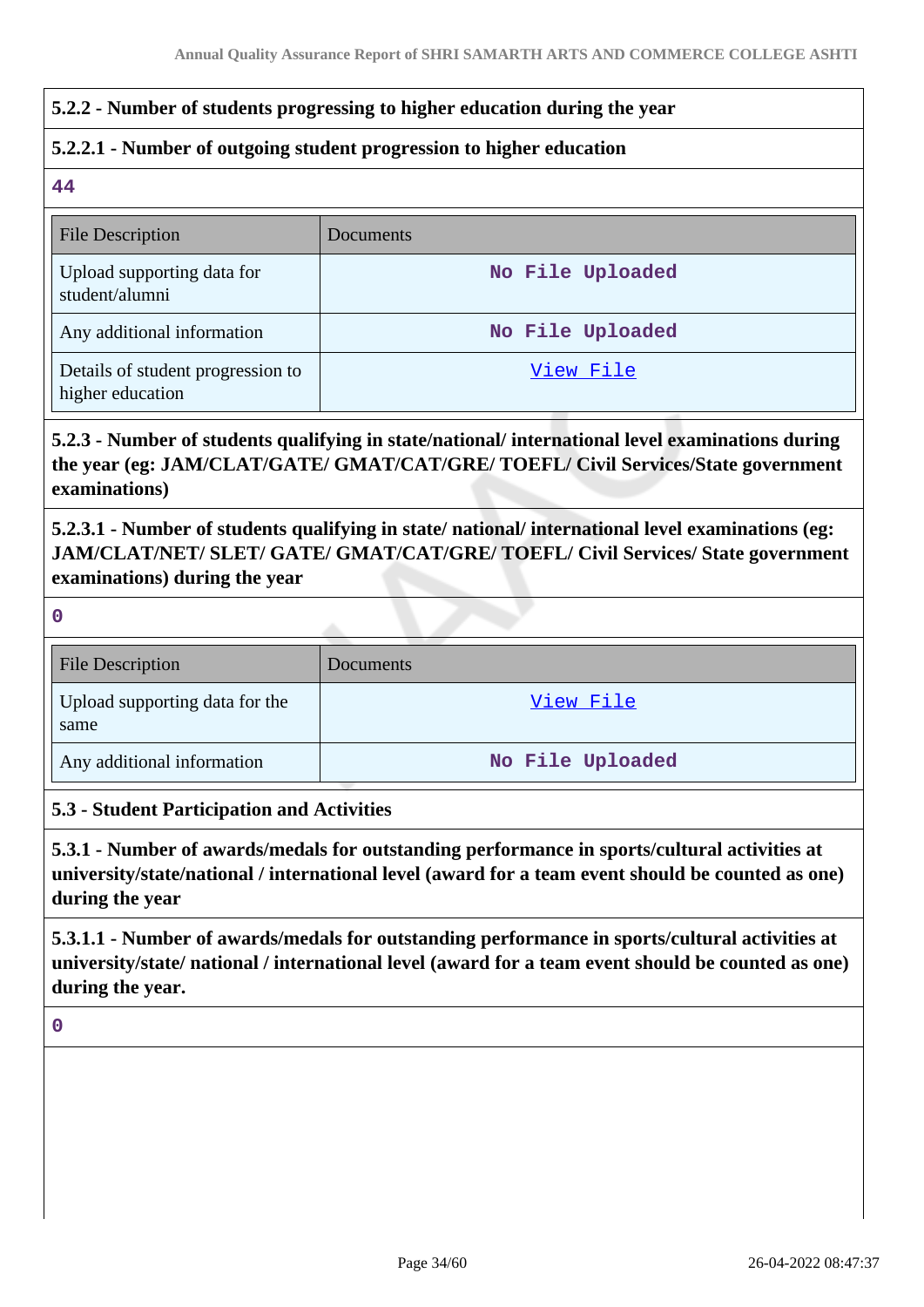| File Description                                                                                                                                                                     | Documents        |
|--------------------------------------------------------------------------------------------------------------------------------------------------------------------------------------|------------------|
| e-copies of award letters and<br>certificates                                                                                                                                        | No File Uploaded |
| Any additional information                                                                                                                                                           | No File Uploaded |
| Number of awards/medals for<br>outstanding performance in<br>sports/cultural activities at univer<br>sity/state/national/international<br>level (During the year) (Data<br>Template) | View File        |

5.3.2 - Institution facilitates students' representation and engagement in various administrative, cocurricular and extracurricular activities (student council/ students representation on various bodies as per established processes and norms )

**The students' representation in various committees in college in 2020-21 is as follows :**

**(A) Students' Council** 

**Students' council is body which inculcates student's duties and obligations. It represents all classes. It performs :**

**i) To elect secretary of student council.**

**ii) To organize Youth Festival and other extra –curricular activities.**

**iii) To organize excursion tour by the college.**

**However the college could not constitute Students' council due to Covid-19 lockdown restrictions on educational institutions.**

**(B) Magazine Advisory Committee:**

**The college magazine committee mainly consists of students. The college publishes magazine "Zep" (Marathi). 10 students contributed their articles in 2020-21.**

**(C) Internal Womens' Grievance Redressal and anti-sexual Cell :** 

**Internal Womens' Grievance Redressal and anti-sexual Cell is established in college under guidelines of UGC guidelines. It includes one girl representative.**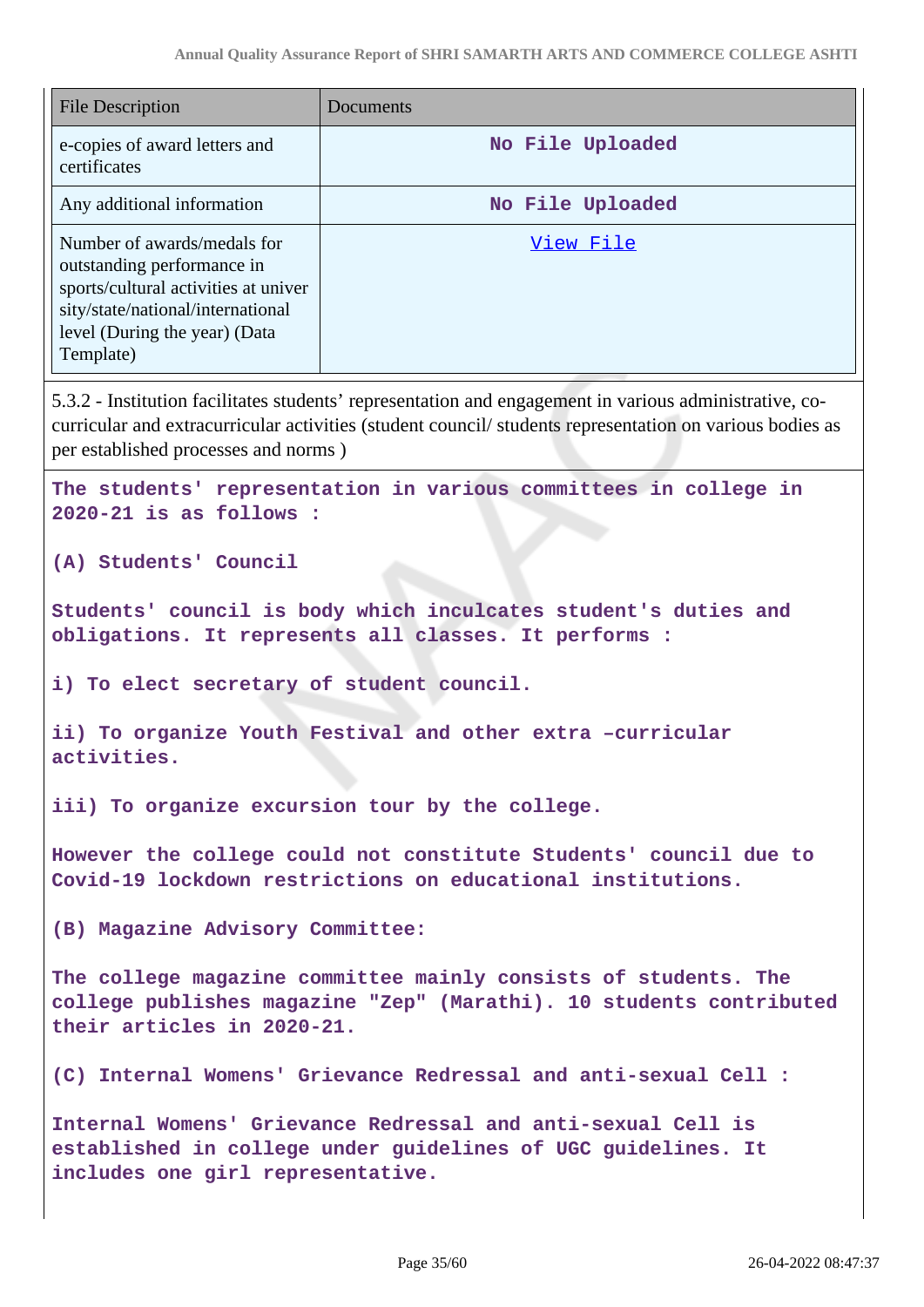**(D) Two students are representatives in the anti ragging cell of the college.**

**(E) Students are included in Library Advisory Committee in the college. The purpose is to promote students' involvement in the library activities.**

| <b>File Description</b>                  | Documents |
|------------------------------------------|-----------|
| Paste link for additional<br>information | Nil       |
| Upload any additional<br>information     | View File |

**5.3.3 - Number of sports and cultural events/competitions in which students of the Institution participated during the year (organized by the institution/other institutions)**

**5.3.3.1 - Number of sports and cultural events/competitions in which students of the Institution participated during the year**

**0**

| <b>File Description</b>                                                                                                                                                                                | Documents        |
|--------------------------------------------------------------------------------------------------------------------------------------------------------------------------------------------------------|------------------|
| Report of the event                                                                                                                                                                                    | No File Uploaded |
| Upload any additional<br>information                                                                                                                                                                   | No File Uploaded |
| Number of sports and cultural<br>events/competitions in which<br>students of the Institution<br>participated during the year<br>(organized by the<br>institution/other institutions<br>(Data Template) | View File        |

#### **5.4 - Alumni Engagement**

5.4.1 - There is a registered Alumni Association that contributes significantly to the development of the institution through financial and/or other support services

**The college has established an Alumni Association. However it is not registered. The meetings of alumni are held annually in the college. The aim of the meeting is to establish a link between college and the alumni. They share their experiences of the college and give suggestions about future development of the institution. The alumni has not made any financial contribution to the college during the year.Alumni meeting could not be held during 2020-21 due COVID -19 pandemic situation.**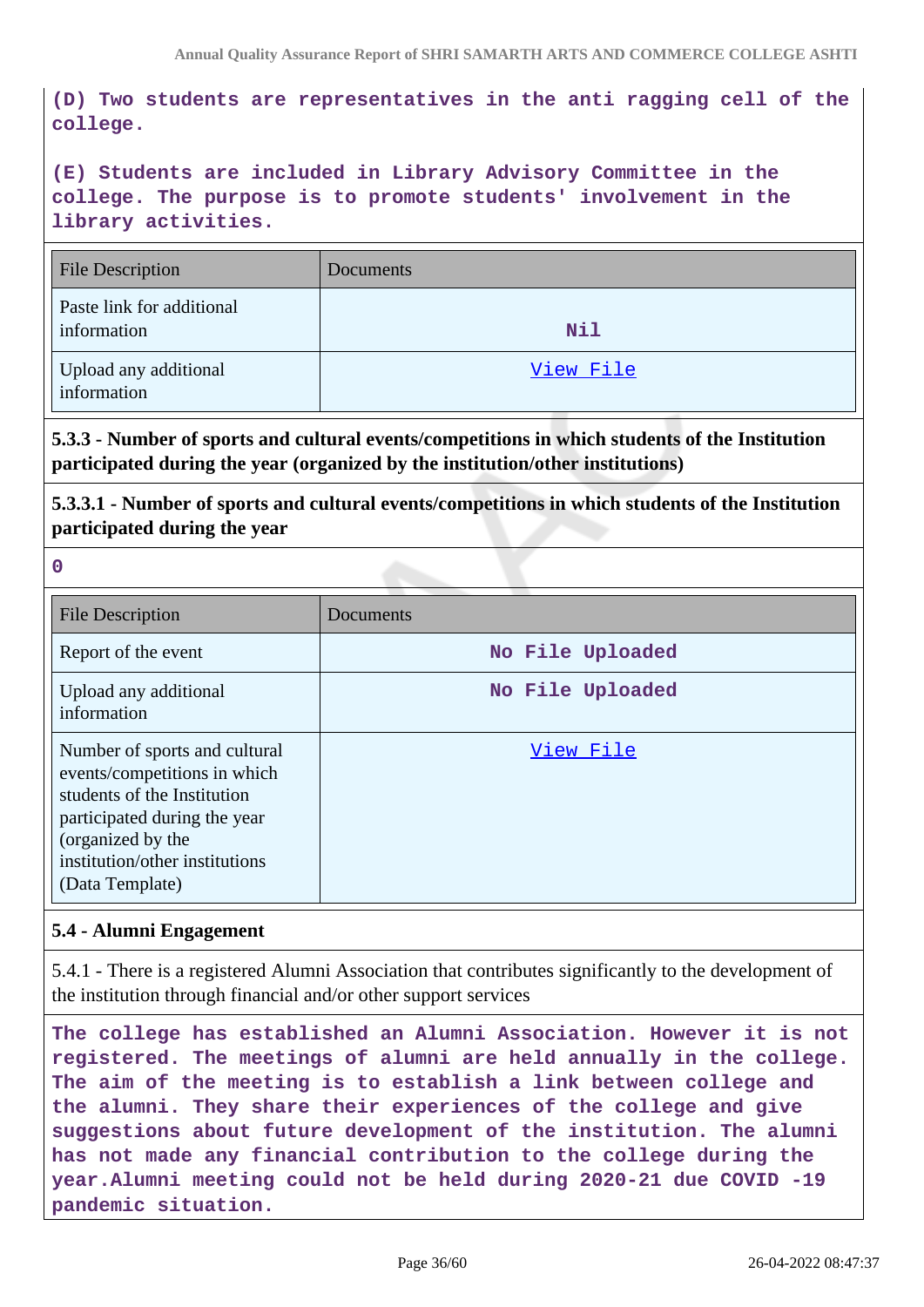| <b>File Description</b>                                       | Documents |                  |
|---------------------------------------------------------------|-----------|------------------|
| Paste link for additional<br>information                      |           | Nil              |
| Upload any additional<br>information                          |           | No File Uploaded |
| 5.4.2 - Alumni contribution during the year<br>(INR in Lakhs) |           | E. <1Lakhs       |
| <b>File Description</b>                                       | Documents |                  |
| Upload any additional<br>information                          |           | View File        |
| GOVERNANCE, LEADERSHIP AND MANAGEMENT                         |           |                  |

#### **6.1 - Institutional Vision and Leadership**

6.1.1 - The governance of the institution is reflective of and in tune with the vision and mission of the institution

**The vision and mission of the parent society is based on the noble thought -'? ?? ??????? ????? ????????? ??????? l '. It is committed to facilitating education in rural sector. The society was the first of its kind to establish a higher secondary school in Ashti in 1956. The society established our college in 1989 with a noble aim to facilitate higher education to rural youth and bring them into the mainstream of education.**

**The college aims at creating atmosphere for good education and character building of students .It seeks support and co-operation from all teachers, students and non-teaching staff in all aspects. It ensures that these stakeholders are fairly represented in College Development Committee and IQAC according to prevailing rules. The parent society is careful to see that decisions are made in a fair and transparent manner. It gives a positive response to suggestion by employees of the institution.**

**The college has mechanism for addressing issues of students. The anti-sexual harassment cell is active to prevent untoward incident with girl students. The staff council is a statutory body in the college .It follows principle of collective decision making in administrative setup of the college.**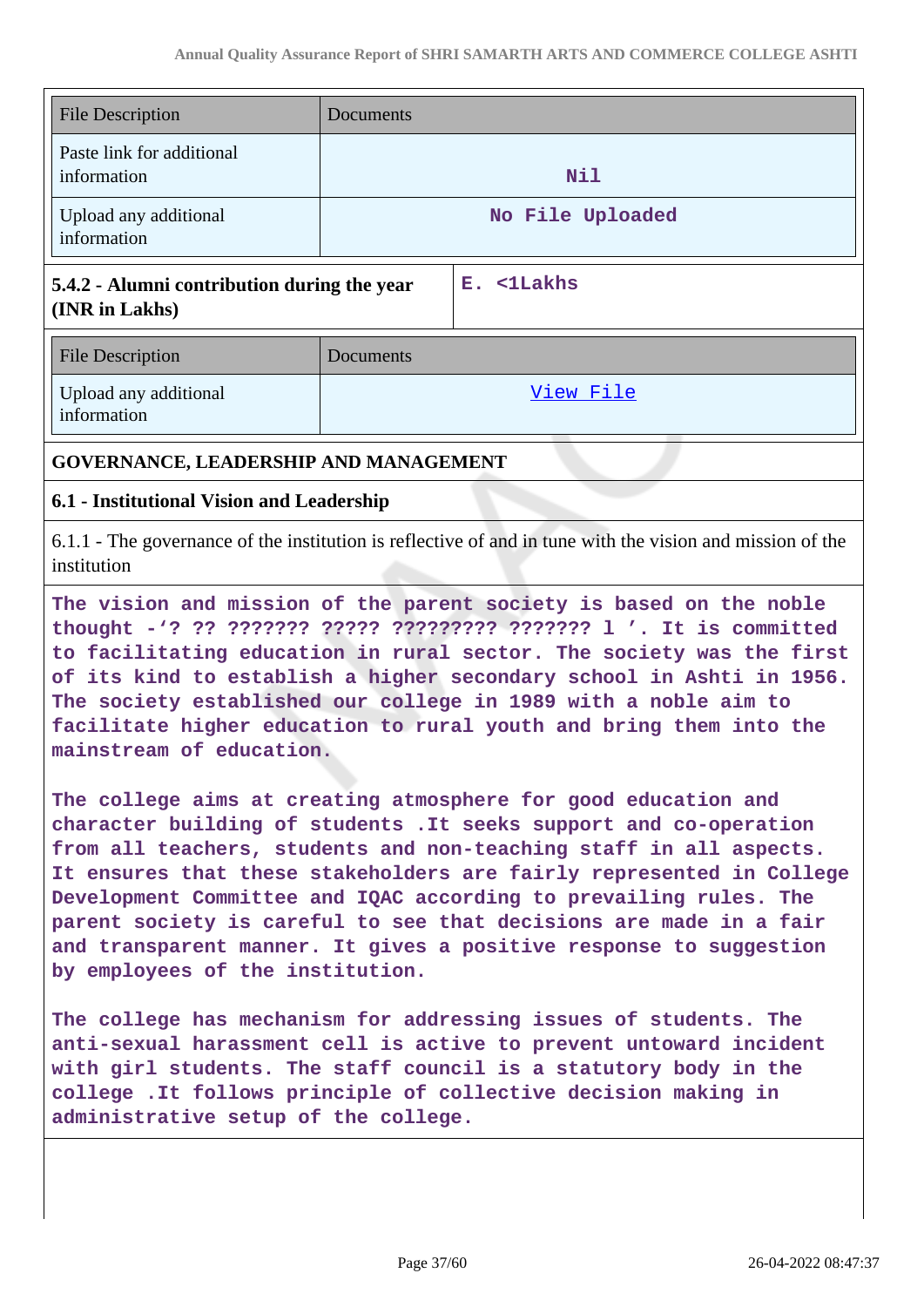| <b>File Description</b>                  | <b>Documents</b> |
|------------------------------------------|------------------|
| Paste link for additional<br>information | Nil              |
| Upload any additional<br>information     | No File Uploaded |

6.1.2 - The effective leadership is visible in various institutional practices such as decentralization and participative management.

**Decentralization and participative management is essential for effective functioning of the institution. The college authorities and teaching staff should be co-operative and complementary to each other for executing policies and activities. Following case study illustrates collective efforts made by teachers in the college.**

**Implementation of University Examinations in the college :**

**As the time was running out during Covid-19 Lockdown period, RTM Nagpur University issued directives to all colleges to conduct offline Summer 2020 theory examination of those final year students who have failed in previous semesters. It aimed at avoiding academic loss of the students. Accordingly the college set up a committee for conduction of these examinations in a systematic manner. The committee prepared a time table and directed teachers to submit question papers of their subjects in stipulated time. The examinations were held during 21 to 28 September 2020. All teachers evaluated the answer papers of respective subjects. The marks of the students were submitted to the university portal in due time. Winter 2020 theory examinations of all semesters excluding final semester were also conducted during 4 to 19 January 2021 by the college following the same procedure.**

**The efforts show systematic and participative management in the college.**

| <b>File Description</b>                  | Documents |
|------------------------------------------|-----------|
| Paste link for additional<br>information | Nil       |
| Upload any additional<br>information     | View File |

## **6.2 - Strategy Development and Deployment**

6.2.1 - The institutional Strategic/ perspective plan is effectively deployed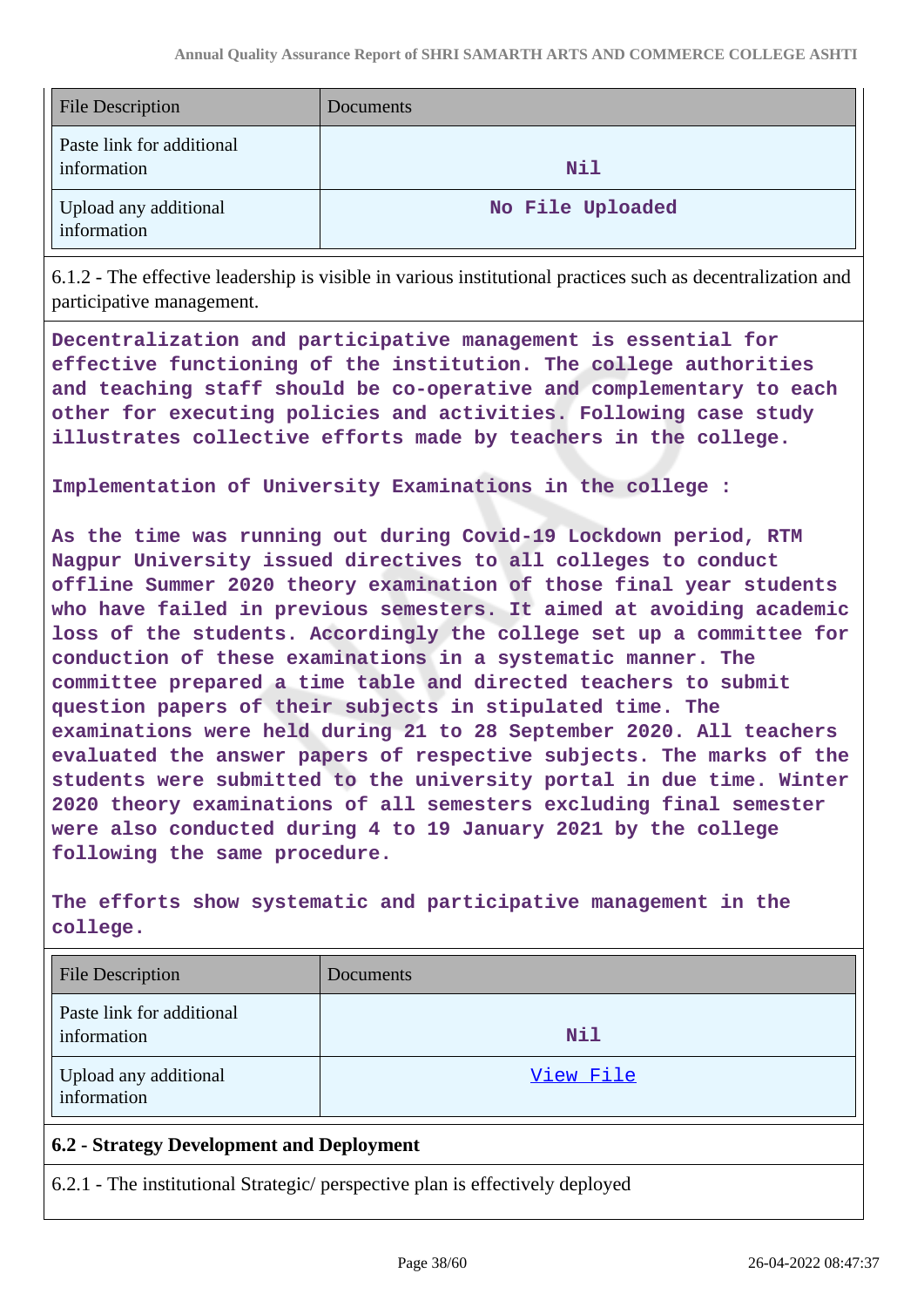**The strategic planning of the college includes (a) admission of students,(b) human resource management, (c) library and physical infrastructure, (d) research and development, (e) examination and evaluation, (f) teaching-learning and (g) curriculum development.**

**The college could not get much scope to take a follow –up of all these areas due Covid-19 pandemic situation. However it has followed that teaching –learning process should not be hampered. The time table committee set a time table for online periods of all classes. Whats app groups of all classes were created and the time table was circulated on those groups. The teachers engaged the students through Google Meet app. The University had declared that it would conduct examinations of regular students in objective and online mode Hence the teachers provided practice material in objective mode such as question bankto students .The unit tests were also conducted in an objective manner.**

**The university has launched a RTMNU Pariksha app and its user manual for examination of students. The college circulated the manual to all students through whats app. Many students solved demo question papers as practice. It helped them to perform better in actual examinations.**

| <b>File Description</b>                                   | Documents                                                                        |
|-----------------------------------------------------------|----------------------------------------------------------------------------------|
| Strategic Plan and deployment<br>documents on the website | View File                                                                        |
| Paste link for additional<br>information                  | http://www.samarthcollegeashti.ac.in/files/S<br>trategic Plan and Deployment.pdf |
| Upload any additional<br>information                      | No File Uploaded                                                                 |

6.2.2 - The functioning of the institutional bodies is effective and efficient as visible from policies, administrative setup, appointment and service rules, procedures, etc.

**In order to carry out the routine functioning of the college smoothly, it has set up various bodies and committees to conduct certain functions. The working procedure of these bodies is defined by rules and regulations. They make efforts to fulfil their responsibilities with sincerity and transparency. Organogram of the college consists of four types of bodies and committees They are: (a) College Development Committee, (b) Internal Quality Assurance Cell, (c) Staff Council and (d) various committees of college administration .The functioning of these bodies is coherent with the policies and it reflects in administrative setup of the college. The**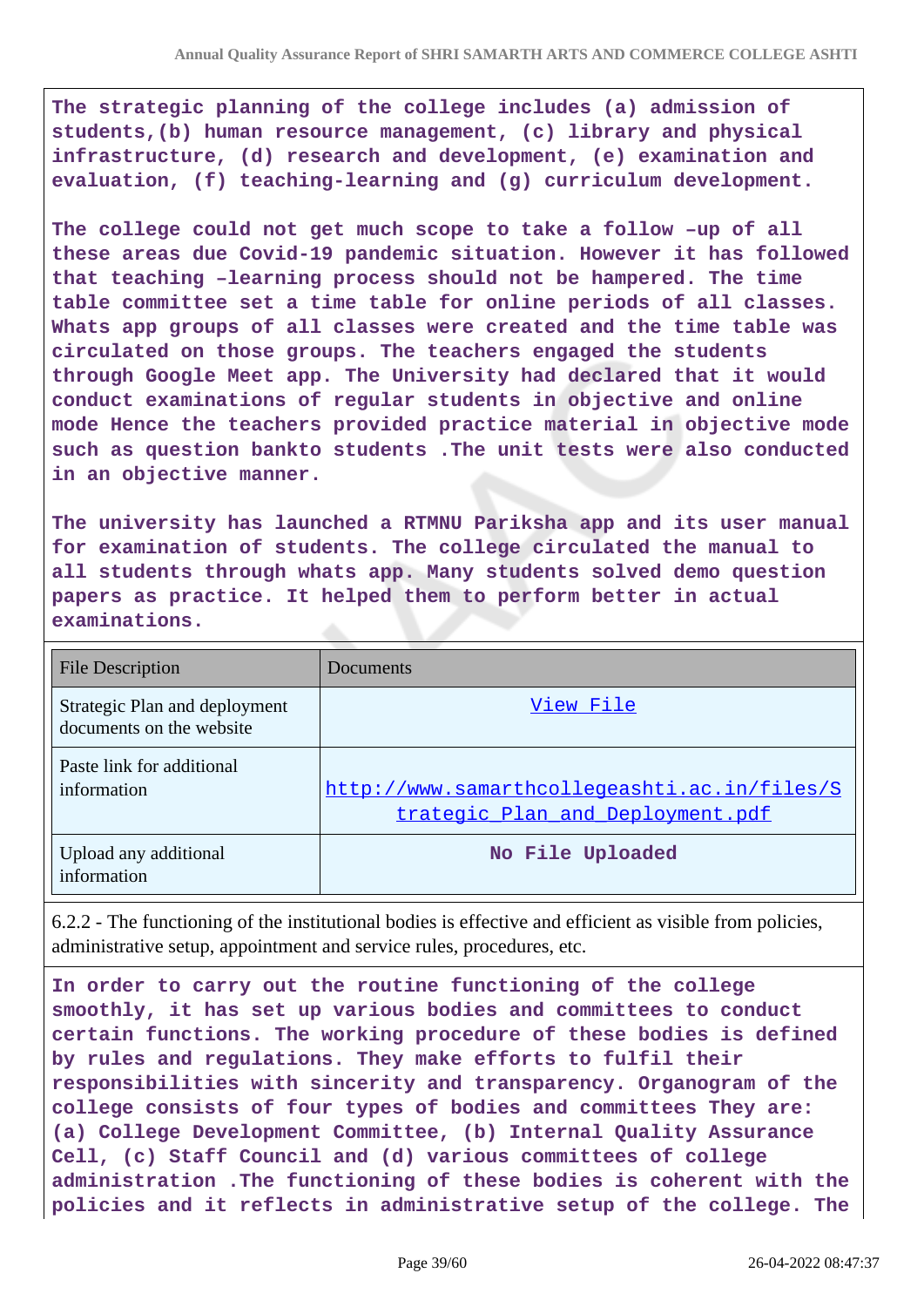**parent society stands apex in hierarchy of the institution.**

**The college administration is monitored by the Principal and it makes efforts to carry out its functions in timely manner. All recruitments made in the college are in accordance with the rules and regulations set by UGC and State Govt. from time to time .The placements of teachers under career Advancement Scheme and promotions of non-teaching staff are done by due process. The college has appointed two clock hour basis teachers against full time vacancy as per State Govt. regulations in order to avoid academic loss of students.**

| <b>File Description</b>                                                                                                                                                                      | Documents                                                     |
|----------------------------------------------------------------------------------------------------------------------------------------------------------------------------------------------|---------------------------------------------------------------|
| Paste link for additional<br>information                                                                                                                                                     | <b>Nil</b>                                                    |
| Link to Organogram of the<br>Institution webpage                                                                                                                                             | http://www.samarthcollegeashti.ac.in/files/0<br>RGANOGRAM.pdf |
| Upload any additional<br>information                                                                                                                                                         | No File Uploaded                                              |
| 6.2.3 - Implementation of e-governance in<br>areas of operation Administration Finance and<br><b>Accounts Student Admission and Support</b><br><b>Examination</b><br><b>File Description</b> | B. Any 3 of the above<br>Documents                            |
| <b>ERP</b> (Enterprise Resource<br>Planning)Document                                                                                                                                         | View File                                                     |
| Screen shots of user interfaces                                                                                                                                                              | View File                                                     |
| Any additional information                                                                                                                                                                   | No File Uploaded                                              |
| Details of implementation of e-<br>governance in areas of operation,<br>Administration etc (Data<br>Template)                                                                                | View File                                                     |

#### **6.3 - Faculty Empowerment Strategies**

6.3.1 - The institution has effective welfare measures for teaching and non- teaching staff

**The parent society and the college carefully look that services, incentives and post retirement benefits of teaching and non –teaching staff are safeguarded according to prevailing rules and**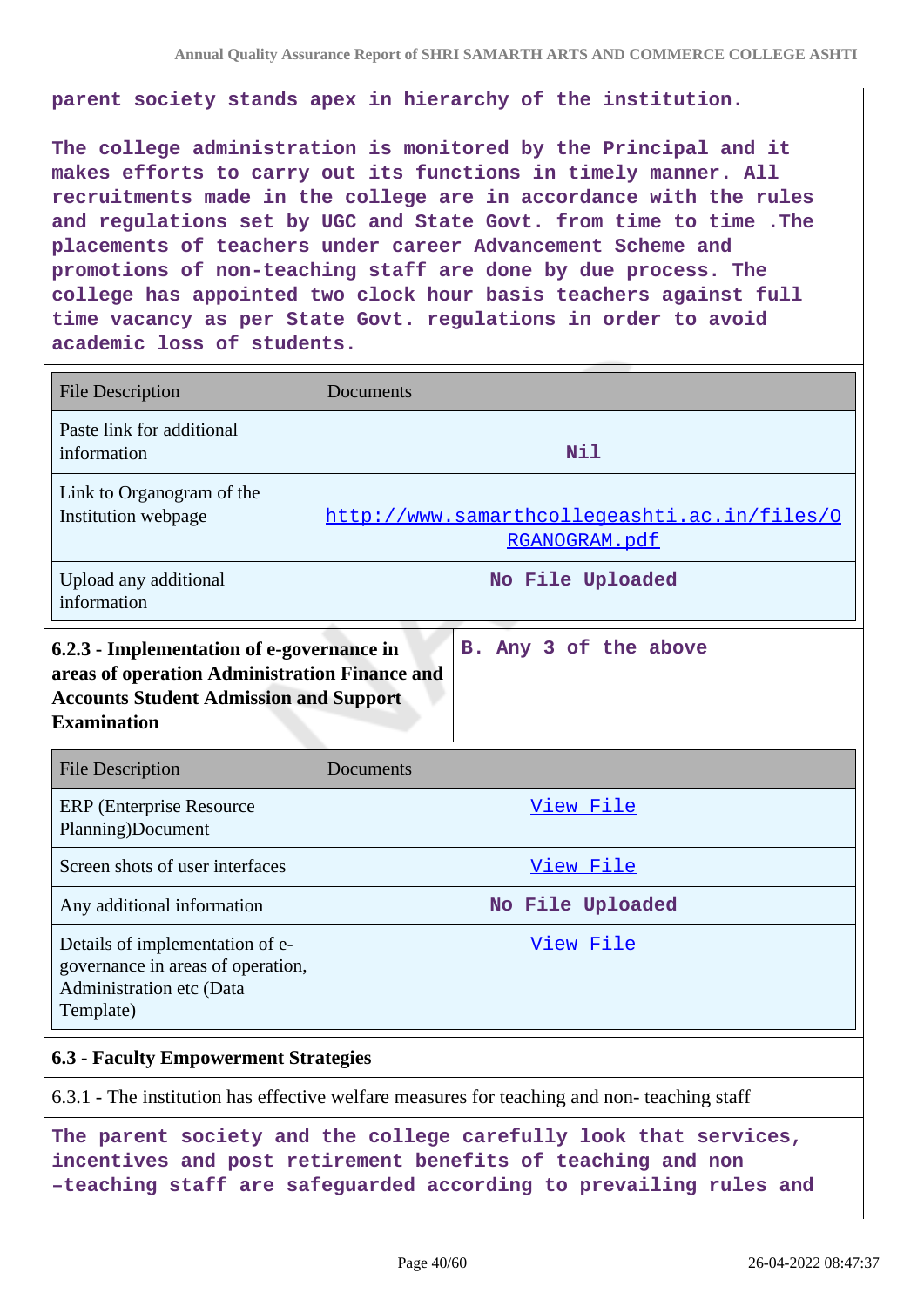**regulations. Following measures are taken by college for this purpose:**

- **1. The accounts of the General Provident Fund and Defined Contributory Pension Scheme of all teaching and non-teaching staff are regularly updated and submitted to Joint Director, Higher Education, Nagpur.**
- **2. Govt. of Maharashtra has initiated Group Personal Accidental Insurance Scheme since 2017 for all state Govt. employees. The college has subscribed to the scheme. The premium is deducted from staff salary and deposited to Govt. treasury in the month of February every year.**
- **3. The pension case of a retiring employee is forwarded to Joint Director, Higher Education, Nagpur well in advance.**
- **4. The claims for earned leave encashment and medical reimbursement by employees are submitted to Office of Joint Director, Higher Education as early as possible.**
- **5. The approval to loan cases of employees is given at the earliest by the college.**
- **6. The deductions of insurance policies from salaries of employees are sent to LIC in time.**
- **7. The placements of faculty under CAS are done in due time.**

| <b>File Description</b>                  | Documents |
|------------------------------------------|-----------|
| Paste link for additional<br>information | Nil       |
| Upload any additional<br>information     | View File |

**6.3.2 - Number of teachers provided with financial support to attend conferences/ workshops and towards membership fee of professional bodies during the year**

**6.3.2.1 - Number of teachers provided with financial support to attend conferences/workshops and towards membership fee of professional bodies during the year**

**0**

| <b>File Description</b>                                                                                                          | Documents        |
|----------------------------------------------------------------------------------------------------------------------------------|------------------|
| Upload any additional<br>information                                                                                             | No File Uploaded |
| Details of teachers provided with<br>financial support to attend<br>conference, workshops etc during<br>the year (Data Template) | View File        |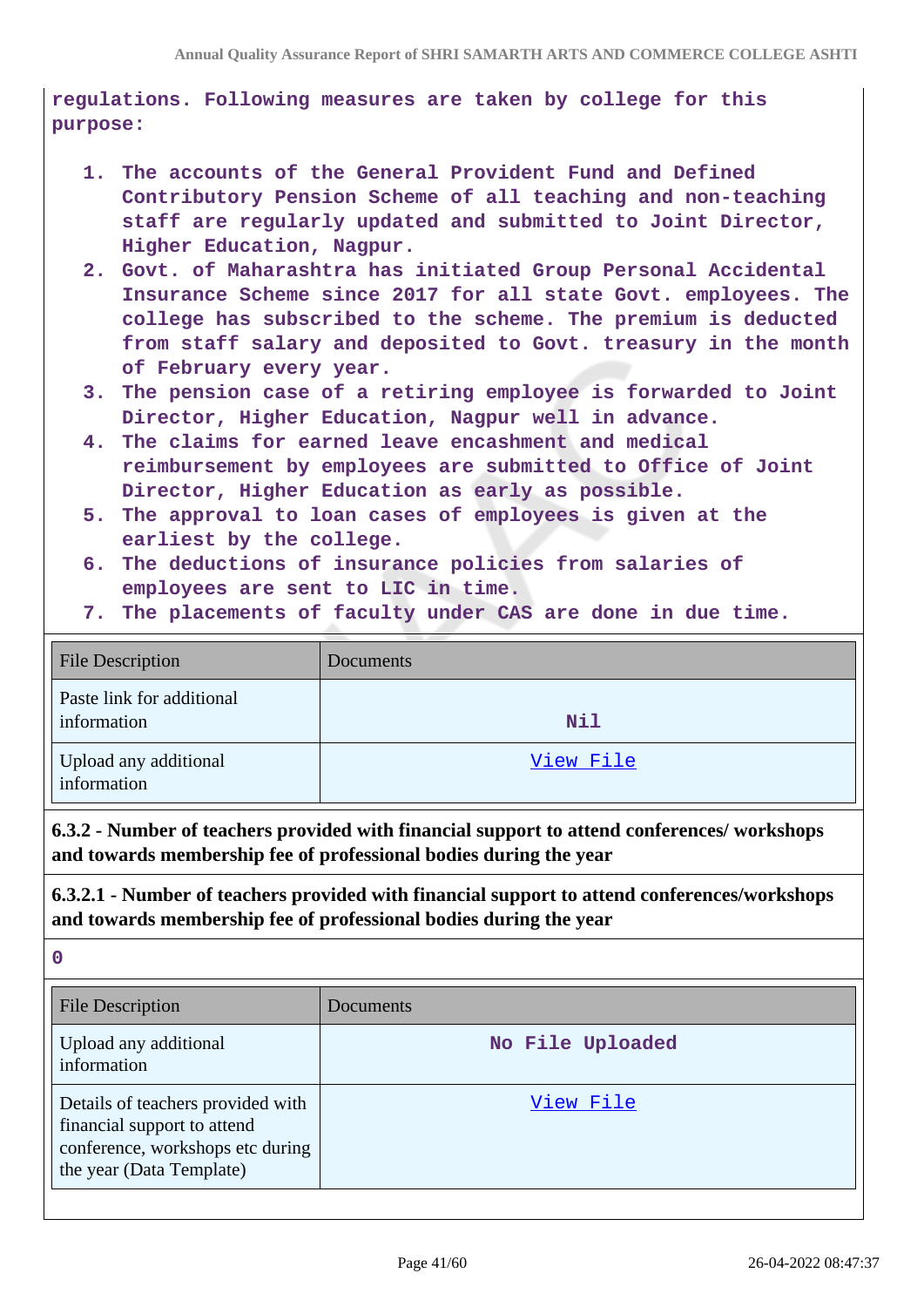**6.3.3 - Number of professional development /administrative training programs organized by the institution for teaching and non-teaching staff during the year**

**6.3.3.1 - Total number of professional development /administrative training Programmes organized by the institution for teaching and non teaching staff during the year**

| 0                                                                                                                                                                       |                  |  |
|-------------------------------------------------------------------------------------------------------------------------------------------------------------------------|------------------|--|
| <b>File Description</b>                                                                                                                                                 | Documents        |  |
| Reports of the Human Resource<br>Development Centres (UGCASC<br>or other relevant centres).                                                                             | No File Uploaded |  |
| Reports of Academic Staff<br>College or similar centers                                                                                                                 | No File Uploaded |  |
| Upload any additional<br>information                                                                                                                                    | No File Uploaded |  |
| Details of professional<br>development / administrative<br>training Programmes organized<br>by the University for teaching<br>and non teaching staff (Data<br>Template) | View File        |  |

**6.3.4 - Number of teachers undergoing online/face-to-face Faculty development Programmes (FDP) during the year (Professional Development Programmes, Orientation / Induction Programmes, Refresher Course, Short Term Course etc.)**

**6.3.4.1 - Total number of teachers attending professional development Programmes viz., Orientation / Induction Programme, Refresher Course, Short Term Course during the year**

**0**

| <b>File Description</b>                                                                                    | Documents        |
|------------------------------------------------------------------------------------------------------------|------------------|
| <b>IQAC</b> report summary                                                                                 | No File Uploaded |
| Reports of the Human Resource<br>Development Centres (UGCASC<br>or other relevant centers)                 | No File Uploaded |
| Upload any additional<br>information                                                                       | No File Uploaded |
| Details of teachers attending<br>professional development<br>programmes during the year<br>(Data Template) | View File        |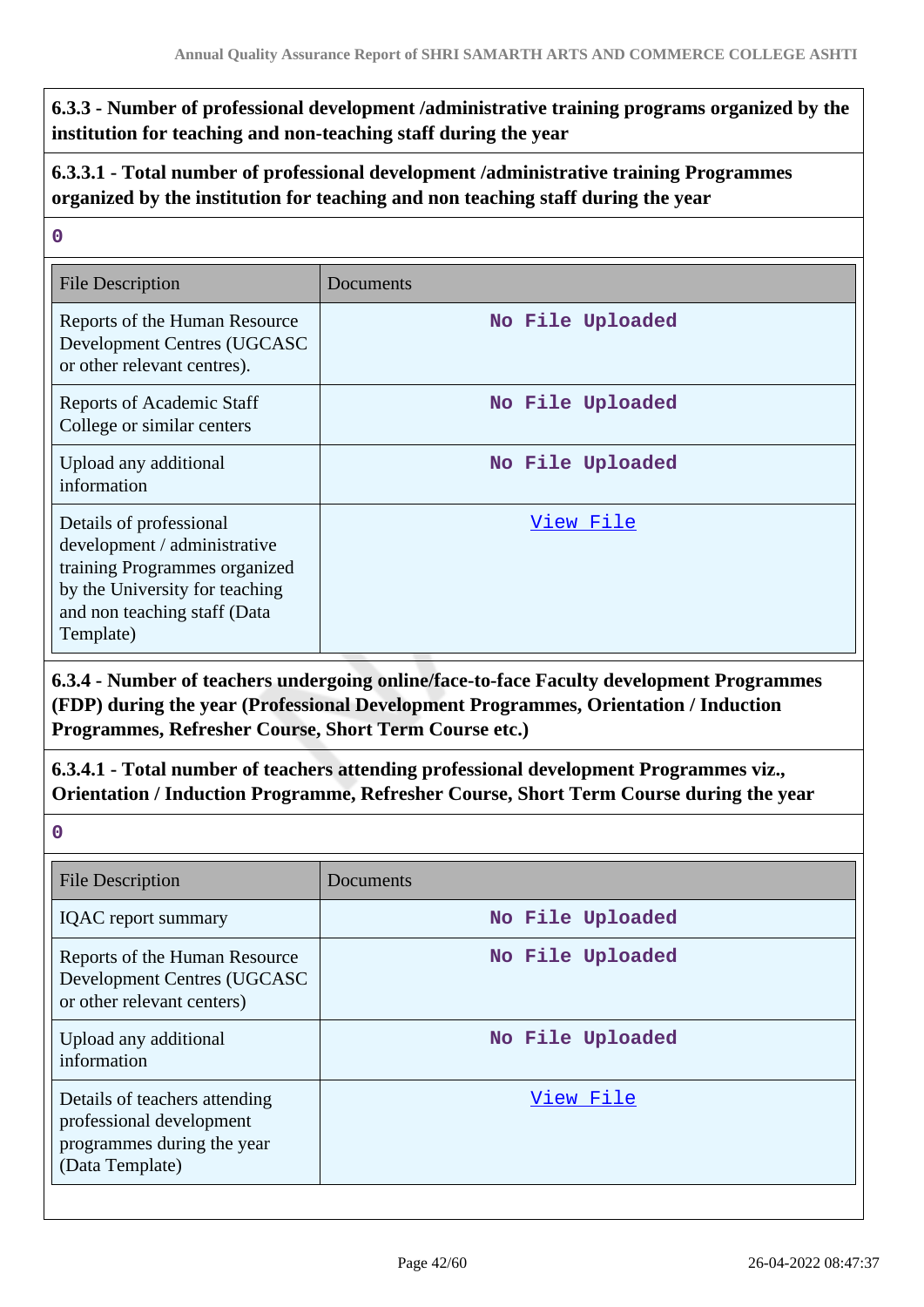#### 6.3.5 - Institutions Performance Appraisal System for teaching and non- teaching staff

**All full time teachers in the college prepare and submit Performance Based Appraisal System proformas at the end of every academic year. A teacher, who becomes eligible for promotion under Career Advancement Scheme of UGC, applies to the college for completing the process of placement.**

**The placements for next higher scale under CAS are done on basis of API score in assessment period. The PBAS forms along with all essential documents and certificates are submitted to the Principal. The documents include records of classroom teaching, research projects, research publications, co-curricular activities, professional development etc. Teacher's contribution to college development is also taken account. The Principal verifies all of the documents and seeks clarification from the teacher in case of some doubts. The API score during assessment period is calculated as per indicators set by UGC. The placement is done by an expert committee set up by the University.**

**The assessment of non-teaching staff is done by observing their sincerity, working skill, ability to learn new technique and their behaviour with stakeholders. They fill up their self assessment forms at the end of every year. Their promotions are based on their gradation in self-appraisal forms.**

| <b>File Description</b>                  | Documents        |
|------------------------------------------|------------------|
| Paste link for additional<br>information | <b>Nil</b>       |
| Upload any additional<br>information     | No File Uploaded |

#### **6.4 - Financial Management and Resource Mobilization**

6.4.1 - Institution conducts internal and external financial audits regularly Enumerate the various internal and external financial audits carried out during the year with the mechanism for settling audit objections within a maximum of 200 words

```
Internal audit of all accounts as Salary account, Non-salary
account, UGC account, scholarship account and NSS account of the
college was conducted by C.A. Ankit Malani and Company, Nagpur
during 2020-21.
```
**External audit of salary and non salary accounts is conducted by the office of Joint Director, Higher Education, Nagpur.**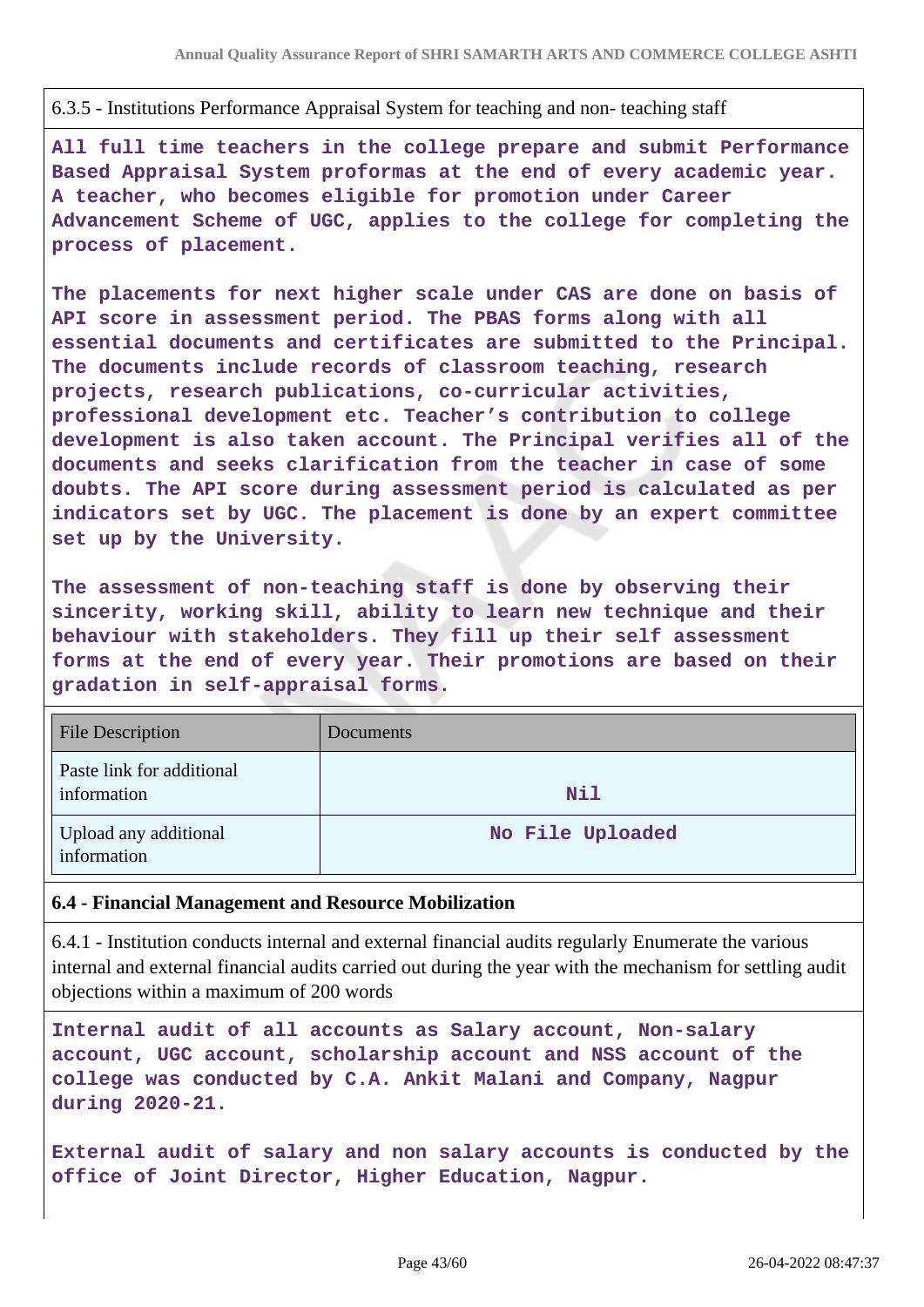## **There have been no audit objections in all college accounts during 2020-21.**

| <b>File Description</b>                  | Documents        |
|------------------------------------------|------------------|
| Paste link for additional<br>information | Nil              |
| Upload any additional<br>information     | No File Uploaded |

**6.4.2 - Funds / Grants received from non-government bodies, individuals, philanthropers during the year (not covered in Criterion III)**

**6.4.2.1 - Total Grants received from non-government bodies, individuals, Philanthropers during the year (INR in Lakhs)**

**0**

| <b>File Description</b>                                                                                                                        | Documents        |
|------------------------------------------------------------------------------------------------------------------------------------------------|------------------|
| Annual statements of accounts                                                                                                                  | No File Uploaded |
| Any additional information                                                                                                                     | No File Uploaded |
| Details of Funds / Grants<br>received from of the non-<br>government bodies, individuals,<br>Philanthropers during the year<br>(Data Template) | View File        |

6.4.3 - Institutional strategies for mobilization of funds and the optimal utilization of resources

**The resources of the college regarding funds are limited. The sources of receipt of funds to the college are:**

- **1. Admission fee from students**
- **2. Tuition fee received from Govt in scholarship A/c.**
- **3. The funds received from NSS.**
- **4. UGC grants for various schemes.**
- **5. Loan from parent society in case of urgency.**

**A budget is prepared at the beginning of the session keeping in view the expenditure done in the previous year.**

**The funds and fees are generally spent on following major items in the year :**

**(a) Purchase of books and journals in the library.**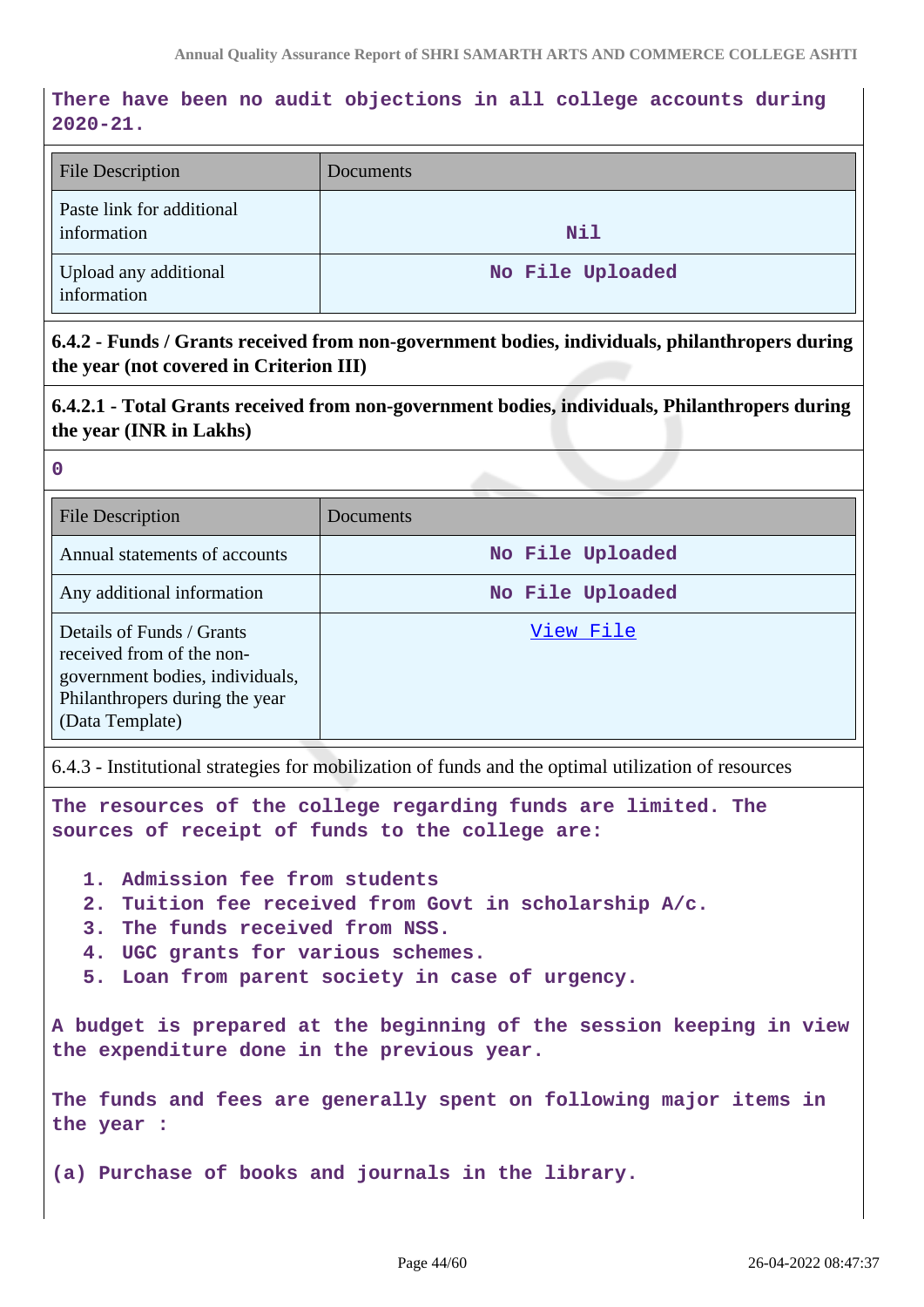**(b) Expenditure on sports and cultural and extra-curricular activities.**

- **(c) Infrastructure maintenance**
- **(d) purchase of furniture**
- **(e) TA/DA to Teaching & Non teaching employee for official work.**
- **(f) other contingency expenditure**
- **(g) conducting regular NSS activities and regular camp.**

**The college takes care that head wise expenses are made properly and over expenditure is avoided. Annual audit of all accounts are done regularly.**

| <b>File Description</b>                  | Documents        |
|------------------------------------------|------------------|
| Paste link for additional<br>information | Nil              |
| Upload any additional<br>information     | No File Uploaded |

#### **6.5 - Internal Quality Assurance System**

6.5.1 - Internal Quality Assurance Cell (IQAC) has contributed significantly for institutionalizing the quality assurance strategies and processes

**The lockdown conditions due to COVID -19 continued throughout 2020-21. The students were not allowed to be physically present in the college. The IQAC has a limited role to perform in such condition. However the contribution of IQAC regarding quality assurance is follows:**

- **1. The teaching-learning activity throughout session was done in online mode. The main task before IQAC was to avoid the academic loss of students. It asked all teachers to prepare their teaching plans in time. It also monitored that online classes are going on smoothly. Less response of students to online mode of teaching was a major issue. Non-availability of network to mobiles in rural area was also a hurdle. The students were asked to submit their assignments in class wise batches to avoid any rush in the college. The IQAC members positively looked after these activities.**
- **2. The IQAC has prepared an academic calendar for 2020-21 in the beginning of the session .Many of the activities mentioned in**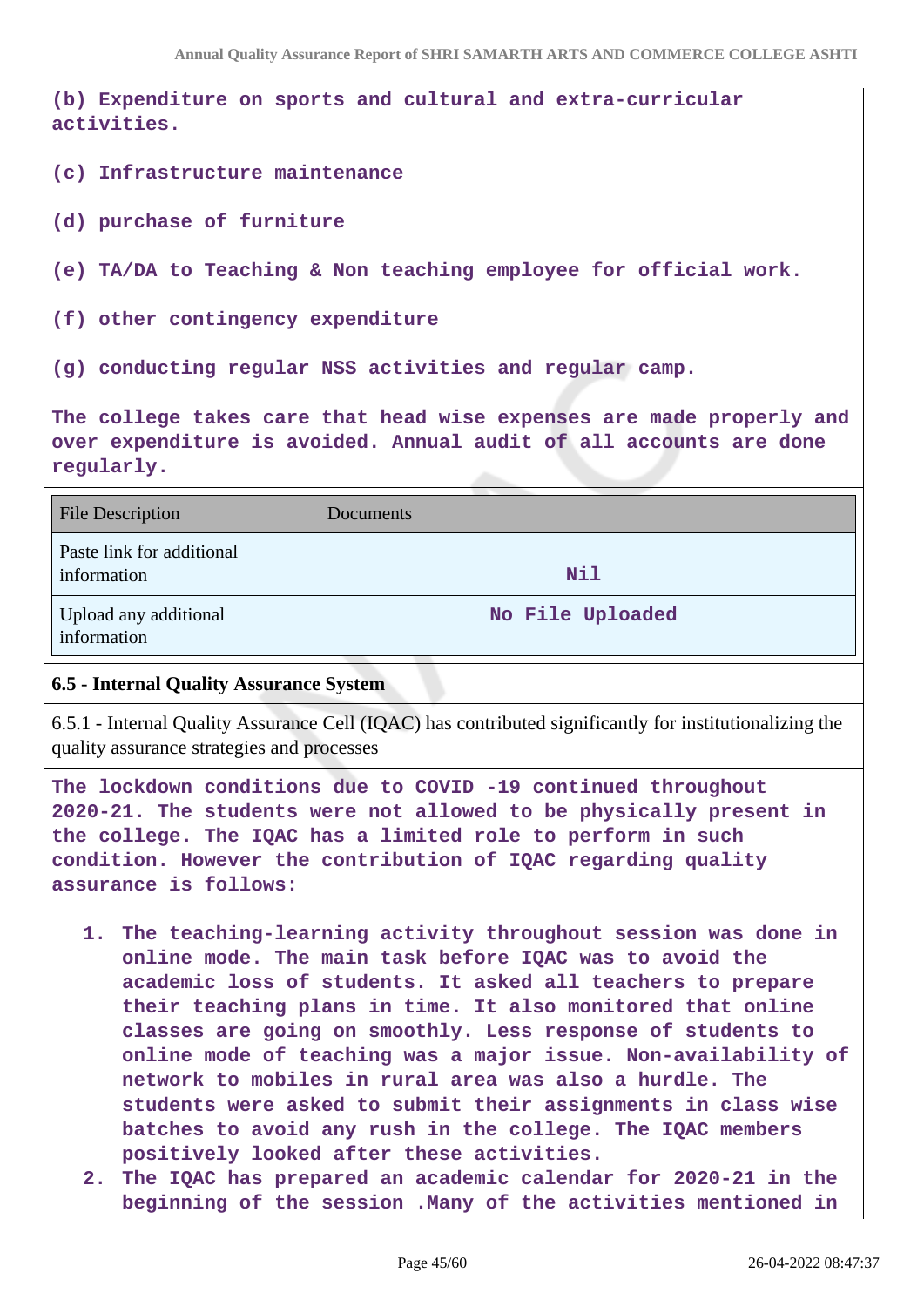**the calendar could not take place. However IQAC members encouraged to conduct some of the activities like International Women's Day in online mode. A blood donation camp was also organized with co-operation from all IQAC members.**

| <b>File Description</b>                  | Documents                                                                      |
|------------------------------------------|--------------------------------------------------------------------------------|
| Paste link for additional<br>information | http://www.samarthcollegeashti.ac.in/files/A<br>cademic Calendar 2020-2021.pdf |
| Upload any additional<br>information     | No File Uploaded                                                               |

6.5.2 - The institution reviews its teaching learning process, structures & methodologies of operations and learning outcomes at periodic intervals through IQAC set up as per norms and recorded the incremental improvement in various activities

**The IQAC has its limitations due to lockdown conditions throughout the session 2020-21.It could not conduct more than one meetings. The lockdown restricted students' physical attendance in the college. However the IQAC took initiative in encouraging teaching –learning process.**

**(a) The teaching –learning process was conducted through online medium like Google meet and Whats app. The teachers prepared teaching plans of their subjects. Seven meetings of the staff council were held at regular interval .The teaching –learning process was reviewed in these meetings. It also reviewed completion of syllabus by teachers.**

**(b) Internal evaluation of students was also an important issue. All teachers conducted objective unit tests of their respective subjects. The process was aimed at preparing students for objective examination to be conducted by the University in online mode. The outcomes of the unit tests were conveyed to students through Whats app. The Deptt. of Commerce also provided question banks to students for preparation. The college made class wise batches of students so that they submit their assignments in the college in order avoid rush .The college took due care to see that students follow rules of physical distancing during lockdown period.**

**Some of the illustrations of teaching activities and evaluation are uploded asadditional information.**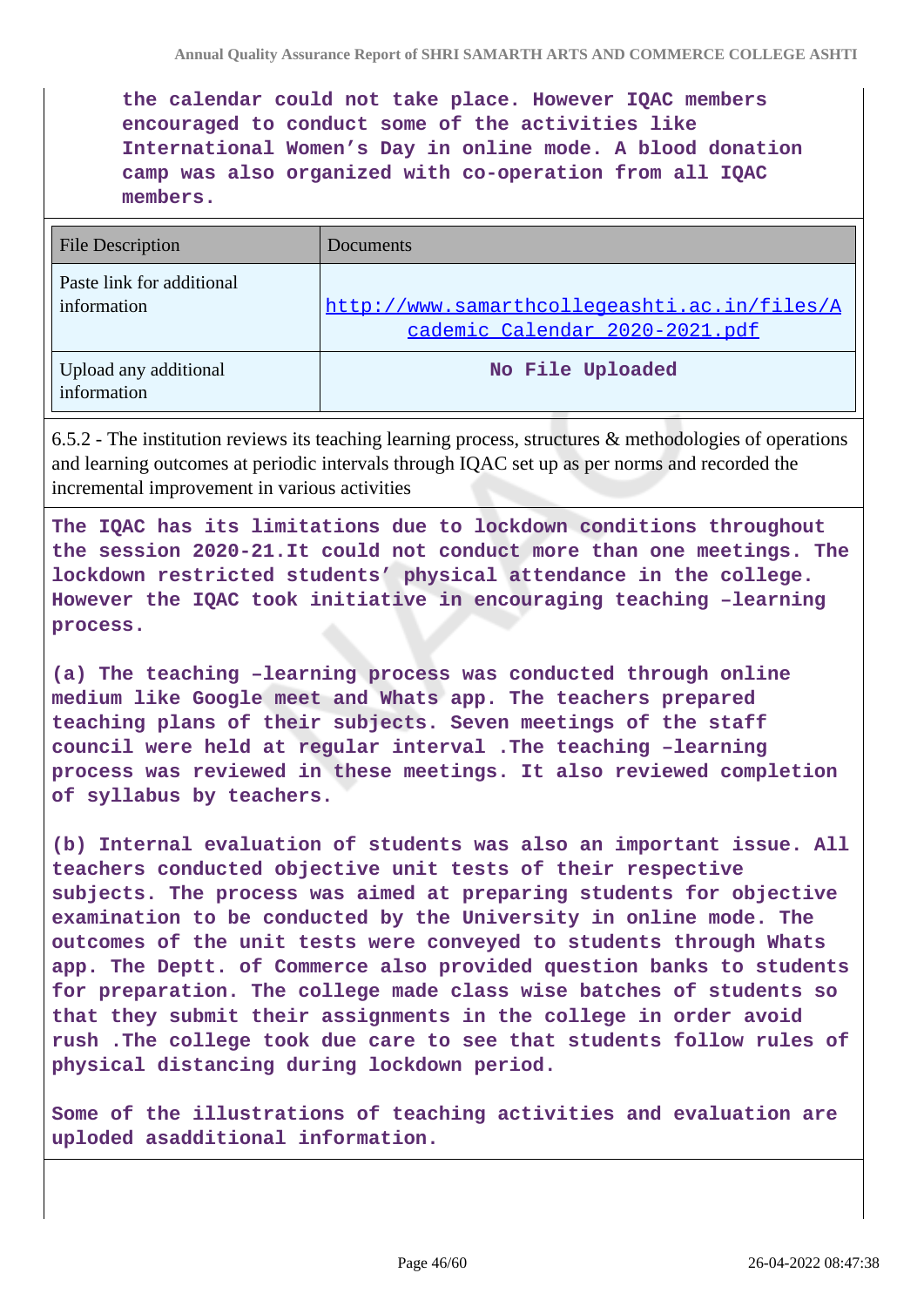| File Description                                                                                                                          | Documents             |
|-------------------------------------------------------------------------------------------------------------------------------------------|-----------------------|
| Paste link for additional<br>information                                                                                                  | Nil                   |
| Upload any additional<br>information                                                                                                      | View File             |
| 6.5.3 - Quality assurance initiatives of the<br>institution include: Regular meeting of<br><b>Internal Quality Assurance Cell (IQAC);</b> | D. Any 1 of the above |

**Feedback collected, analyzed and used for improvements Collaborative quality initiatives with other institution(s) Participation in NIRF any other quality audit recognized by state, national or international agencies (ISO Certification, NBA)**

| <b>File Description</b>                                                                  | Documents                                                         |
|------------------------------------------------------------------------------------------|-------------------------------------------------------------------|
| Paste web link of Annual reports<br>of Institution                                       | http://www.samarthcollegeashti.ac.in/files/A<br>OAR 2019-2020.pdf |
| Upload e-copies of the<br>accreditations and certifications                              | No File Uploaded                                                  |
| Upload any additional<br>information                                                     | No File Uploaded                                                  |
| Upload details of Quality<br>assurance initiatives of the<br>institution (Data Template) | View File                                                         |

## **INSTITUTIONAL VALUES AND BEST PRACTICES**

**7.1 - Institutional Values and Social Responsibilities**

7.1.1 - Measures initiated by the Institution for the promotion of gender equity during the year

**The college is committed to gender equity and promotion in the campus .It takes measures to propagate gender equity among students in various ways :**

**1. Spreading Message: The NSS displays a flex on the theme 'Save girl child 'on 15 August every year at the entrance of college campus. It spreads the message against illegal practice of amniocentesis done by some medical practitioners in society. It also draws attention to decreasing birth ratio of girl child in society.**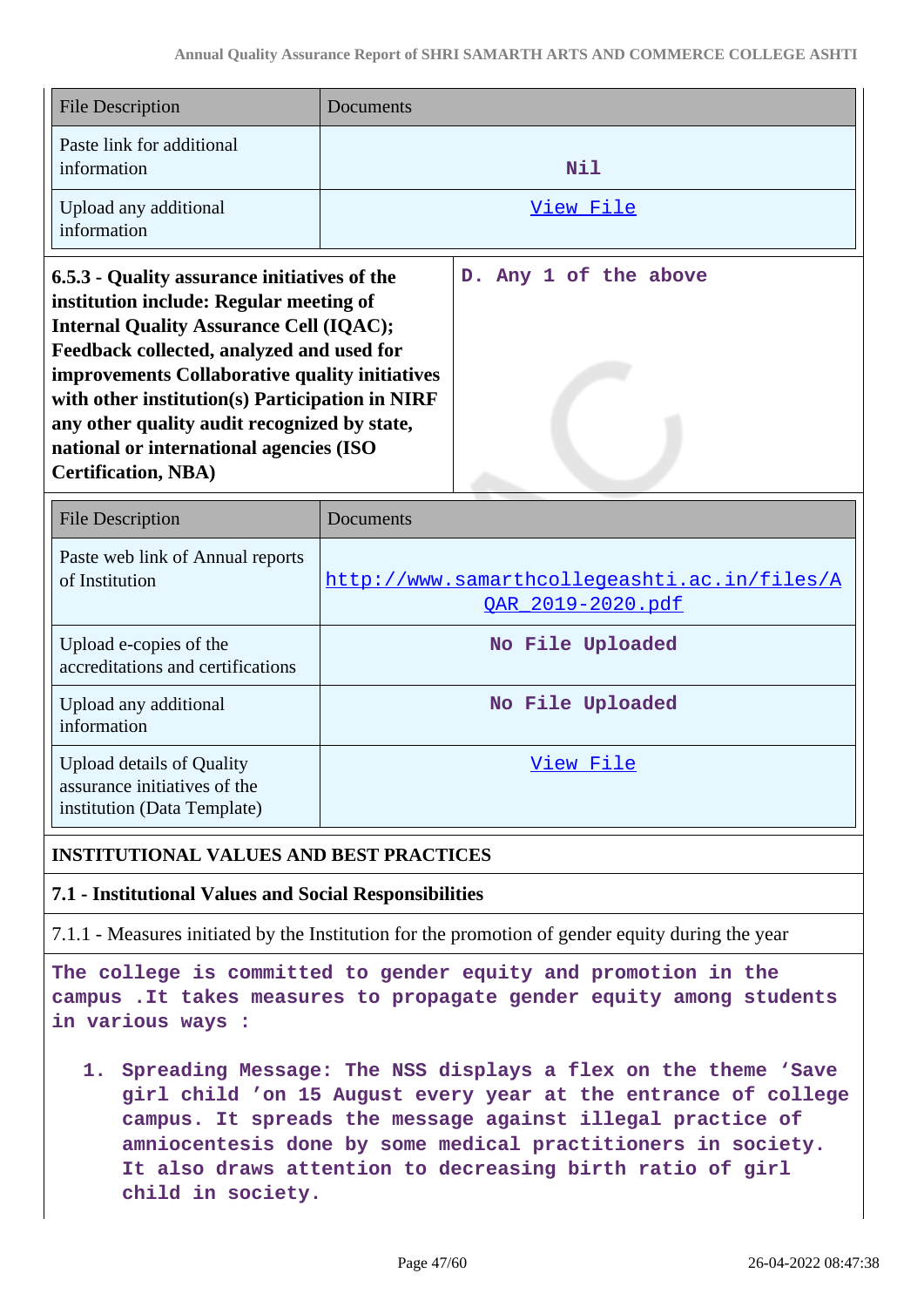**2. Workshop on Womens' Safety : The students should know about various laws related to gender equity and promotion .They should realize that all citizens, whether male or female, are respectable .Gender discrimination cannot be tolerated at any cost at all levels. In this regard, the college organized an online workshop on "Legal protection for Women's and children's safety " on the eve of International Women's Day on 8 March 2021.Mrs .Madhuri Bhoyar, Distt. women and children safety officer ,Wardha was the guest speaker. She elaborated on prevailing laws protecting women's rights and children's right to education.**

**3. Facilities for Girl students: The college has separate toilet and common room facility for girl students.**

| <b>File Description</b>                                                                                                                                                                                                                             | Documents                                                                     |                                                                               |
|-----------------------------------------------------------------------------------------------------------------------------------------------------------------------------------------------------------------------------------------------------|-------------------------------------------------------------------------------|-------------------------------------------------------------------------------|
| Annual gender sensitization<br>action plan                                                                                                                                                                                                          | http://www.samarthcollegeashti.ac.in/files/P<br>romotion of Gender Equity.pdf |                                                                               |
| Specific facilities provided for<br>women in terms of: a. Safety and<br>security b. Counseling c.<br>Common Rooms d. Day care<br>center for young children e. Any<br>other relevant information                                                     |                                                                               | http://www.samarthcollegeashti.ac.in/files/P<br>romotion of Gender Equity.pdf |
| 7.1.2 - The Institution has facilities for<br>alternate sources of energy and energy<br>conservation measures Solar energy<br>Biogas plant Wheeling to the Grid Sensor-<br>based energy conservation Use of LED bulbs/<br>power efficient equipment |                                                                               | D. Any 1 of the above                                                         |
| <b>File Description</b>                                                                                                                                                                                                                             | Documents                                                                     |                                                                               |
| Geo tagged Photographs                                                                                                                                                                                                                              |                                                                               | <u>View File</u>                                                              |

| Any other relevant information | No File Uploaded |
|--------------------------------|------------------|
|--------------------------------|------------------|

7.1.3 - Describe the facilities in the Institution for the management of the following types of degradable and non-degradable waste (within 200 words) Solid waste management Liquid waste management Biomedical waste management E-waste management Waste recycling system Hazardous chemicals and radioactive waste management

**The college makes efforts to keep the campus clean and eco-friendly.**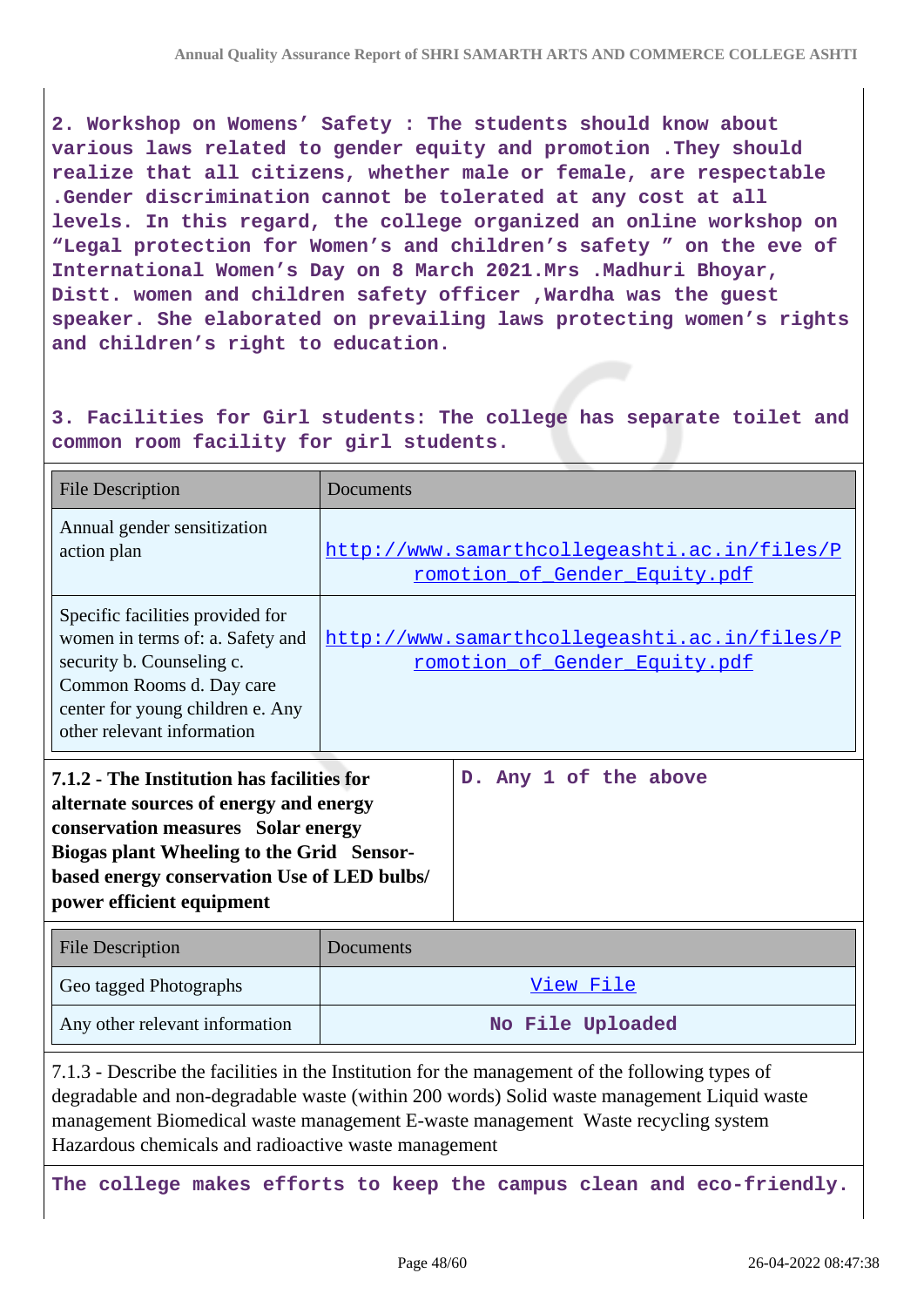**The solid waste in the campus is collected before the beginning of daily schedule of the College. The degradable waste is dumped in a pit meant for the purpose in the campus. The plastic bags, wrappers etc is non-degradable waste. It is collected and dumped in a bin kept by Local Nagar Panchayat in campus.**

| <b>File Description</b>                                                                                                                                                                                                                                                                                           | Documents        |  |
|-------------------------------------------------------------------------------------------------------------------------------------------------------------------------------------------------------------------------------------------------------------------------------------------------------------------|------------------|--|
| Relevant documents like<br>agreements/MoUs with<br>Government and other approved<br>agencies                                                                                                                                                                                                                      | No File Uploaded |  |
| Geo tagged photographs of the<br>facilities                                                                                                                                                                                                                                                                       | Nil              |  |
| Any other relevant information                                                                                                                                                                                                                                                                                    | View File        |  |
| 7.1.4 - Water conservation facilities available<br>E. None of the above<br>in the Institution: Rain water harvesting Bore<br>well /Open well recharge Construction of tanks<br>and bunds Waste water recycling Maintenance<br>of water bodies and distribution system in the<br>campus                            |                  |  |
| <b>File Description</b>                                                                                                                                                                                                                                                                                           | Documents        |  |
| Geo tagged photographs / videos<br>of the facilities                                                                                                                                                                                                                                                              | No File Uploaded |  |
| Any other relevant information                                                                                                                                                                                                                                                                                    | No File Uploaded |  |
| 7.1.5 - Green campus initiatives include                                                                                                                                                                                                                                                                          |                  |  |
| 7.1.5.1 - The institutional initiatives for<br>D. Any 1 of the above<br>greening the campus are as follows:<br>1. Restricted entry of automobiles<br>2. Use of Bicycles/ Battery powered<br>vehicles<br>3. Pedestrian Friendly pathways<br><b>4. Ban on use of Plastic</b><br>5.landscaping with trees and plants |                  |  |
| <b>File Description</b>                                                                                                                                                                                                                                                                                           | Documents        |  |
| Geo tagged photos / videos of the<br>facilities                                                                                                                                                                                                                                                                   | <u>View File</u> |  |
| Any other relevant documents                                                                                                                                                                                                                                                                                      | No File Uploaded |  |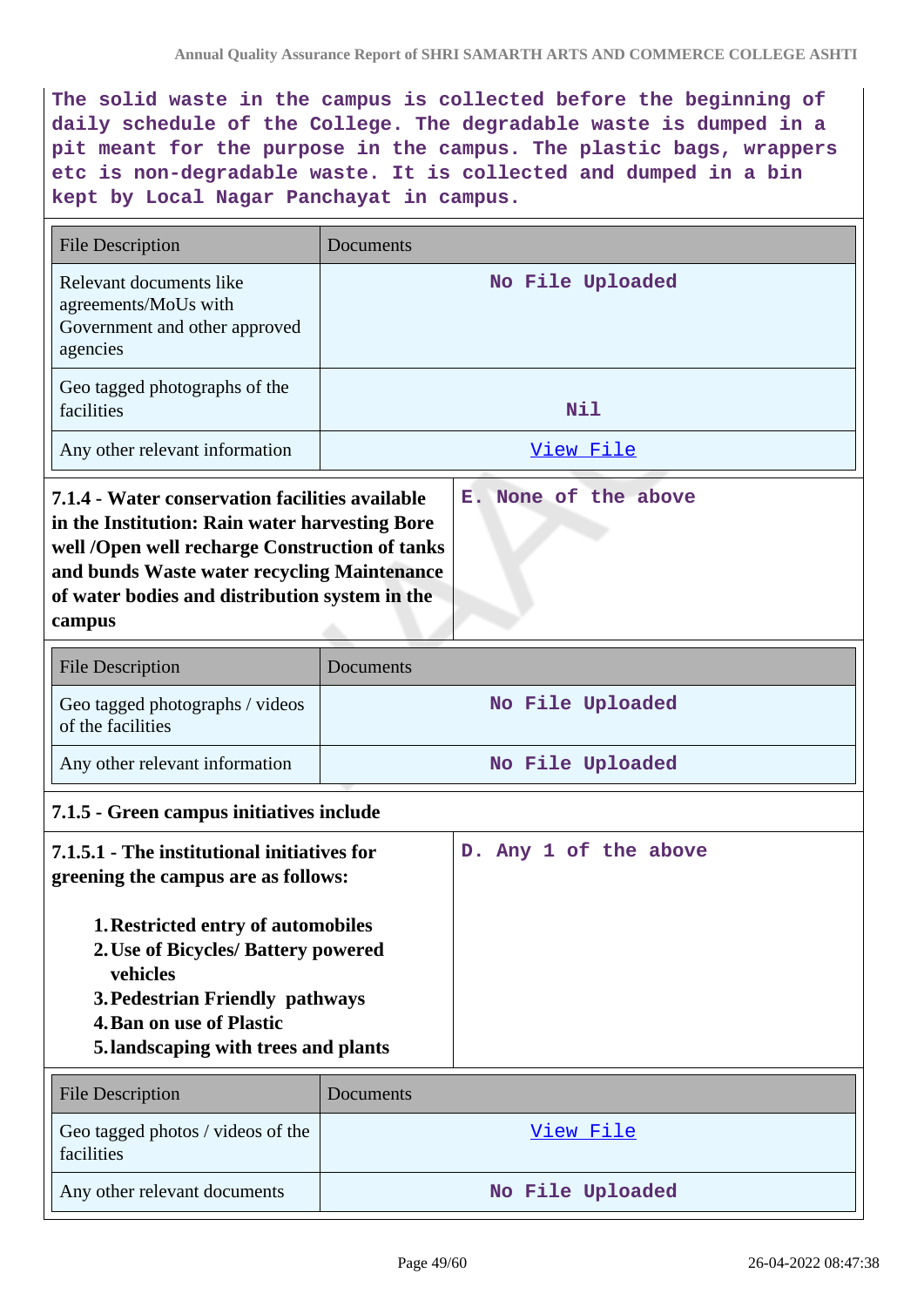| 7.1.6 - Quality audits on environment and energy are regularly undertaken by the institution                                                                                                                                                                                                                                                                                                                                                                                                                          |                  |                       |
|-----------------------------------------------------------------------------------------------------------------------------------------------------------------------------------------------------------------------------------------------------------------------------------------------------------------------------------------------------------------------------------------------------------------------------------------------------------------------------------------------------------------------|------------------|-----------------------|
| 7.1.6.1 - The institutional environment and<br>energy initiatives are confirmed through the<br>following 1. Green audit 2. Energy audit<br>3. Environment audit 4. Clean and green<br>campus recognitions/awards 5. Beyond the<br>campus environmental promotional activities                                                                                                                                                                                                                                         |                  | D. Any 1 of the above |
| <b>File Description</b>                                                                                                                                                                                                                                                                                                                                                                                                                                                                                               | Documents        |                       |
| Reports on environment and<br>energy audits submitted by the<br>auditing agency                                                                                                                                                                                                                                                                                                                                                                                                                                       |                  | No File Uploaded      |
| Certification by the auditing<br>agency                                                                                                                                                                                                                                                                                                                                                                                                                                                                               |                  | No File Uploaded      |
| Certificates of the awards<br>received                                                                                                                                                                                                                                                                                                                                                                                                                                                                                |                  | View File             |
| Any other relevant information                                                                                                                                                                                                                                                                                                                                                                                                                                                                                        | View File        |                       |
| barrier free environment Built environment<br>with ramps/lifts for easy access to classrooms.<br><b>Disabled-friendly washrooms Signage</b><br>including tactile path, lights, display boards<br>and signposts Assistive technology and<br>facilities for persons with disabilities<br>(Divyangjan) accessible website, screen-<br>reading software, mechanized equipment<br>5.<br>Provision for enquiry and information :<br>Human assistance, reader, scribe, soft copies of<br>reading material, screen<br>reading |                  |                       |
| <b>File Description</b>                                                                                                                                                                                                                                                                                                                                                                                                                                                                                               | Documents        |                       |
| Geo tagged photographs / videos<br>of the facilities                                                                                                                                                                                                                                                                                                                                                                                                                                                                  |                  | View File             |
| Policy documents and<br>information brochures on the<br>support to be provided                                                                                                                                                                                                                                                                                                                                                                                                                                        |                  | No File Uploaded      |
| Details of the Software procured<br>for providing the assistance                                                                                                                                                                                                                                                                                                                                                                                                                                                      |                  | No File Uploaded      |
| Any other relevant information                                                                                                                                                                                                                                                                                                                                                                                                                                                                                        | No File Uploaded |                       |
|                                                                                                                                                                                                                                                                                                                                                                                                                                                                                                                       |                  |                       |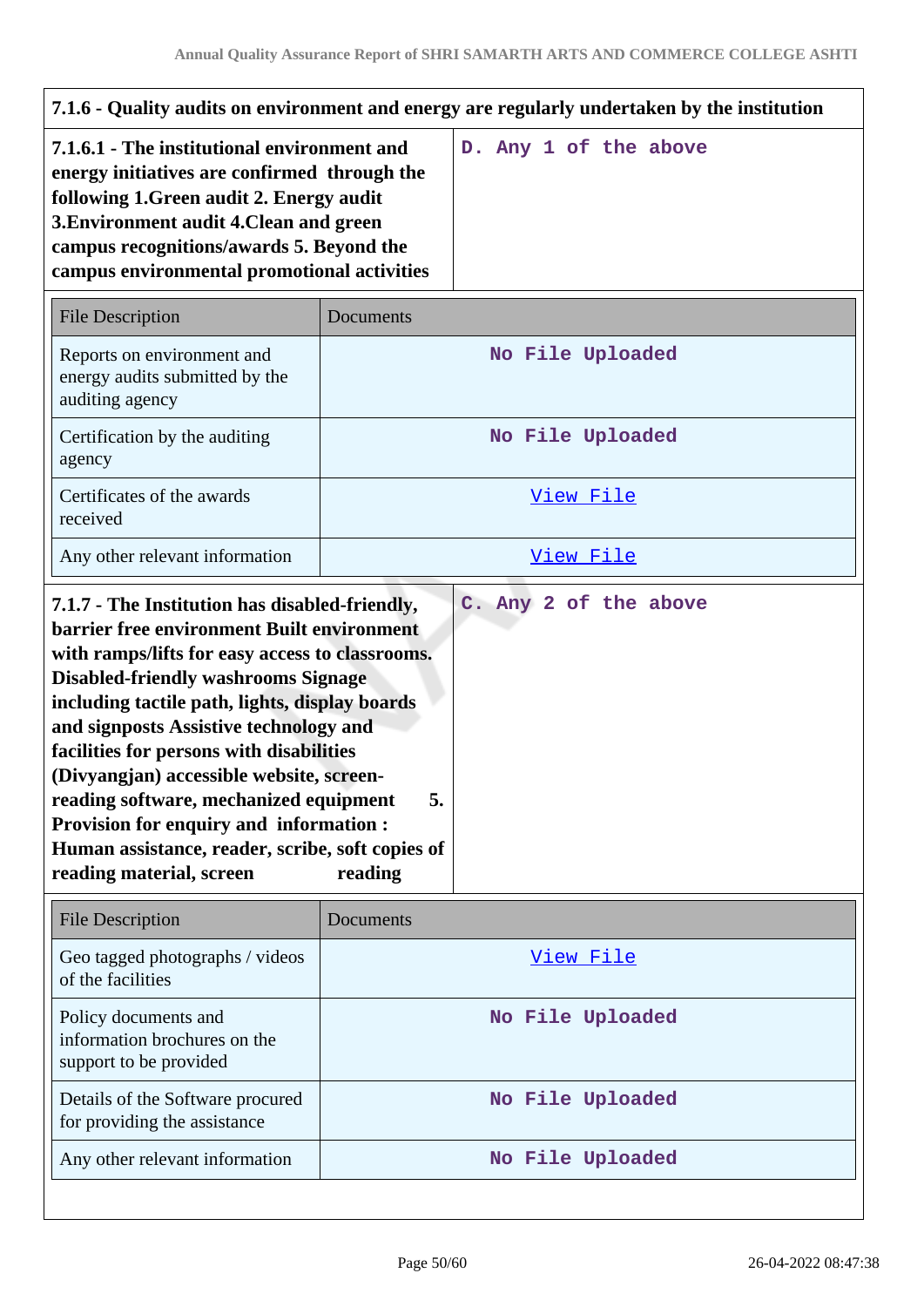7.1.8 - Describe the Institutional efforts/initiatives in providing an inclusive environment i.e., tolerance and harmony towards cultural, regional, linguistic, communal socioeconomic and other diversities (within 200 words).

**Our college contributes to create inclusive environment. Students of our college belong to various castes, creeds and religion. But communal and religious harmony is maintained among them.**

**The efforts of the college towards this end are classified in three segments:**

**1. Celebrating anniversaries of great personalities:**

**The college celebrates anniversaries of our great freedom fighters. These programs send a message of co-existence and harmony among students. It creates a bond of fraternity and obligation among them.**

**(B) Engagement through NSS unit :**

**The NSS unit renders service to society by conducting blood donation camps, cleanliness drive, Pulse Polio campaign, Save girl child campaign, health diagnostic camp etc. These activities cut across all differences in neighborhood community.**

**(C) Community service during COVID-19 Pandemic :**

**The college has served society during COVID-19 pandemic situation: (a) The NSS unit distributed pamphlets on awareness about health care in 11 villages around Ashti. (b) Students prepared 800 handmade masks and distributed them in slum area. (c) Students co-operated in maintaining physical distance at public places in Ashti.**

**Such efforts go beyond the boundaries of caste, creed and religion and show that youth power can be harnessed for the noble cause.**

| <b>File Description</b>                                                                                                                      | Documents |
|----------------------------------------------------------------------------------------------------------------------------------------------|-----------|
| Supporting documents on the<br>information provided (as<br>reflected in the administrative<br>and academic activities of the<br>Institution) | View File |
| Any other relevant information                                                                                                               | View File |

7.1.9 - Sensitization of students and employees of the Institution to the constitutional obligations: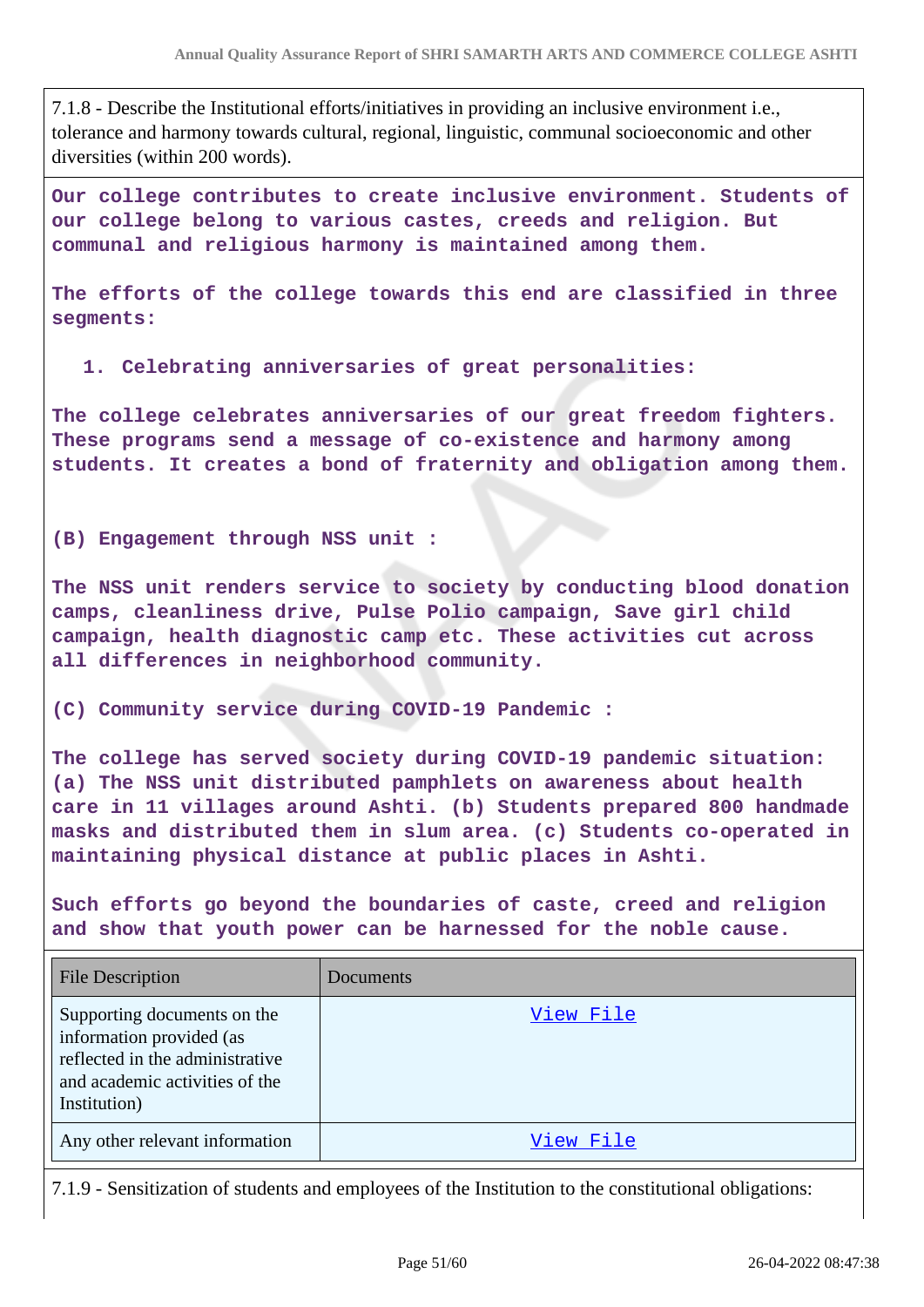values, rights, duties and responsibilities of citizens

| The vision and mission of the college emphasize on inculcating                                                                                                                                                                                                                                                                                                                                      |                  |  |
|-----------------------------------------------------------------------------------------------------------------------------------------------------------------------------------------------------------------------------------------------------------------------------------------------------------------------------------------------------------------------------------------------------|------------------|--|
| character building and patriotism in students . The efforts towards                                                                                                                                                                                                                                                                                                                                 |                  |  |
| this end are as follows:                                                                                                                                                                                                                                                                                                                                                                            |                  |  |
| 1. The college regularly begins with recital of national anthem.<br>It carries a great value in every student's life.<br>Independence Day and Republic Day are celebrated with<br>2.                                                                                                                                                                                                                |                  |  |
| enthusiasm.                                                                                                                                                                                                                                                                                                                                                                                         |                  |  |
| 3. 'Constitution Day' is observed every year to enlighten the<br>students about greatness and sanctity of our constitution.<br>4. Anniversaries of our freedom fighters are celebrated. They<br>fill us with a sense of pride and belonging for our                                                                                                                                                 |                  |  |
| motherland.                                                                                                                                                                                                                                                                                                                                                                                         |                  |  |
| 5. Students contribute to 'Flag Day Collection' during National<br>Harmony Week. It shows the importance of communal harmony.                                                                                                                                                                                                                                                                       |                  |  |
| 6. Smoking and chewing of tobacco is strictly prohibited in<br>college campus.                                                                                                                                                                                                                                                                                                                      |                  |  |
| 7. Anti-sexual Harassment Cell is active in the college. Any<br>untoward incident is not tolerated. Workshops to enlighten<br>students on gender equity are organized.                                                                                                                                                                                                                              |                  |  |
| 8. Cleanliness drives are done in public places like bus station,<br>streets etc. These drives teach a student that one should not<br>be ashamed of performing any work for social service.                                                                                                                                                                                                         |                  |  |
| 9. The rules of discipline are clearly mentioned in college<br>prospectus.                                                                                                                                                                                                                                                                                                                          |                  |  |
| <b>File Description</b>                                                                                                                                                                                                                                                                                                                                                                             | Documents        |  |
| Details of activities that inculcate<br>View File<br>values; necessary to render<br>students in to responsible citizens                                                                                                                                                                                                                                                                             |                  |  |
| Any other relevant information                                                                                                                                                                                                                                                                                                                                                                      | No File Uploaded |  |
| D. Any 1 of the above<br>7.1.10 - The Institution has a prescribed code<br>of conduct for students, teachers,<br>administrators and other staff and conducts<br>periodic programmes in this regard. The Code<br>of Conduct is displayed on the website There is<br>a committee to monitor adherence to the Code<br>of Conduct Institution organizes professional<br>ethics programmes for students, |                  |  |
| teachers, administrators and other staff<br>4.                                                                                                                                                                                                                                                                                                                                                      |                  |  |

**Annual awareness programmes on Code of**

**Conduct are organized**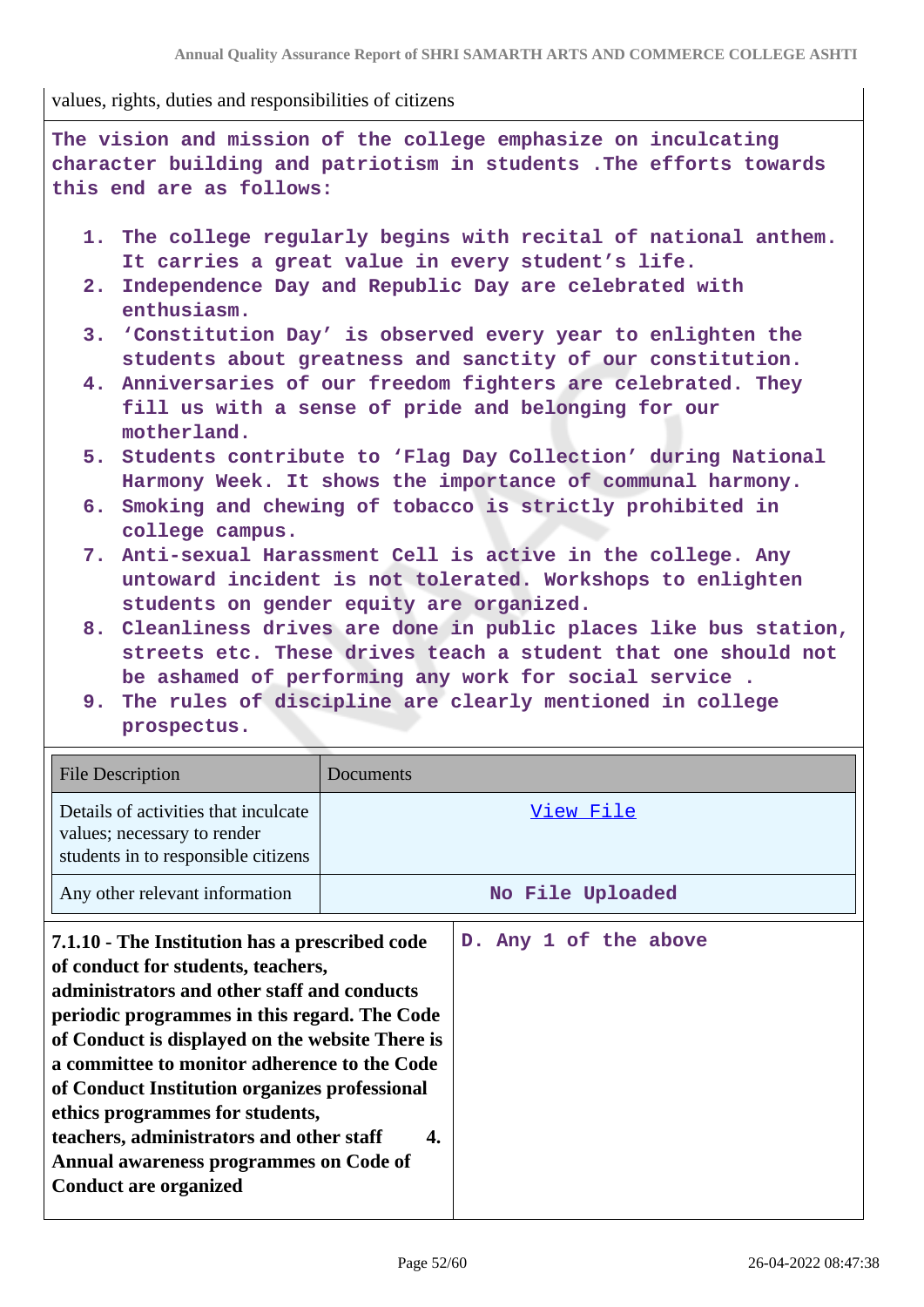| View File<br>Code of ethics policy document<br>Details of the monitoring<br>No File Uploaded<br>committee composition and<br>minutes of the committee<br>meeting, number of programmes<br>organized, reports on the various<br>programs etc., in support of the<br>claims<br>Any other relevant information<br>View File<br>festivals<br>The college celebrates following national and international<br>commemorative events.<br>1. The college celebrates Independence Day and Republic Day with<br>enthusiasm.<br>A programme is arranged World Literacy Day by the college.<br>2.<br>3. The college organizes a programme on World AIDS day on 1st<br>December. A District level counsellor guides the students on<br>causes, effects and prevention of the syndrome.<br>A programme on National Organ Donation day is organized on<br>4.<br>27th November.<br>National Integration Day is celebrated on 31st October on eve<br>5.<br>of Sardar Vallabhbahi Patel's birth anniversary .An oath of<br>national integrity is administered to all present students and<br>teachers.<br>6. 'Constitution Day 'is also celebrated in the college. The<br>preamble of Indian is read out by all in the event.<br>7. A programme is arranged Gandhi Jayanti i.e 2nd October every<br>year.<br>8. Lokmanya Tilak's Death anniversary is observed on 1 August.<br>9. International Women's day is observed on 8th March.<br>10. 'Flag Day Collection 'is also made on 25th November in the | <b>File Description</b>                                                                               | Documents |  |
|--------------------------------------------------------------------------------------------------------------------------------------------------------------------------------------------------------------------------------------------------------------------------------------------------------------------------------------------------------------------------------------------------------------------------------------------------------------------------------------------------------------------------------------------------------------------------------------------------------------------------------------------------------------------------------------------------------------------------------------------------------------------------------------------------------------------------------------------------------------------------------------------------------------------------------------------------------------------------------------------------------------------------------------------------------------------------------------------------------------------------------------------------------------------------------------------------------------------------------------------------------------------------------------------------------------------------------------------------------------------------------------------------------------------------------------------------------------------------------------|-------------------------------------------------------------------------------------------------------|-----------|--|
|                                                                                                                                                                                                                                                                                                                                                                                                                                                                                                                                                                                                                                                                                                                                                                                                                                                                                                                                                                                                                                                                                                                                                                                                                                                                                                                                                                                                                                                                                      |                                                                                                       |           |  |
|                                                                                                                                                                                                                                                                                                                                                                                                                                                                                                                                                                                                                                                                                                                                                                                                                                                                                                                                                                                                                                                                                                                                                                                                                                                                                                                                                                                                                                                                                      |                                                                                                       |           |  |
|                                                                                                                                                                                                                                                                                                                                                                                                                                                                                                                                                                                                                                                                                                                                                                                                                                                                                                                                                                                                                                                                                                                                                                                                                                                                                                                                                                                                                                                                                      |                                                                                                       |           |  |
|                                                                                                                                                                                                                                                                                                                                                                                                                                                                                                                                                                                                                                                                                                                                                                                                                                                                                                                                                                                                                                                                                                                                                                                                                                                                                                                                                                                                                                                                                      | 7.1.11 - Institution celebrates / organizes national and international commemorative days, events and |           |  |
|                                                                                                                                                                                                                                                                                                                                                                                                                                                                                                                                                                                                                                                                                                                                                                                                                                                                                                                                                                                                                                                                                                                                                                                                                                                                                                                                                                                                                                                                                      |                                                                                                       |           |  |
| college during Communal Harmony Campaign Week.<br>A programme is arranged on 19th February to mark birth<br>11.<br>anniversary of Chatrapati Shivaji Maharaj.                                                                                                                                                                                                                                                                                                                                                                                                                                                                                                                                                                                                                                                                                                                                                                                                                                                                                                                                                                                                                                                                                                                                                                                                                                                                                                                        |                                                                                                       |           |  |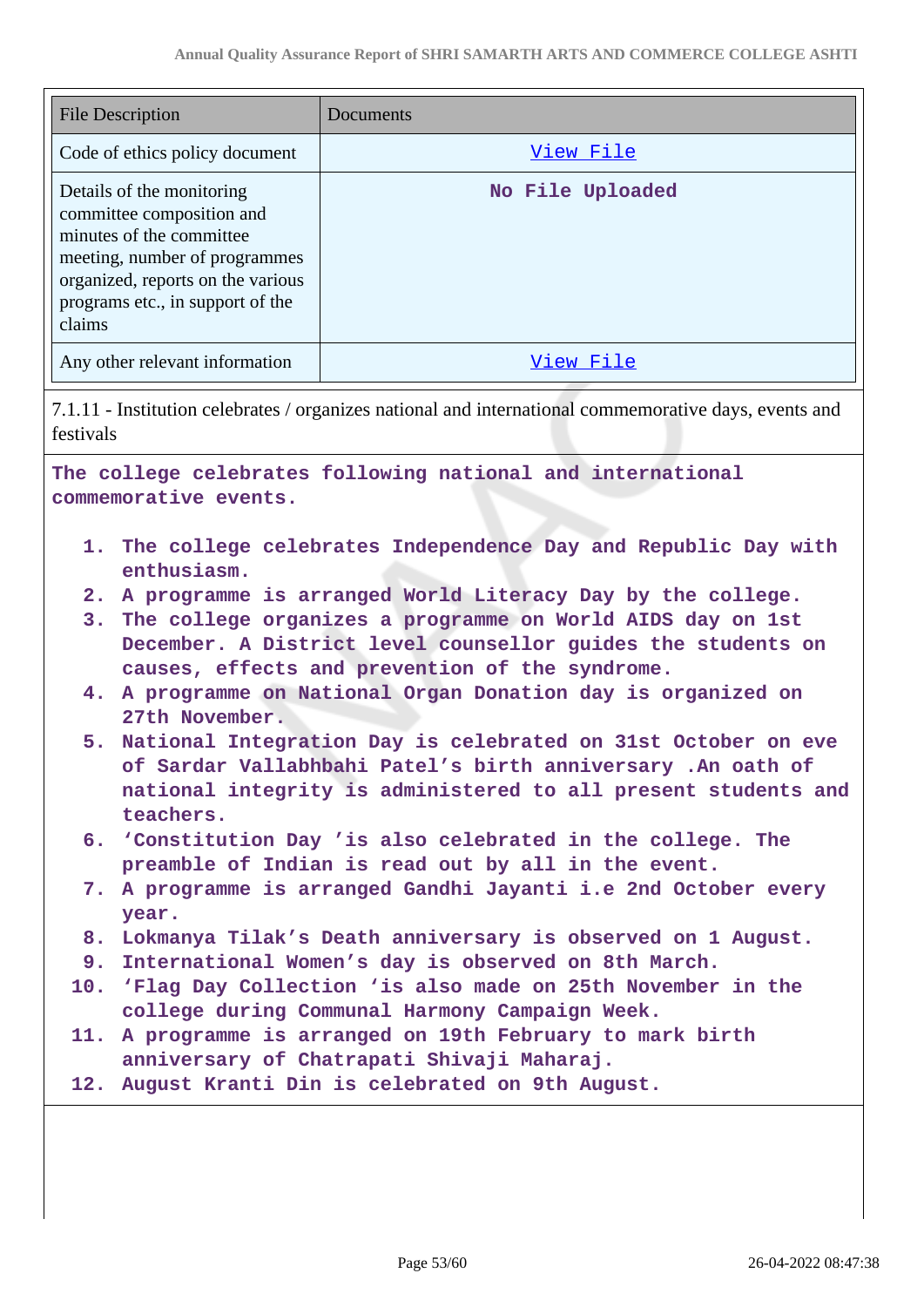| <b>File Description</b>                                                                         | Documents |
|-------------------------------------------------------------------------------------------------|-----------|
| Annual report of the celebrations<br>and commemorative events for<br>the last (During the year) | View File |
| Geo tagged photographs of some<br>of the events                                                 | View File |
| Any other relevant information                                                                  | View File |

#### **7.2 - Best Practices**

7.2.1 - Describe two best practices successfully implemented by the Institution as per NAAC format provided in the Manual.

**--------------------------------------------------------------------**

**Best Practice I**

**: Awareness about Blood Donation :**

**------------------------------------------------**

**Goal** 

**There has been a sense of reluctance and apathy about blood donation in rural society. People in general keep themselves away from blood donation even after consistent efforts by various agencies. There are two main causes behind this problem. First, there are apprehensions amongst people about blood donation. Secondly, people do not understand its importance due to lack of awareness about health education. The objective of this practice is to minimize the misunderstandings and fears about blood donation.**

**The Context**

**Ashti belongs to rural area of Wardha district. There are inadequate health facilities in remote areas around Ashti. A considerable number of children and women suffer from anaemia. There do not realize the importance of balanced and healthy diet. Even if a few women in villages are willing to donate blood, they are unable to do so due to unhealthy condition. Even if men in villages are willing to donate, they do not reach to blood banks on their own. The N.S.S. unit in our college felt the need to address this problem and create awareness about blood donation in rural area.**

**Blood donation needed special attention on the background of**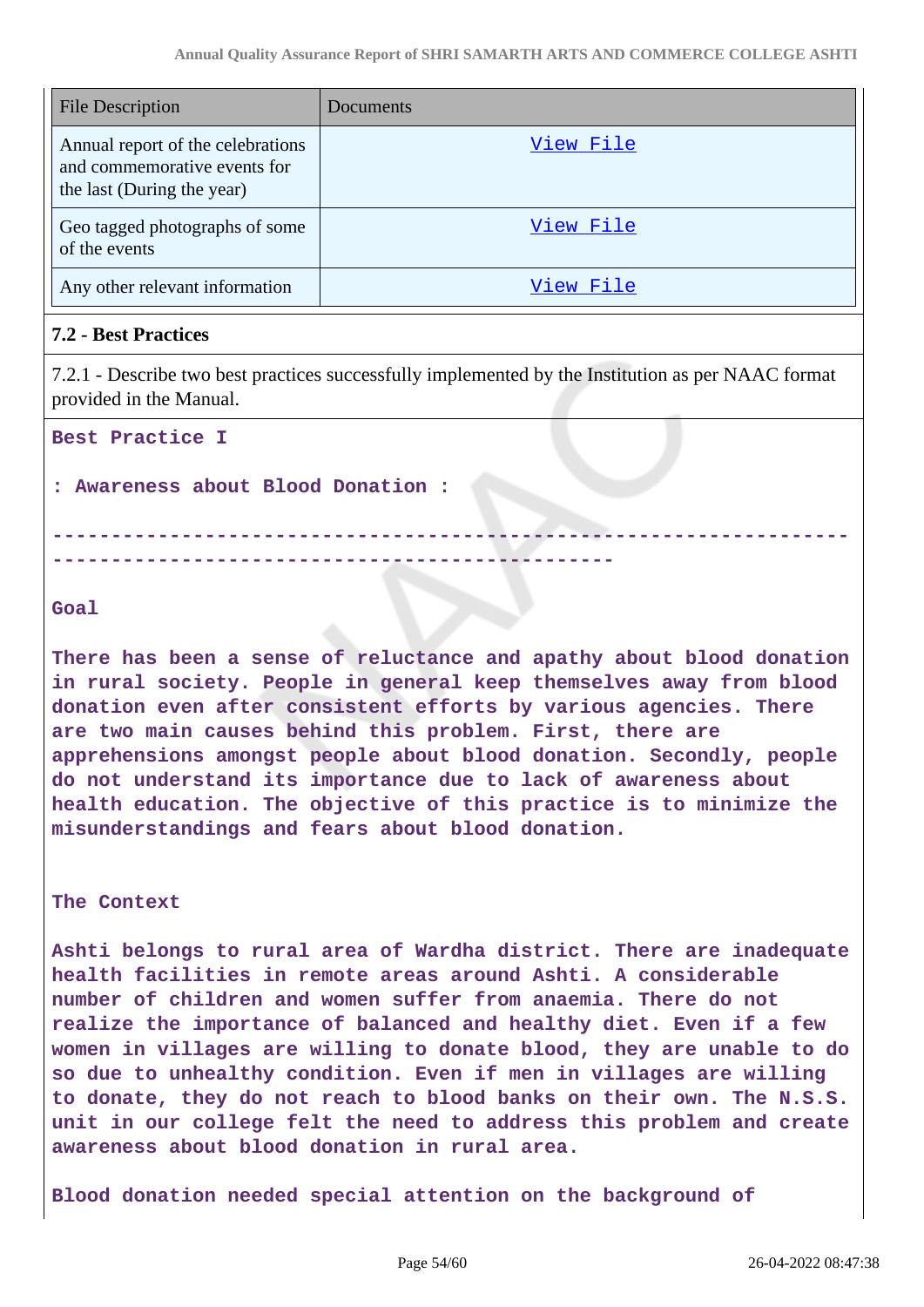**Covid-19 Pandemic situation. A large number of Corona patients were lying in critical condition in hospitals and they urgently needed blood for survival. But blood banks were running short of blood units. There was need for urgent arrangement of blood donation camps on large scale .The college made a little effort to contribute to cause.**

#### **The Practice**

**The camp provides a platform and opportunity to enlighten rural people about importance of blood donation. The volunteers appeal the villagers to donate blood. Girl volunteers request women to go for blood check up. The N.S.S. Programme Officer appeals to take initiative and convinces the people. The intention of these efforts is to bring about positive change in people's approach towards blood donation.**

**The college has been consistent in taking help from Dr. Hedgewar Blood Bank for collection of blood units. When their team reaches camp, they conduct a small programme prior to blood donation and inform about various blood components in simple terms. People are also convinced that a donor can avail one unit of blood free of cost in case of emergency. Then blood donation camp is held in silent and healthy atmosphere.**

**Evidence of Success**

**The overall effect of these efforts has always been positive and encouraging. Awareness about blood donation among rural people is growing .Blood donation camp was held on 4 December 2020 . Total 45 blood units are collected in the camp. The college is having an updated list of blood donors. In case of emergency, people contact the N.S.S. Programme Officer and can avail blood unit in time. The college serves the community through this tradition.** 

**Problems encountered and Resources required :** 

**Problems encountered in this activity are as follows :**

**(a) It has been observed that there is a growing number of people having tobacco and**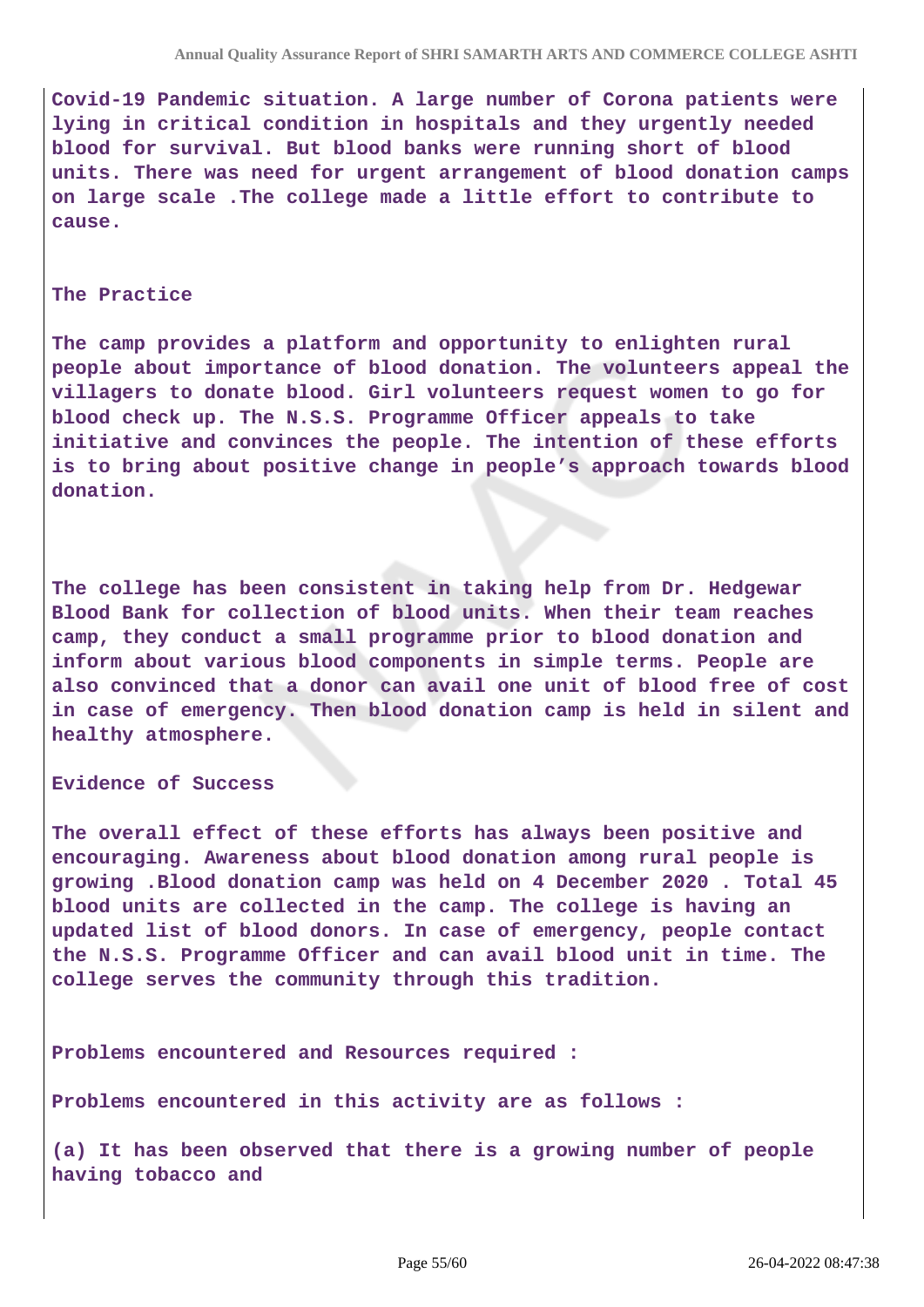```
Ghutka chewing habits. A number of people are alcoholic. They are
not eligible to
donate blood as it can be harmful for their health. If people give
up bad habits, the number
of blood donors will naturally increase.
(b) It is a fact that the Haemoglobin level among women in villages
is below normal in
general. Hence they are unable to participate in blood donation.
(c) Ignorance and fear among rural people are major barriers in
spreading
awareness about blood donation.
Resources required are :
  1. A dedicated team of NSS volunteers can bring success to this
      activity.
  2. The NSS Programme officer should play a motivational role.
  3. The other staff members of the college must co-operate and
      shoulder the responsibility.
  4. The local community should also be supportive.
All of these problems can be overcome through perseverant and
collective efforts.
***
Best Practice II
: Creating Awareness about Covid-19 Pandemic:
               --------------------------------------------------------------------
-------------------------------------------------
The Objective of the Practice: 
   To explain people about identifying the symptoms of Covid -19
      virus.
      To bring about awareness about preventive measures to avoid
   \circthe spread of the virus and proper treatment in case of
```
**infection.**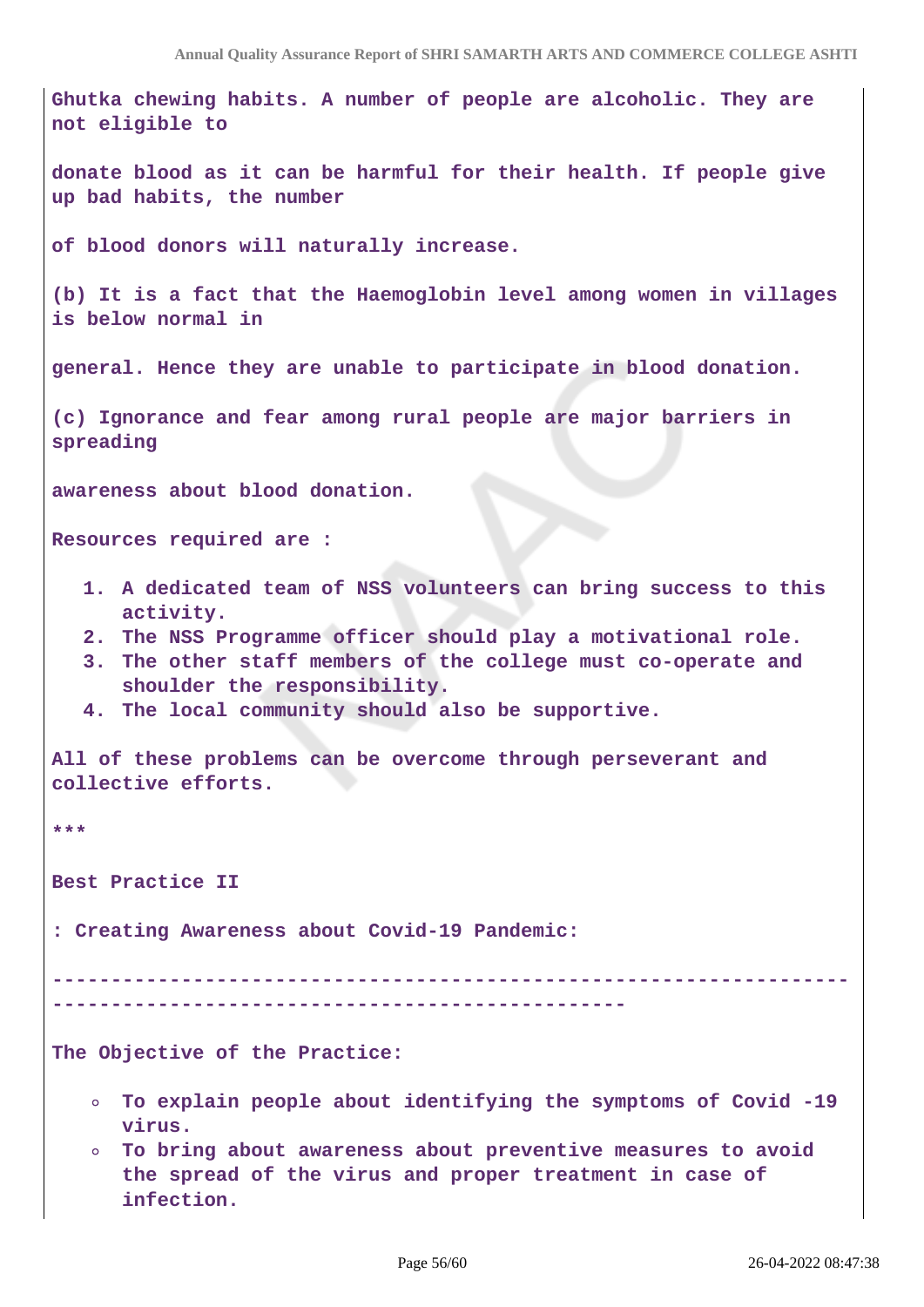**To alert people against fake reports and data which create**  $\circ$ **fear and misunderstandings among them.**

#### **The Context:**

**The Covid -19 virus has spread not only in big cities but small towns and villages in India since its breakout in March 2020 .It has seriously affected public life in all places. The death toll kept rising as people in general did not have scientific information about prevention of the pandemic. The Governments in Centre and states have declared lockdown to curb the spread of the virus .But people could not realize its gravity .Consequently the spread of the virus grew on a large scale.**

**Other than Lockdown, the Govt. authorities initiated many measures to control the pandemic situation. It was necessary that these measures should reach to common people as early as possible. As a part of social obligation, the NSS unit of the college undertook campaign to create awareness among people about Covid-19 virus.**

**The Practice :**

**The NSS volunteers worked during 10 March to 30 June 2021 and participated in various initiatives to prevent the spread of the dangerous virus. Its details are as follows:**

- **1. 16 NSS volunteers circulated pamphlets in 10 villages around Ashti during 10 to 13 March 2021.The pamphlets carried information about causes and effects of the spread of Corona virus.**
- **2. 06 volunteers prepared 470 face masks and handed it over to the college .These masks were circulated by 15 volunteers in Ganeshpur locality (slum area) in Ashti during 8 April to 25 April 2021. They also convinced people about importance of social distancing and requested them to follow it.**
- **3. Crowded public place are hotspots of Corona virus spread out. Hence 18 volunteers reached crowded places like banks, ration shops during 27 April to 10 May. They helped the concerned authorities to monitor physical distancing in large queues and requested people to follow the guidelines issued by the Govt in this regard.**
- **4. NSS also used social media for giving message to prevent spreading out of Corona.08 volunteers created 160 digital messages and 01 video and circulated them among many Whats app groups. The messages appealed the people to follow the guidelines issued by the Govt. from time to time.**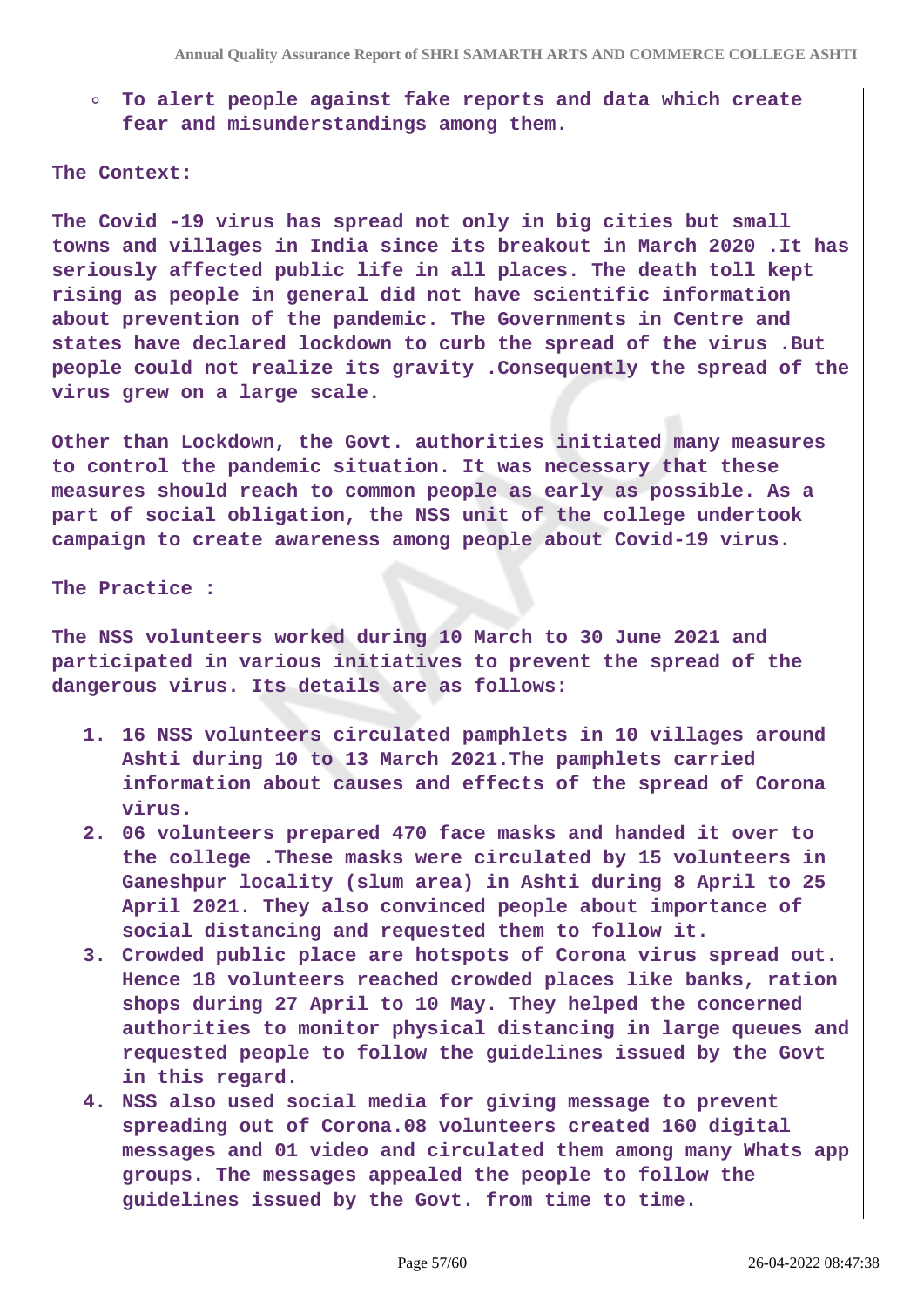#### **Evidence of Success:**

**The success of this activity cannot be derived out of figures. The NSS volunteers have readiness and courage to get out of their homes in critical conditions .This fact itself reflects that they were willing to fulfill social obligation in spite of possible danger. All Govt. authorities and social organizations have made great efforts to prevent the spread of the virus. The NSS unit contributed to these efforts even though on a small scale.**

**Problems encountered and resources required:**

**The problems encountered in fulfilling this activity are :**

- **1. People are ignorant about healthcare issues in rural areas,**
- **2. They are careless in general and do not follow preventive measures even after repeated requests.**
- **3. People have tendency to believe in fake reports and data without verification and forward in social media.**

**Resources required :**

- **1. The NSS Programme Officer should develop orientation to social service among the students.**
- **2. A committed group of students is necessary for such activity.**
- **3. The college and faculty should support activity as a unit.**
- **4. The local authorities should be co-operative in these efforts.**

| <b>File Description</b>                         | <b>Documents</b> |
|-------------------------------------------------|------------------|
| Best practices in the Institutional<br>web site | View File        |
| Any other relevant information                  | View File        |

#### **7.3 - Institutional Distinctiveness**

7.3.1 - Portray the performance of the Institution in one area distinctive to its priority and thrust within 200 words

**Institutional Distinctiveness**

**An extension activity is the medium to connect college with community. It plays an important role to strengthen linkage between college and community. The college puts its efforts to take an initiative in community engagement. NSS plays a leading role in this task. It organizes activities related with public health,**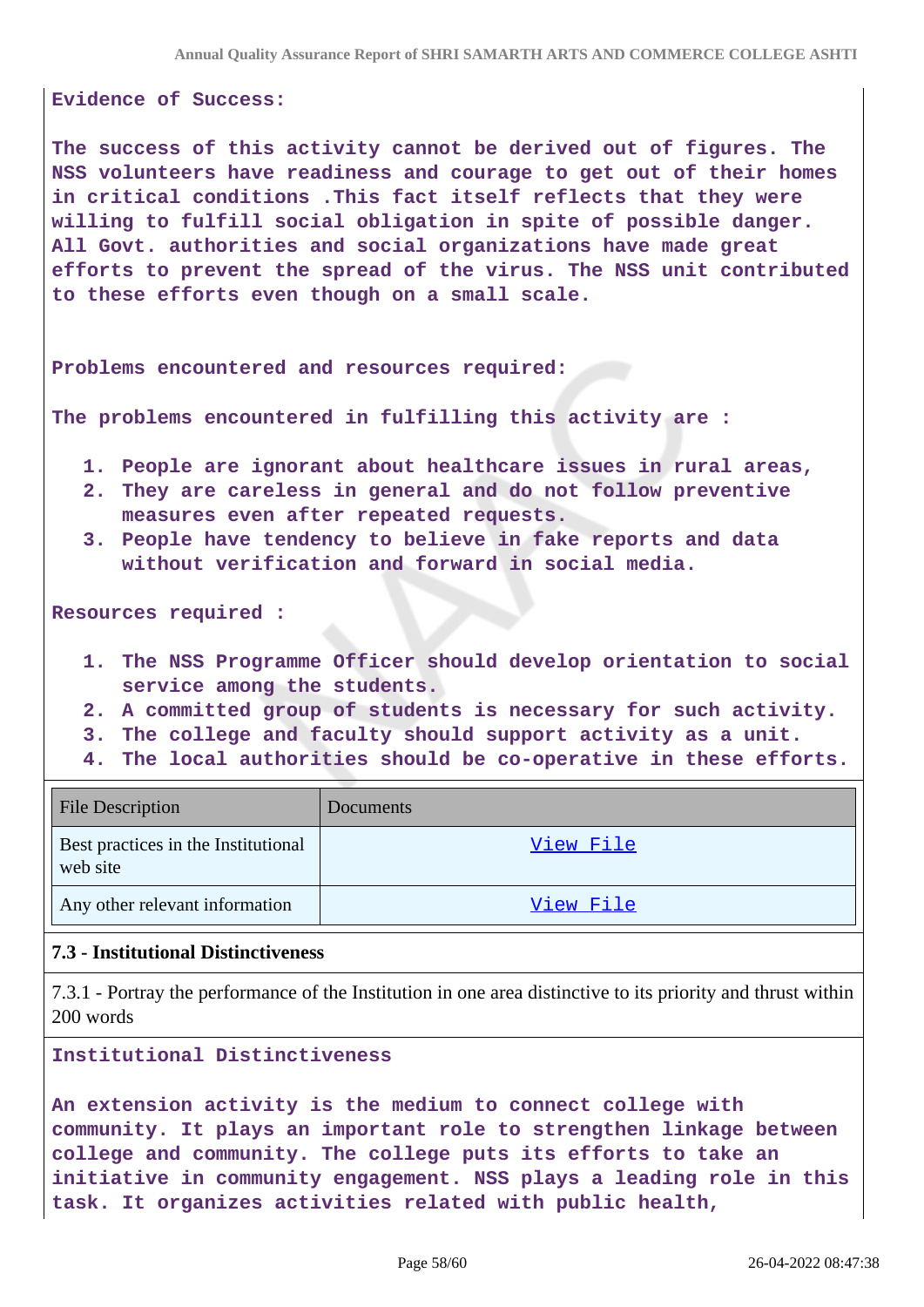**sanitation, environmental conservation, financial literacy, self employment etc.**

**The Covid -19 virus has spread not only in big cities but small towns and villages in India since its breakout in March 2020 .It has seriously affected public life in all places. The NSS unit took active part in sensitization of people in general .The activities of NSS included : (a) circulation of pamphlets about Covid-19 effects in public, (b) preparing face masks and circulating them in slum area in Ashti, (c) co-operation by NSS volunteers in maintaining physical distance at public places like ration shops and banks (d) circulation of messages about Covid-19 awareness through social media like Whats app, and (e) co-operation by NSS volunteers in sanitization of adopted village, Porgavan.**

**The activities of NSS display commitment of the college to the social cause.**

| <b>File Description</b>                                                       | Documents                                                       |  |
|-------------------------------------------------------------------------------|-----------------------------------------------------------------|--|
| Appropriate web in the<br>Institutional website                               | View File                                                       |  |
| Any other relevant information                                                | View File                                                       |  |
| 7.3.2 - Plan of action for the next academic year                             |                                                                 |  |
| Plan of Action of the Institution for 2021-2022                               |                                                                 |  |
| (1) International Yoga Day would be celebrated on 21 June.                    |                                                                 |  |
| (2) Tree Plantation within college premises.                                  |                                                                 |  |
| (3) IQAC would organize Students' Induction Programme for freshers.           |                                                                 |  |
| (4) Teachers' Lecture series would be conducted.                              |                                                                 |  |
| (5) Programme on International Literacy Day would be conducted.               |                                                                 |  |
| (6) Parent and alumni meet would be conducted.                                |                                                                 |  |
| (7) Students' seminar would be conducted on "Environmental<br>Consciousness". |                                                                 |  |
|                                                                               | (8) NSS would organize regular activities and residential camp. |  |
|                                                                               | (9) A book exhibition would be organized by college library.    |  |